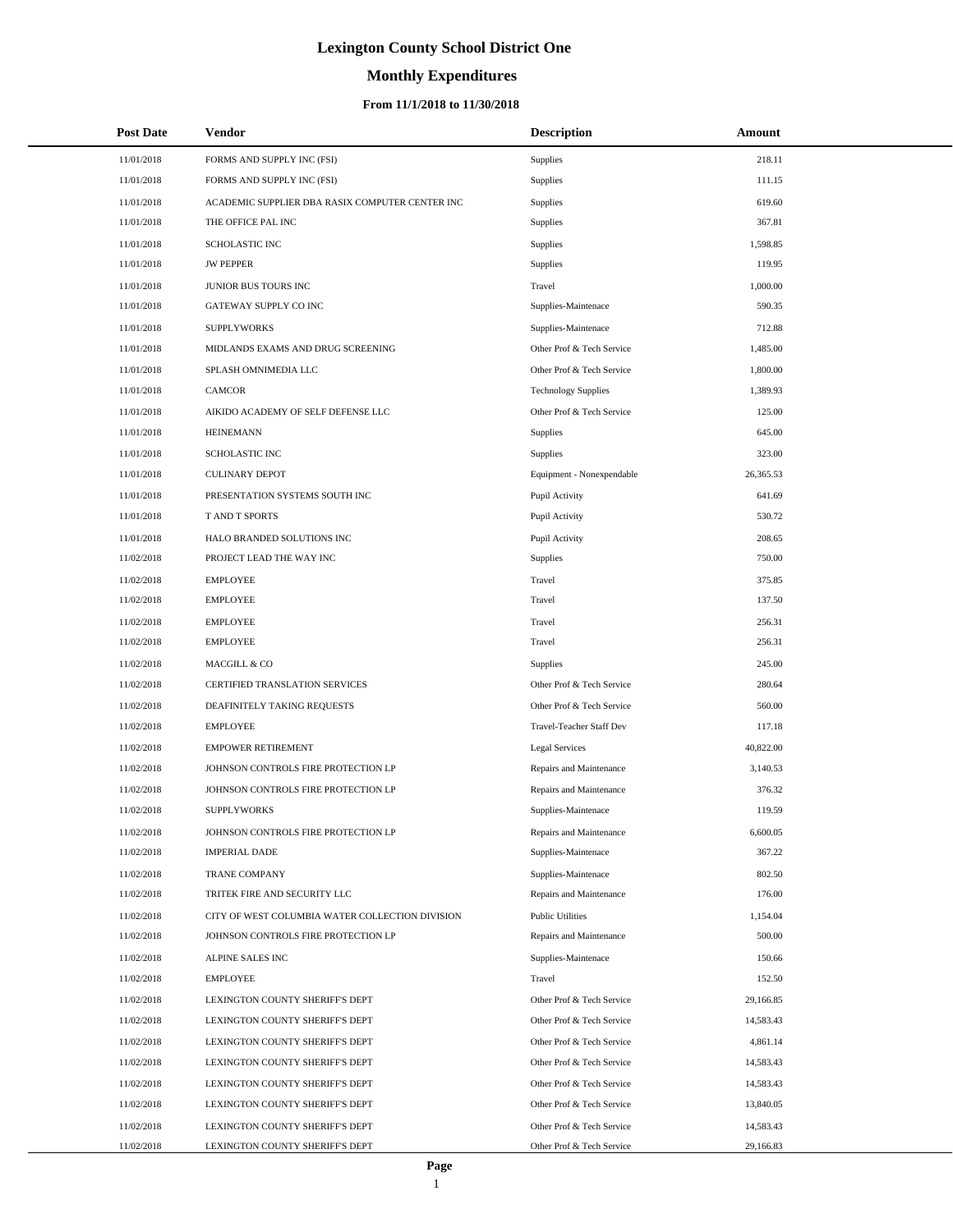# **Monthly Expenditures**

### **From 11/1/2018 to 11/30/2018**

| <b>Post Date</b> | Vendor                                             | <b>Description</b>         | Amount    |
|------------------|----------------------------------------------------|----------------------------|-----------|
| 11/02/2018       | LEXINGTON COUNTY SHERIFF'S DEPT                    | Other Prof & Tech Service  | 13,840.05 |
| 11/02/2018       | LEXINGTON COUNTY SHERIFF'S DEPT                    | Other Prof & Tech Service  | 14,583.43 |
| 11/02/2018       | LEXINGTON COUNTY SHERIFF'S DEPT                    | Other Prof & Tech Service  | 14,583.43 |
| 11/02/2018       | LEXINGTON COUNTY SHERIFF'S DEPT                    | Other Prof & Tech Service  | 4,861.14  |
| 11/02/2018       | LEXINGTON COUNTY SHERIFF'S DEPT                    | Other Prof & Tech Service  | 4,861.14  |
| 11/02/2018       | LEXINGTON COUNTY SHERIFF'S DEPT                    | Other Prof & Tech Service  | 14,583.43 |
| 11/02/2018       | LEXINGTON COUNTY SHERIFF'S DEPT                    | Other Prof & Tech Service  | 4,861.14  |
| 11/02/2018       | LEXINGTON COUNTY SHERIFF'S DEPT                    | Other Prof & Tech Service  | 14,583.43 |
| 11/02/2018       | LEXINGTON COUNTY SHERIFF'S DEPT                    | Other Prof & Tech Service  | 4,861.14  |
| 11/02/2018       | LEXINGTON COUNTY SHERIFF'S DEPT                    | Other Prof & Tech Service  | 4,861.14  |
| 11/02/2018       | LEXINGTON PRINTING LLC                             | Printing and Binding       | 234.33    |
| 11/02/2018       | <b>EMPLOYEE</b>                                    | Travel                     | 264.16    |
| 11/02/2018       | <b>CAMCOR</b>                                      | <b>Technology Supplies</b> | 1,670.80  |
| 11/02/2018       | <b>CAMCOR</b>                                      | <b>Technology Supplies</b> | 1,670.77  |
| 11/02/2018       | <b>CAMCOR</b>                                      | <b>Technology Supplies</b> | 1,670.77  |
| 11/02/2018       | CAMCOR                                             | <b>Technology Supplies</b> | 1,670.77  |
| 11/02/2018       | <b>CAMCOR</b>                                      | <b>Technology Supplies</b> | 556.92    |
| 11/02/2018       | <b>CAMCOR</b>                                      | <b>Technology Supplies</b> | 1,670.77  |
| 11/02/2018       | <b>CAMCOR</b>                                      | <b>Technology Supplies</b> | 1,670.77  |
| 11/02/2018       | <b>CAMCOR</b>                                      | <b>Technology Supplies</b> | 1,670.77  |
| 11/02/2018       | <b>CAMCOR</b>                                      | <b>Technology Supplies</b> | 1,670.77  |
| 11/02/2018       | <b>BRAINPOP.COM LLC</b>                            | Software Renewal/Agreemen  | 1,795.00  |
| 11/02/2018       | <b>IXL LEARNING</b>                                | Software Renewal/Agreemen  | 4,800.00  |
| 11/02/2018       | SC DEPARTMENT OF REVENUE (SALES TAX RETURN)        | Software Renewal/Agreemen  | 461.65    |
| 11/02/2018       | LEARNING BY DESIGN INC                             | Supplies                   | 8,920.80  |
| 11/02/2018       | <b>GROVE MEDICAL</b>                               | Supplies                   | 176.23    |
| 11/02/2018       | R L BRYAN CO TEXTBOOK DEPOSITORY                   | Supplies                   | 376.31    |
| 11/02/2018       | <b>BOOKSOURCE</b>                                  | Supplies                   | 599.00    |
| 11/02/2018       | <b>BOOKSOURCE</b>                                  | <b>Supplies</b>            | 398.03    |
| 11/02/2018       | THE BANK OF NEW YORK FINANCIAL CONTROL BILLING DEP | Dues and Fees              | 3,000.00  |
| 11/02/2018       | <b>US FOODS</b>                                    | Supplies                   | 685.31    |
| 11/02/2018       | EARTHGRAINS BAKING COMPANIES INC                   | <b>Bread</b>               | 346.20    |
| 11/02/2018       | BORDEN DAIRY CO OF SC LLC                          | Milk                       | 539.28    |
| 11/02/2018       | SENN BROTHERS INC                                  | Produce                    | 360.50    |
| 11/02/2018       | <b>US FOODS</b>                                    | Supplies                   | 630.28    |
| 11/02/2018       | BORDEN DAIRY CO OF SC LLC                          | Milk                       | 732.29    |
| 11/02/2018       | SENN BROTHERS INC                                  | Produce                    | 106.09    |
| 11/02/2018       | <b>US FOODS</b>                                    | <b>Supplies</b>            | 670.57    |
| 11/02/2018       | EARTHGRAINS BAKING COMPANIES INC                   | <b>Bread</b>               | 178.50    |
| 11/02/2018       | BORDEN DAIRY CO OF SC LLC                          | Milk                       | 419.54    |
| 11/02/2018       | <b>US FOODS</b>                                    | <b>Supplies</b>            | 174.30    |
| 11/02/2018       | BORDEN DAIRY CO OF SC LLC                          | Milk                       | 1,321.28  |
| 11/02/2018       | SENN BROTHERS INC                                  | Produce                    | 116.85    |
| 11/02/2018       | <b>US FOODS</b>                                    | Supplies                   | 460.34    |
| 11/02/2018       | EARTHGRAINS BAKING COMPANIES INC                   | <b>Bread</b>               | 124.15    |
| 11/02/2018       | BORDEN DAIRY CO OF SC LLC                          | Milk                       | 503.33    |
| 11/02/2018       | SENN BROTHERS INC                                  | Produce                    | 122.00    |
| 11/02/2018       | US FOODS                                           | <b>Supplies</b>            | 547.79    |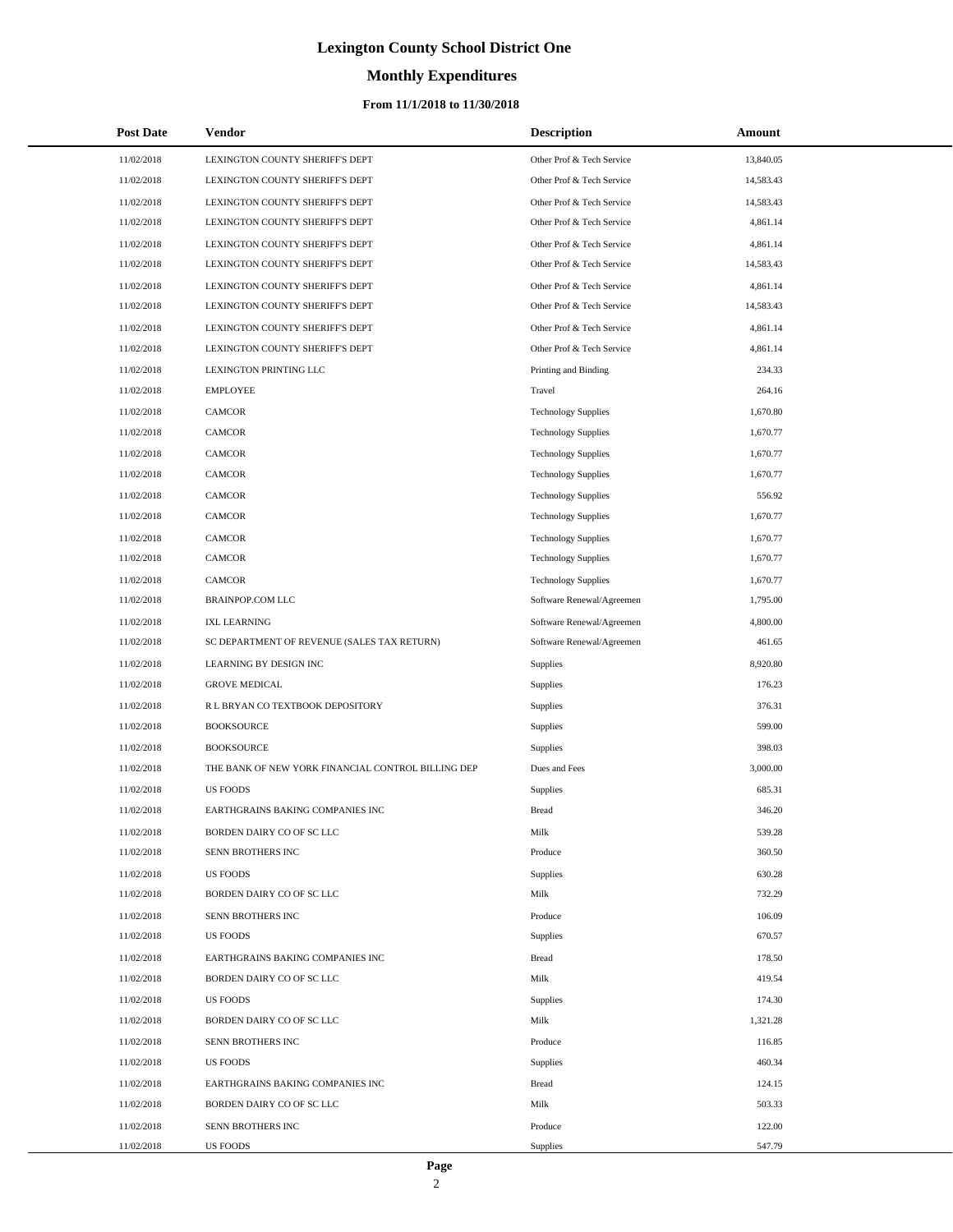# **Monthly Expenditures**

### **From 11/1/2018 to 11/30/2018**

| <b>Post Date</b> | <b>Vendor</b>                    | <b>Description</b> | Amount   |
|------------------|----------------------------------|--------------------|----------|
| 11/02/2018       | BORDEN DAIRY CO OF SC LLC        | Milk               | 1,115.27 |
| 11/02/2018       | SENN BROTHERS INC                | Produce            | 244.59   |
| 11/02/2018       | <b>US FOODS</b>                  | Supplies           | 352.04   |
| 11/02/2018       | BORDEN DAIRY CO OF SC LLC        | Milk               | 100.65   |
| 11/02/2018       | SENN BROTHERS INC                | Produce            | 245.50   |
| 11/02/2018       | <b>US FOODS</b>                  | Supplies           | 747.69   |
| 11/02/2018       | EARTHGRAINS BAKING COMPANIES INC | <b>Bread</b>       | 108.10   |
| 11/02/2018       | BORDEN DAIRY CO OF SC LLC        | Milk               | 797.59   |
| 11/02/2018       | SENN BROTHERS INC                | Produce            | 120.50   |
| 11/02/2018       | <b>US FOODS</b>                  | Supplies           | 1,088.96 |
| 11/02/2018       | EARTHGRAINS BAKING COMPANIES INC | <b>Bread</b>       | 106.50   |
| 11/02/2018       | BORDEN DAIRY CO OF SC LLC        | Milk               | 1,429.65 |
| 11/02/2018       | <b>US FOODS</b>                  | Supplies           | 875.23   |
| 11/02/2018       | BORDEN DAIRY CO OF SC LLC        | Milk               | 1,050.82 |
| 11/02/2018       | SENN BROTHERS INC                | Produce            | 288.09   |
| 11/02/2018       | <b>US FOODS</b>                  | Supplies           | 607.54   |
| 11/02/2018       | EARTHGRAINS BAKING COMPANIES INC | <b>Bread</b>       | 252.50   |
| 11/02/2018       | BORDEN DAIRY CO OF SC LLC        | Milk               | 880.80   |
| 11/02/2018       | SENN BROTHERS INC                | Produce            | 101.00   |
| 11/02/2018       | <b>US FOODS</b>                  | Supplies           | 998.72   |
| 11/02/2018       | EARTHGRAINS BAKING COMPANIES INC | <b>Bread</b>       | 346.00   |
| 11/02/2018       | BORDEN DAIRY CO OF SC LLC        | Milk               | 1,071.56 |
| 11/02/2018       | SENN BROTHERS INC                | Produce            | 467.00   |
| 11/02/2018       | <b>US FOODS</b>                  | Supplies           | 351.18   |
| 11/02/2018       | BORDEN DAIRY CO OF SC LLC        | Milk               | 621.72   |
| 11/02/2018       | <b>US FOODS</b>                  | Supplies           | 647.12   |
| 11/02/2018       | BORDEN DAIRY CO OF SC LLC        | Milk               | 623.72   |
| 11/02/2018       | SENN BROTHERS INC                | Produce            | 216.00   |
| 11/02/2018       | <b>US FOODS</b>                  | Supplies           | 786.42   |
| 11/02/2018       | BORDEN DAIRY CO OF SC LLC        | Milk               | 634.79   |
| 11/02/2018       | SENN BROTHERS INC                | Produce            | 129.00   |
| 11/02/2018       | <b>US FOODS</b>                  | Supplies           | 412.38   |
| 11/02/2018       | BORDEN DAIRY CO OF SC LLC        | Milk               | 463.69   |
| 11/02/2018       | <b>US FOODS</b>                  | Supplies           | 729.94   |
| 11/02/2018       | EARTHGRAINS BAKING COMPANIES INC | <b>Bread</b>       | 135.05   |
| 11/02/2018       | BORDEN DAIRY CO OF SC LLC        | Milk               | 1,235.71 |
| 11/02/2018       | SENN BROTHERS INC                | Produce            | 141.50   |
| 11/02/2018       | BORDEN DAIRY CO OF SC LLC        | Milk               | 130.84   |
| 11/02/2018       | <b>US FOODS</b>                  | Supplies           | 520.37   |
| 11/02/2018       | BORDEN DAIRY CO OF SC LLC        | Milk               | 640.08   |
| 11/02/2018       | SENN BROTHERS INC                | Produce            | 272.00   |
| 11/02/2018       | <b>US FOODS</b>                  | Supplies           | 1,113.06 |
| 11/02/2018       | EARTHGRAINS BAKING COMPANIES INC | <b>Bread</b>       | 245.00   |
| 11/02/2018       | BORDEN DAIRY CO OF SC LLC        | Milk               | 584.52   |
| 11/02/2018       | SENN BROTHERS INC                | Produce            | 122.00   |
| 11/02/2018       | <b>US FOODS</b>                  | Supplies           | 475.31   |
| 11/02/2018       | BORDEN DAIRY CO OF SC LLC        | Milk               | 982.89   |
| 11/02/2018       | BORDEN DAIRY CO OF SC LLC        | Milk               | 422.88   |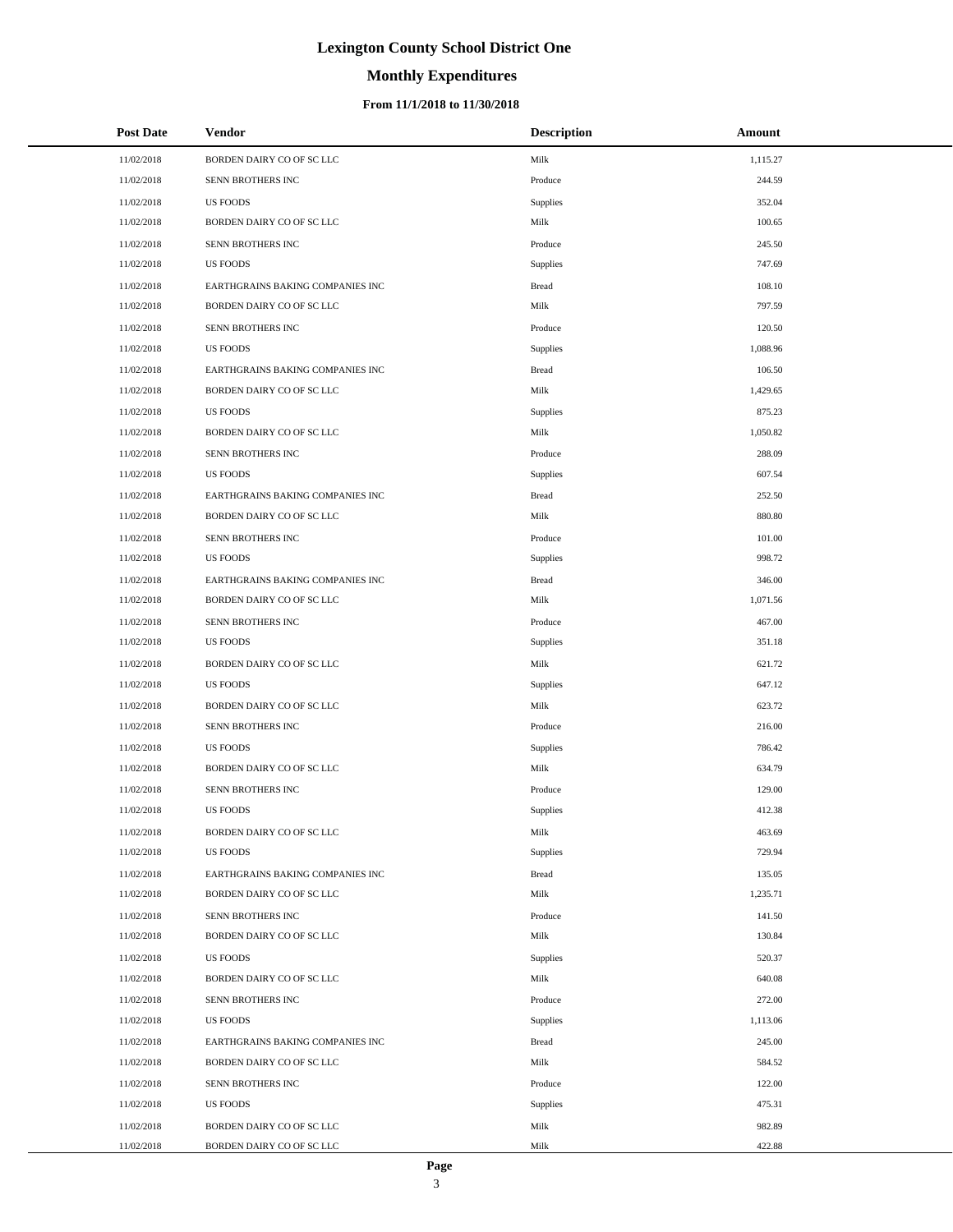# **Monthly Expenditures**

| <b>Post Date</b>         | Vendor                                                                   | <b>Description</b>                                 | Amount             |
|--------------------------|--------------------------------------------------------------------------|----------------------------------------------------|--------------------|
| 11/02/2018               | SENN BROTHERS INC                                                        | Produce                                            | 136.00             |
| 11/02/2018               | BORDEN DAIRY CO OF SC LLC                                                | Milk                                               | 178.16             |
| 11/02/2018               | <b>US FOODS</b>                                                          | Supplies                                           | 418.53             |
| 11/02/2018               | BORDEN DAIRY CO OF SC LLC                                                | Milk                                               | 523.58             |
| 11/02/2018               | <b>US FOODS</b>                                                          | Supplies                                           | 1,286.91           |
| 11/02/2018               | BORDEN DAIRY CO OF SC LLC                                                | Milk                                               | 953.47             |
| 11/02/2018               | SENN BROTHERS INC                                                        | Produce                                            | 361.00             |
| 11/02/2018               | <b>US FOODS</b>                                                          | Supplies                                           | 373.50             |
| 11/02/2018               | EARTHGRAINS BAKING COMPANIES INC                                         | <b>Bread</b>                                       | 119.40             |
| 11/02/2018               | BORDEN DAIRY CO OF SC LLC                                                | Milk                                               | 342.47             |
| 11/02/2018               | <b>US FOODS</b>                                                          | Supplies                                           | 822.76             |
| 11/02/2018               | EARTHGRAINS BAKING COMPANIES INC                                         | <b>Bread</b>                                       | 271.00             |
| 11/02/2018               | BORDEN DAIRY CO OF SC LLC                                                | Milk                                               | 714.36             |
| 11/02/2018               | SENN BROTHERS INC                                                        | Produce                                            | 187.59             |
| 11/02/2018               | <b>US FOODS</b>                                                          | Supplies                                           | 813.52             |
| 11/02/2018               | BORDEN DAIRY CO OF SC LLC                                                | Milk                                               | 466.65             |
| 11/02/2018               | SENN BROTHERS INC                                                        | Produce                                            | 150.00             |
| 11/02/2018               | ROWE, ERNEST                                                             | Pupil Activity                                     | 138.60             |
| 11/02/2018               | <b>BSN SPORTS</b>                                                        | Pupil Activity                                     | 594.92             |
| 11/02/2018               | PIONEER MANUFACTURING CO                                                 | Pupil Activity                                     | 524.30             |
| 11/02/2018               | <b>HUDL</b>                                                              | Pupil Activity                                     | 802.50             |
| 11/02/2018               | CAMDEN HIGH SCHOOL                                                       | Pupil Activity                                     | 290.00             |
| 11/02/2018               | SC ATHLETIC COACHES ASSOCIATION                                          | Pupil Activity                                     | 200.00             |
| 11/02/2018               | SPIRIT CANDY                                                             | Pupil Activity                                     | 520.00             |
| 11/02/2018               | <b>HEINEMANN</b>                                                         | Supplies                                           | 1,813.27           |
| 11/05/2018               | FORMS AND SUPPLY INC (FSI)                                               | Supplies                                           | 945.67             |
| 11/05/2018               | HP INC                                                                   | Supplies                                           | 1,162.65           |
| 11/05/2018               | HP INC                                                                   | <b>Technology Supplies</b>                         | 234.33             |
| 11/05/2018               | FOLLETT SCHOOL SOLUTIONS INC                                             | <b>Library Books</b>                               | 519.25             |
| 11/05/2018               | MCNAIR LAW FIRM PA                                                       | <b>Legal Services</b>                              | 3,836.00           |
| 11/05/2018               | GFOA GOVERNMENT FINANCE OFFICERS ASSOCIATION                             | Travel                                             | 765.00             |
| 11/05/2018               | LEXINGTON PRINTING LLC                                                   | Printing and Binding                               | 1,661.71           |
| 11/05/2018               | COOK & BOARDMAN LLC                                                      | Supplies-Maintenace                                | 699.50             |
| 11/05/2018               | COOK & BOARDMAN LLC                                                      | Supplies-Maintenace                                | 227.91             |
| 11/05/2018               | <b>CULLUM SERVICES INC</b>                                               | Repairs and Maintenance                            | 1,500.01           |
| 11/05/2018               | <b>CULLUM SERVICES INC</b>                                               | Repairs and Maintenance                            | 499.49             |
| 11/05/2018               | <b>SUPPLYWORKS</b>                                                       | Supplies-Maintenace                                | 696.35             |
| 11/05/2018               | SMITH AND JONES JANITORIAL SUPPLIES AND EQUIP INC                        | Supplies-Maintenace                                | 410.88             |
| 11/05/2018<br>11/05/2018 | SMITH AND JONES JANITORIAL SUPPLIES AND EQUIP INC<br>CULLUM SERVICES INC | Repairs and Maintenance<br>Repairs and Maintenance | 741.86<br>1,774.64 |
|                          | COOK & BOARDMAN LLC                                                      | Supplies-Maintenace                                |                    |
| 11/05/2018<br>11/05/2018 | <b>SUPPLYWORKS</b>                                                       | Supplies-Maintenace                                | 455.83<br>165.21   |
|                          |                                                                          |                                                    | 227.91             |
| 11/05/2018<br>11/05/2018 | COOK & BOARDMAN LLC<br>SMITH AND JONES JANITORIAL SUPPLIES AND EQUIP INC | Supplies-Maintenace<br>Supplies-Maintenace         | 453.12             |
| 11/05/2018               | SMITH AND JONES JANITORIAL SUPPLIES AND EQUIP INC                        | Supplies-Maintenace                                | 108.98             |
| 11/05/2018               | SMITH AND JONES JANITORIAL SUPPLIES AND EQUIP INC                        | Supplies-Maintenace                                | 866.26             |
| 11/05/2018               | KELLY, ALLEN WADE                                                        | Other Prof & Tech Service                          | 105.00             |
| 11/05/2018               | FORMS AND SUPPLY INC (FSI)                                               | <b>Supplies</b>                                    | 567.89             |
|                          |                                                                          |                                                    |                    |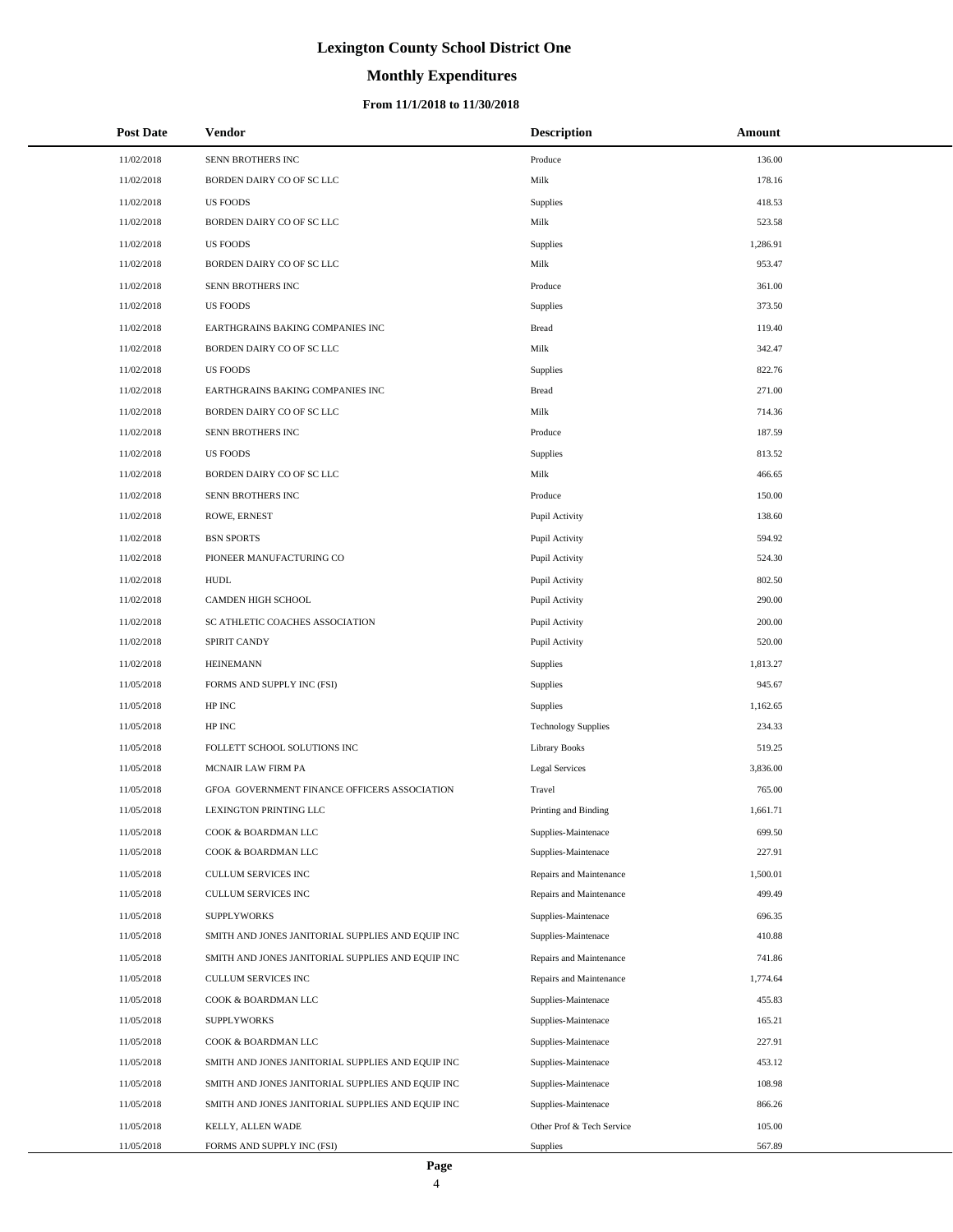# **Monthly Expenditures**

| <b>Post Date</b> | Vendor                                            | <b>Description</b>         | Amount    |
|------------------|---------------------------------------------------|----------------------------|-----------|
| 11/05/2018       | <b>GROVE MEDICAL</b>                              | Supplies                   | 596.73    |
| 11/05/2018       | COMPUTER DESIGN CONSULTING SERVICE LLC            | Supplies                   | 148.08    |
| 11/05/2018       | MSC INDUSTRIAL SUPPLY CO                          | <b>Supplies</b>            | 749.00    |
| 11/05/2018       | COMPUTER DESIGN CONSULTING SERVICE LLC            | Printing and Binding       | 718.56    |
| 11/05/2018       | COMPUTER DESIGN CONSULTING SERVICE LLC            | Printing and Binding       | 256.54    |
| 11/05/2018       | MUSICIAN SUPPLY                                   | Supplies                   | 28,154.91 |
| 11/05/2018       | SCHOOL SPECIALTY INC                              | Pupil Activity             | 702.27    |
| 11/05/2018       | COLUMBIA COUNTRY CLUB                             | Pupil Activity             | 2,250.00  |
| 11/05/2018       | <b>BSN SPORTS</b>                                 | Pupil Activity             | 4,306.75  |
| 11/05/2018       | MID CAROLINA CLUB                                 | Pupil Activity             | 5,020.00  |
| 11/05/2018       | COURTYARD BY MARRIOTT CHARLESTON WATERFRONT       | Pupil Activity             | 2,102.08  |
| 11/06/2018       | SCHOOL SPECIALTY INC                              | Supplies                   | 125.25    |
| 11/06/2018       | SMITH AND JONES JANITORIAL SUPPLIES AND EQUIP INC | Supplies-Maintenace        | 291.90    |
| 11/06/2018       | <b>SUPPLYWORKS</b>                                | Supplies-Maintenace        | 120.48    |
| 11/06/2018       | AIKIDO ACADEMY OF SELF DEFENSE LLC                | Other Prof & Tech Service  | 400.00    |
| 11/06/2018       | FORT POTTERY COMPANY LLC                          | Pupil Activity             | 341.50    |
| 11/07/2018       | POLLOCK COMPANY                                   | Supplies                   | 107.63    |
| 11/07/2018       | <b>CORWIN PRESS INC</b>                           | Supplies                   | 261.78    |
| 11/07/2018       | SCHOOL SPECIALTY INC                              | Supplies                   | 926.89    |
| 11/07/2018       | POLLOCK COMPANY                                   | Supplies                   | 321.63    |
| 11/07/2018       | SCHOOL SPECIALTY INC                              | Supplies                   | 140.94    |
| 11/07/2018       | BLICK ART MATERIALS LLC                           | Supplies                   | 482.38    |
| 11/07/2018       | MUSIC THEATRE INTERNATIONAL                       | Supplies                   | 1,295.00  |
| 11/07/2018       | DELL COMPUTERS                                    | <b>Technology Supplies</b> | 2,650.09  |
| 11/07/2018       | OREILLY AUTO PARTS                                | Supplies                   | 1,070.52  |
| 11/07/2018       | INTERNATIONAL BACCALAUREATE ORGANIZATION          | Supplies                   | 600.00    |
| 11/07/2018       | CERTIFIED TRANSLATION SERVICES                    | Other Prof & Tech Service  | 677.60    |
| 11/07/2018       | THE OFFICE PAL INC                                | Supplies                   | 306.08    |
| 11/07/2018       | THE OFFICE PAL INC                                | Supplies                   | 394.35    |
| 11/07/2018       | JOINT MUNICIPAL WATER AND SEWER COMMISSION        | <b>Public Utilities</b>    | 108.86    |
| 11/07/2018       | W W GRAINGER                                      | Supplies-Maintenace        | 110.85    |
| 11/07/2018       | TOWN OF LEXINGTON                                 | <b>Public Utilities</b>    | 416.25    |
| 11/07/2018       | SC DEPARTMENT OF ADMINISTRATION                   | Repairs and Maintenance    | 5,903.30  |
| 11/07/2018       | REPUBLIC SERVICES INC                             | Other Property Services    | 295.00    |
| 11/07/2018       | SPIRIT COMMUNICATIONS                             | Communication              | 202.52    |
| 11/07/2018       | COOK & BOARDMAN LLC                               | Supplies-Maintenace        | 275.57    |
| 11/07/2018       | MANSFIELD OIL CO OF GAINESVILLE INC               | Supplies-Maintenace        | 7,220.94  |
| 11/07/2018       | JOINT MUNICIPAL WATER AND SEWER COMMISSION        | <b>Public Utilities</b>    | 2,443.98  |
| 11/07/2018       | TOWN OF LEXINGTON                                 | <b>Public Utilities</b>    | 4,441.71  |
| 11/07/2018       | EA SERVICES LLC                                   | Repairs and Maintenance    | 500.00    |
| 11/07/2018       | JACKSONVILLE SOUND AND COMMUNICATIONS             | Repairs and Maintenance    | 406.00    |
| 11/07/2018       | REPUBLIC SERVICES INC                             | Other Property Services    | 1,104.00  |
| 11/07/2018       | REBEL YELL INC                                    | Supplies-Maintenace        | 224.70    |
| 11/07/2018       | TOWN OF LEXINGTON                                 | <b>Public Utilities</b>    | 1,359.38  |
| 11/07/2018       | REPUBLIC SERVICES INC                             | Other Property Services    | 588.80    |
| 11/07/2018       | EA SERVICES LLC                                   | Repairs and Maintenance    | 160.00    |
| 11/07/2018       | REPUBLIC SERVICES INC                             | Other Property Services    | 883.20    |
| 11/07/2018       | <b>SUPPLYWORKS</b>                                | Supplies-Maintenace        | 216.61    |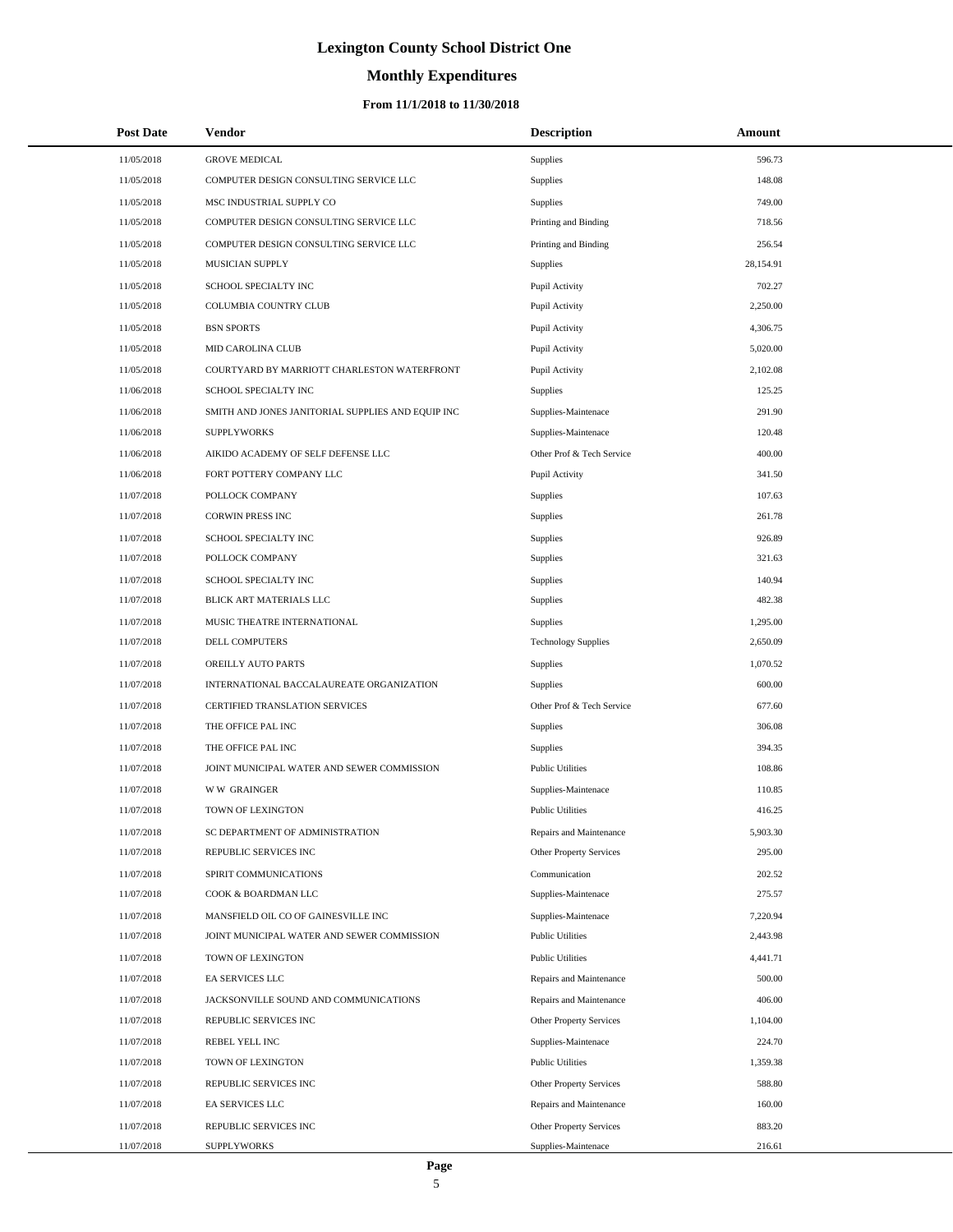# **Monthly Expenditures**

| <b>Post Date</b> | Vendor                                            | <b>Description</b>             | Amount   |
|------------------|---------------------------------------------------|--------------------------------|----------|
| 11/07/2018       | <b>WW GRAINGER</b>                                | Supplies-Maintenace            | 293.83   |
| 11/07/2018       | EA SERVICES LLC                                   | Repairs and Maintenance        | 160.00   |
| 11/07/2018       | JACKSONVILLE SOUND AND COMMUNICATIONS             | Repairs and Maintenance        | 870.00   |
| 11/07/2018       | REPUBLIC SERVICES INC                             | Other Property Services        | 883.20   |
| 11/07/2018       | JOINT MUNICIPAL WATER AND SEWER COMMISSION        | <b>Public Utilities</b>        | 6,129.01 |
| 11/07/2018       | REPUBLIC SERVICES INC                             | <b>Other Property Services</b> | 883.20   |
| 11/07/2018       | JOINT MUNICIPAL WATER AND SEWER COMMISSION        | <b>Public Utilities</b>        | 826.35   |
| 11/07/2018       | EA SERVICES LLC                                   | Repairs and Maintenance        | 370.00   |
| 11/07/2018       | REPUBLIC SERVICES INC                             | Other Property Services        | 1,177.60 |
| 11/07/2018       | TOWN OF LEXINGTON                                 | <b>Public Utilities</b>        | 310.11   |
| 11/07/2018       | REPUBLIC SERVICES INC                             | Other Property Services        | 294.40   |
| 11/07/2018       | SMITH AND JONES JANITORIAL SUPPLIES AND EQUIP INC | Supplies-Maintenace            | 128.40   |
| 11/07/2018       | TOWN OF LEXINGTON                                 | <b>Public Utilities</b>        | 1,049.27 |
| 11/07/2018       | JACKSONVILLE SOUND AND COMMUNICATIONS             | Repairs and Maintenance        | 1,958.16 |
| 11/07/2018       | REPUBLIC SERVICES INC                             | Other Property Services        | 883.20   |
| 11/07/2018       | <b>WW GRAINGER</b>                                | Supplies-Maintenace            | 361.55   |
| 11/07/2018       | REPUBLIC SERVICES INC                             | Other Property Services        | 588.80   |
| 11/07/2018       | TOWN OF LEXINGTON                                 | <b>Public Utilities</b>        | 2,134.04 |
| 11/07/2018       | REPUBLIC SERVICES INC                             | Other Property Services        | 588.80   |
| 11/07/2018       | JOINT MUNICIPAL WATER AND SEWER COMMISSION        | <b>Public Utilities</b>        | 1,621.58 |
| 11/07/2018       | REPUBLIC SERVICES INC                             | Other Property Services        | 443.90   |
| 11/07/2018       | JOINT MUNICIPAL WATER AND SEWER COMMISSION        | <b>Public Utilities</b>        | 2,403.18 |
| 11/07/2018       | REPUBLIC SERVICES INC                             | Other Property Services        | 588.80   |
| 11/07/2018       | REPUBLIC SERVICES INC                             | Other Property Services        | 515.20   |
| 11/07/2018       | REPUBLIC SERVICES INC                             | Other Property Services        | 883.20   |
| 11/07/2018       | <b>WW GRAINGER</b>                                | Supplies-Maintenace            | 277.61   |
| 11/07/2018       | JOINT MUNICIPAL WATER AND SEWER COMMISSION        | <b>Public Utilities</b>        | 5,535.71 |
| 11/07/2018       | TRITEK FIRE AND SECURITY LLC                      | Repairs and Maintenance        | 500.21   |
| 11/07/2018       | REPUBLIC SERVICES INC                             | Other Property Services        | 883.20   |
| 11/07/2018       | <b>CARTS PLUS</b>                                 | Supplies-Maintenace            | 738.30   |
| 11/07/2018       | SMITH AND JONES JANITORIAL SUPPLIES AND EQUIP INC | Supplies-Maintenace            | 392.13   |
| 11/07/2018       | <b>WW GRAINGER</b>                                | Supplies-Maintenace            | 255.09   |
| 11/07/2018       | TOWN OF LEXINGTON                                 | <b>Public Utilities</b>        | 1,136.29 |
| 11/07/2018       | REPUBLIC SERVICES INC                             | Other Property Services        | 588.80   |
| 11/07/2018       | REPUBLIC SERVICES INC                             | Other Property Services        | 588.80   |
| 11/07/2018       | JOINT MUNICIPAL WATER AND SEWER COMMISSION        | <b>Public Utilities</b>        | 593.83   |
| 11/07/2018       | EA SERVICES LLC                                   | Repairs and Maintenance        | 160.00   |
| 11/07/2018       | REPUBLIC SERVICES INC                             | Other Property Services        | 588.80   |
| 11/07/2018       | <b>WW GRAINGER</b>                                | Supplies-Maintenace            | 722.90   |
| 11/07/2018       | JOINT MUNICIPAL WATER AND SEWER COMMISSION        | <b>Public Utilities</b>        | 521.52   |
| 11/07/2018       | TOWN OF LEXINGTON                                 | <b>Public Utilities</b>        | 585.92   |
| 11/07/2018       | REPUBLIC SERVICES INC                             | Other Property Services        | 588.80   |
| 11/07/2018       | BUGMAN PEST ELIMINATION                           | Repairs and Maintenance        | 1,200.00 |
| 11/07/2018       | EA SERVICES LLC                                   | Repairs and Maintenance        | 3,080.00 |
| 11/07/2018       | REPUBLIC SERVICES INC                             | Other Property Services        | 880.90   |
| 11/07/2018       | JOINT MUNICIPAL WATER AND SEWER COMMISSION        | <b>Public Utilities</b>        | 790.02   |
| 11/07/2018       | TOWN OF LEXINGTON                                 | <b>Public Utilities</b>        | 952.22   |
| 11/07/2018       | EA SERVICES LLC                                   | Repairs and Maintenance        | 200.00   |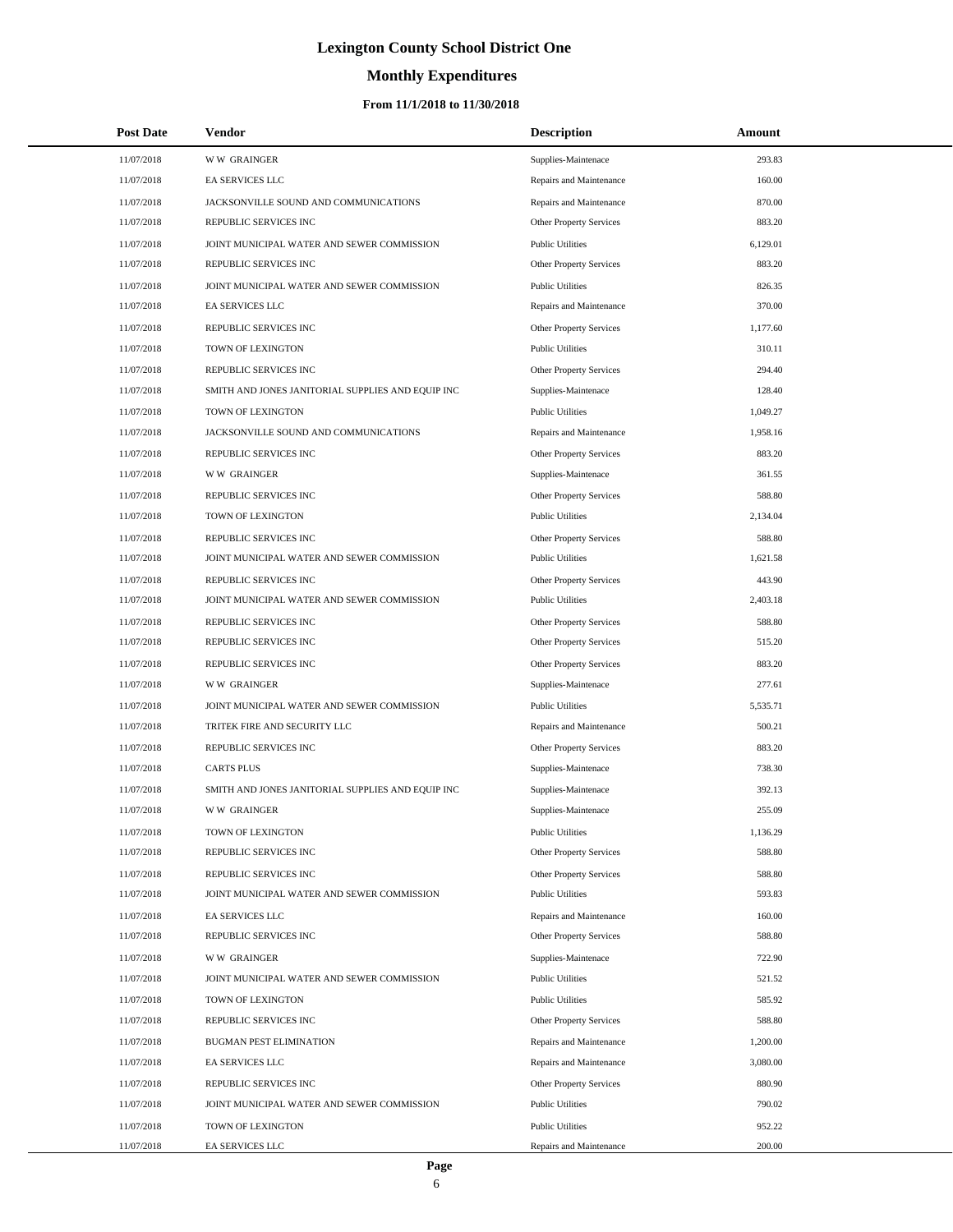# **Monthly Expenditures**

### **From 11/1/2018 to 11/30/2018**

| <b>Post Date</b> | Vendor                                            | <b>Description</b>          | Amount    |  |
|------------------|---------------------------------------------------|-----------------------------|-----------|--|
| 11/07/2018       | REPUBLIC SERVICES INC                             | Other Property Services     | 588.80    |  |
| 11/07/2018       | JOINT MUNICIPAL WATER AND SEWER COMMISSION        | <b>Public Utilities</b>     | 677.25    |  |
| 11/07/2018       | TOWN OF LEXINGTON                                 | <b>Public Utilities</b>     | 920.77    |  |
| 11/07/2018       | REPUBLIC SERVICES INC                             | Other Property Services     | 588.80    |  |
| 11/07/2018       | JOINT MUNICIPAL WATER AND SEWER COMMISSION        | <b>Public Utilities</b>     | 1,669.96  |  |
| 11/07/2018       | REPUBLIC SERVICES INC                             | Other Property Services     | 588.80    |  |
| 11/07/2018       | JOINT MUNICIPAL WATER AND SEWER COMMISSION        | <b>Public Utilities</b>     | 2,369.57  |  |
| 11/07/2018       | EA SERVICES LLC                                   | Repairs and Maintenance     | 400.00    |  |
| 11/07/2018       | REPUBLIC SERVICES INC                             | Other Property Services     | 588.80    |  |
| 11/07/2018       | <b>WW GRAINGER</b>                                | Supplies-Maintenace         | 381.02    |  |
| 11/07/2018       | JOINT MUNICIPAL WATER AND SEWER COMMISSION        | <b>Public Utilities</b>     | 854.03    |  |
| 11/07/2018       | REPUBLIC SERVICES INC                             | Other Property Services     | 588.80    |  |
| 11/07/2018       | REBEL YELL INC                                    | Supplies-Maintenace         | 224.70    |  |
| 11/07/2018       | SMITH AND JONES JANITORIAL SUPPLIES AND EQUIP INC | Supplies-Maintenace         | 794.24    |  |
| 11/07/2018       | <b>SUPPLYWORKS</b>                                | Supplies-Maintenace         | 575.70    |  |
| 11/07/2018       | JOINT MUNICIPAL WATER AND SEWER COMMISSION        | <b>Public Utilities</b>     | 591.49    |  |
| 11/07/2018       | TOWN OF LEXINGTON                                 | <b>Public Utilities</b>     | 198.24    |  |
| 11/07/2018       | <b>EA SERVICES LLC</b>                            | Repairs and Maintenance     | 400.00    |  |
| 11/07/2018       | REPUBLIC SERVICES INC                             | Other Property Services     | 588.80    |  |
| 11/07/2018       | JOINT MUNICIPAL WATER AND SEWER COMMISSION        | <b>Public Utilities</b>     | 215.00    |  |
| 11/07/2018       | TOWN OF LEXINGTON                                 | <b>Public Utilities</b>     | 602.57    |  |
| 11/07/2018       | EA SERVICES LLC                                   | Repairs and Maintenance     | 200.00    |  |
| 11/07/2018       | REPUBLIC SERVICES INC                             | Other Property Services     | 588.80    |  |
| 11/07/2018       | TOWN OF LEXINGTON                                 | <b>Public Utilities</b>     | 1,560.12  |  |
| 11/07/2018       | REPUBLIC SERVICES INC                             | Other Property Services     | 588.80    |  |
| 11/07/2018       | TOWN OF LEXINGTON                                 | <b>Public Utilities</b>     | 1,169.53  |  |
| 11/07/2018       | REPUBLIC SERVICES INC                             | Other Property Services     | 588.80    |  |
| 11/07/2018       | PALMETTO CONTROLS INC                             | Supplies-Maintenace         | 498.21    |  |
| 11/07/2018       | TOWN OF LEXINGTON                                 | <b>Public Utilities</b>     | 2,597.71  |  |
| 11/07/2018       | EA SERVICES LLC                                   | Repairs and Maintenance     | 325.00    |  |
| 11/07/2018       | REPUBLIC SERVICES INC                             | Other Property Services     | 588.80    |  |
| 11/07/2018       | JOINT MUNICIPAL WATER AND SEWER COMMISSION        | <b>Public Utilities</b>     | 1,863.48  |  |
| 11/07/2018       | EA SERVICES LLC                                   | Repairs and Maintenance     | 200.00    |  |
| 11/07/2018       | REPUBLIC SERVICES INC                             | Other Property Services     | 588.80    |  |
| 11/07/2018       | ASMAR, HAYA A                                     | <b>Pupil Transportation</b> | 156.96    |  |
| 11/07/2018       | COLE, SUSAN                                       | <b>Pupil Transportation</b> | 474.15    |  |
| 11/07/2018       | FOGLE, PAM                                        | <b>Pupil Transportation</b> | 370.60    |  |
| 11/07/2018       | <b>EMPLOYEE</b>                                   | <b>Pupil Transportation</b> | 1,009.89  |  |
| 11/07/2018       | HEADDEN, CYNTHIA                                  | <b>Pupil Transportation</b> | 517.75    |  |
| 11/07/2018       | PEARCE, TIM                                       | <b>Pupil Transportation</b> | 851.51    |  |
| 11/07/2018       | SABBAGHA, THERESA                                 | <b>Pupil Transportation</b> | 259.97    |  |
| 11/07/2018       | SIMUEL, DEATRU                                    | <b>Pupil Transportation</b> | 326.18    |  |
| 11/07/2018       | <b>EMPLOYEE</b>                                   | <b>Pupil Transportation</b> | 127.53    |  |
| 11/07/2018       | STROUD, ANDREA                                    | <b>Pupil Transportation</b> | 745.56    |  |
| 11/07/2018       | <b>EMPLOYEE</b>                                   | <b>Pupil Transportation</b> | 257.51    |  |
| 11/07/2018       | VAUGHN, DANA                                      | Pupil Transportation        | 824.04    |  |
| 11/07/2018       | THE STATE (ADS ONLY)                              | Advertising                 | 1,350.00  |  |
| 11/07/2018       | COMPORIUM                                         | Communication               | 14,967.96 |  |

L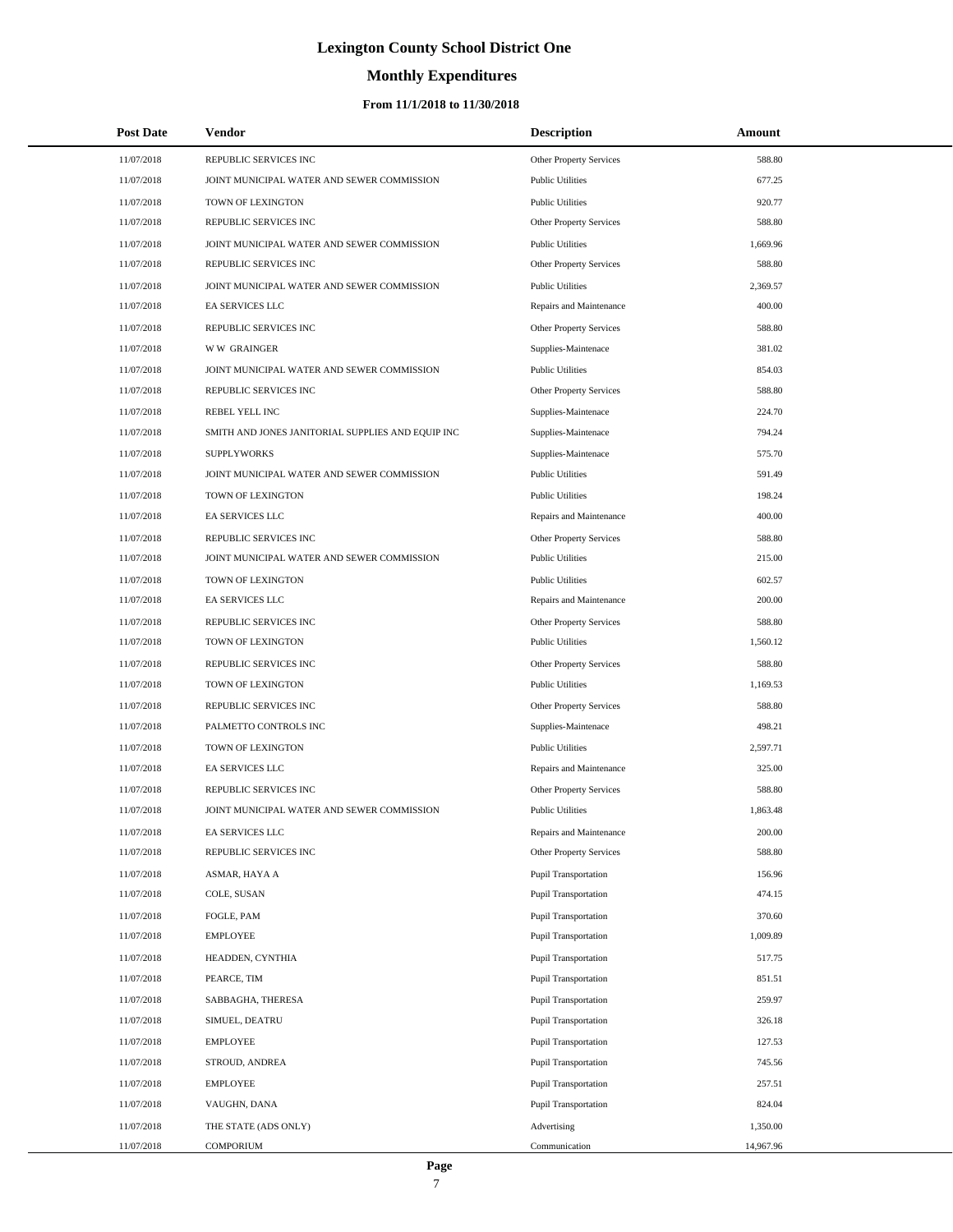# **Monthly Expenditures**

### **From 11/1/2018 to 11/30/2018**

| <b>Post Date</b> | Vendor                       | <b>Description</b>         | Amount    |
|------------------|------------------------------|----------------------------|-----------|
| 11/07/2018       | SIGNAL TECHNOLOGIES INC      | <b>Technology Supplies</b> | 1,493.95  |
| 11/07/2018       | TELCOM OF SOUTH CAROLINA INC | <b>Technology Supplies</b> | 330.00    |
| 11/07/2018       | <b>COMPORIUM</b>             | Communication              | 6,049.16  |
| 11/07/2018       | TELCOM OF SOUTH CAROLINA INC | <b>Technology Supplies</b> | 330.00    |
| 11/07/2018       | <b>COMPORIUM</b>             | Communication              | 1,892.14  |
| 11/07/2018       | <b>COMPORIUM</b>             | Communication              | 4,056.24  |
| 11/07/2018       | <b>COMPORIUM</b>             | Communication              | 2,029.38  |
| 11/07/2018       | <b>COMPORIUM</b>             | Communication              | 2,974.07  |
| 11/07/2018       | <b>COMPORIUM</b>             | Communication              | 2,159.56  |
| 11/07/2018       | <b>COMPORIUM</b>             | Communication              | 1,312.21  |
| 11/07/2018       | <b>COMPORIUM</b>             | Communication              | 2,681.54  |
| 11/07/2018       | <b>COMPORIUM</b>             | Communication              | 2,198.49  |
| 11/07/2018       | <b>COMPORIUM</b>             | Communication              | 2,073.39  |
| 11/07/2018       | <b>COMPORIUM</b>             | Communication              | 2,014.95  |
| 11/07/2018       | <b>COMPORIUM</b>             | Communication              | 2,190.15  |
| 11/07/2018       | <b>COMPORIUM</b>             | Communication              | 2,238.17  |
| 11/07/2018       | <b>COMPORIUM</b>             | Communication              | 2,778.99  |
| 11/07/2018       | <b>COMPORIUM</b>             | Communication              | 5,385.79  |
| 11/07/2018       | <b>COMPORIUM</b>             | Communication              | 2,310.51  |
| 11/07/2018       | TELCOM OF SOUTH CAROLINA INC | <b>Technology Supplies</b> | 817.50    |
| 11/07/2018       | <b>COMPORIUM</b>             | Communication              | 2,414.38  |
| 11/07/2018       | <b>COMPORIUM</b>             | Communication              | 2,405.93  |
| 11/07/2018       | <b>COMPORIUM</b>             | Communication              | 2,126.89  |
| 11/07/2018       | <b>COMPORIUM</b>             | Communication              | 2,473.84  |
| 11/07/2018       | <b>COMPORIUM</b>             | Communication              | 2,992.66  |
| 11/07/2018       | SIGNAL TECHNOLOGIES INC      | <b>Technology Supplies</b> | 4,500.00  |
| 11/07/2018       | <b>COMPORIUM</b>             | Communication              | 2,451.76  |
| 11/07/2018       | <b>COMPORIUM</b>             | Communication              | 2,421.32  |
| 11/07/2018       | <b>COMPORIUM</b>             | Communication              | 2,300.05  |
| 11/07/2018       | <b>COMPORIUM</b>             | Communication              | 1,894.05  |
| 11/07/2018       | <b>COMPORIUM</b>             | Communication              | 1,923.26  |
| 11/07/2018       | <b>COMPORIUM</b>             | Communication              | 2,210.69  |
| 11/07/2018       | <b>COMPORIUM</b>             | Communication              | 2,398.84  |
| 11/07/2018       | <b>COMPORIUM</b>             | Communication              | 2,902.72  |
| 11/07/2018       | TELCOM OF SOUTH CAROLINA INC | <b>Technology Supplies</b> | 514.90    |
| 11/07/2018       | <b>COMPORIUM</b>             | Communication              | 7,140.40  |
| 11/07/2018       | <b>COMPORIUM</b>             | Communication              | 2,850.62  |
| 11/07/2018       | <b>CORWIN PRESS INC</b>      | Supplies                   | 577.00    |
| 11/07/2018       | MCGRAW HILL EDUCATION INC    | Supplies                   | 1,350.27  |
| 11/07/2018       | RIVERBANKS ZOO               | Other Prof & Tech Service  | 255.00    |
| 11/07/2018       | <b>BOOKSOURCE</b>            | Supplies                   | 598.00    |
| 11/07/2018       | HILTON MYRTLE BEACH RESORT   | Travel                     | 3,806.40  |
| 11/07/2018       | <b>HEINEMANN</b>             | Supplies                   | 675.00    |
| 11/07/2018       | SCHOLASTIC INC               | Supplies                   | 997.00    |
| 11/07/2018       | RUBBER DESIGNS LLC           | Improv Other Than Bldg     | 20,526.32 |
| 11/07/2018       | RUBBER DESIGNS LLC           | Improv Other Than Bldg     | 31,613.82 |
| 11/07/2018       | RUBBER DESIGNS LLC           | Improv Other Than Bldg     | 34,117.16 |
| 11/07/2018       | TEK VISIONS INC              | <b>Technology Supplies</b> | 1,395.00  |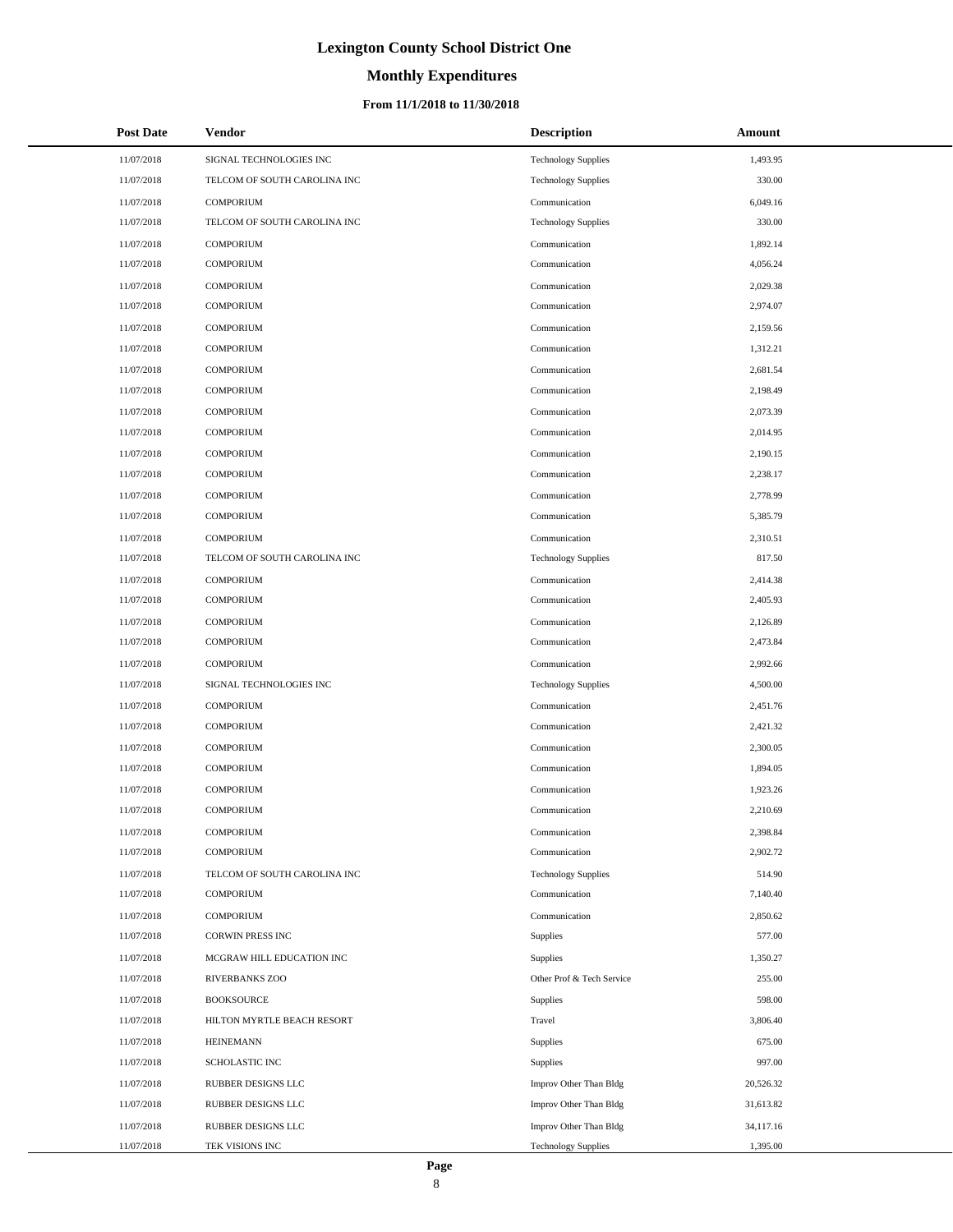### **Monthly Expenditures**

### **From 11/1/2018 to 11/30/2018**

| <b>Post Date</b> | Vendor                                          | <b>Description</b>      | <b>Amount</b> |
|------------------|-------------------------------------------------|-------------------------|---------------|
| 11/07/2018       | <b>BG ENTERPRISES</b>                           | Pupil Activity          | 214.50        |
| 11/07/2018       | FREY SCIENTIFIC                                 | Pupil Activity          | 138.55        |
| 11/07/2018       | <b>BRIDALHAVEN</b>                              | Pupil Activity          | 188.32        |
| 11/07/2018       | <b>BSN SPORTS</b>                               | Pupil Activity          | 1,029.86      |
| 11/07/2018       | SCHOOL SPECIALTY INC                            | Pupil Activity          | 1,423.90      |
| 11/07/2018       | T AND T SPORTS                                  | Pupil Activity          | 2,415.53      |
| 11/07/2018       | ENNIS, DEWAYNE                                  | Pupil Activity          | 140.90        |
| 11/07/2018       | LOVETT, JR, ANDREW                              | Pupil Activity          | 121.10        |
| 11/07/2018       | MITCHELL, GEORGE                                | Pupil Activity          | 121.10        |
| 11/07/2018       | PONDEXTER, GEORGE                               | Pupil Activity          | 120.20        |
| 11/07/2018       | TURNER, LAWRENCE W                              | Pupil Activity          | 148.10        |
| 11/07/2018       | <b>GAMEDAY TURF LLC</b>                         | Pupil Activity          | 750.00        |
| 11/07/2018       | <b>IVEY SALES ASSOC</b>                         | Pupil Activity          | 258.00        |
| 11/07/2018       | <b>BSN SPORTS</b>                               | Pupil Activity          | 1,527.96      |
| 11/07/2018       | <b>BSN SPORTS</b>                               | Pupil Activity          | 214.00        |
| 11/07/2018       | CAMDEN HIGH SCHOOL                              | Pupil Activity          | 290.00        |
| 11/07/2018       | <b>BSN SPORTS</b>                               | Pupil Activity          | 101.61        |
| 11/07/2018       | PALMETTO SPORTS IMAGING LLC                     | Pupil Activity          | 214.00        |
| 11/07/2018       | SC HIGH SCHOOL LEAGUE                           | Pupil Activity          | 500.00        |
| 11/07/2018       | SOUTHERN SCRIPT LLC                             | Pupil Activity          | 178.05        |
| 11/08/2018       | <b>BOOKSOURCE</b>                               | Supplies                | 454.94        |
| 11/08/2018       | SC DEPARTMENT OF EDUCATION                      | Supplies                | 549.98        |
| 11/08/2018       | SCHOOL SPECIALTY INC                            | Supplies                | 103.58        |
| 11/08/2018       | THE OFFICE PAL INC                              | Supplies                | 215.61        |
| 11/08/2018       | LEXINGTON PRINTING LLC                          | Printing and Binding    | 125.19        |
| 11/08/2018       | <b>EMPLOYEE</b>                                 | Travel                  | 190.00        |
| 11/08/2018       | <b>EMPLOYEE</b>                                 | Travel                  | 107.91        |
| 11/08/2018       | <b>WW GRAINGER</b>                              | Supplies                | 139.41        |
| 11/08/2018       | <b>B &amp; H PHOTO</b>                          | Supplies                | 194.50        |
| 11/08/2018       | ACADEMIC SUPPLIER DBA RASIX COMPUTER CENTER INC | Supplies                | 101.16        |
| 11/08/2018       | <b>EMPLOYEE</b>                                 | Travel                  | 124.53        |
| 11/08/2018       | <b>EMPLOYEE</b>                                 | Travel                  | 220.73        |
| 11/08/2018       | <b>EMPLOYEE</b>                                 | Travel                  | 159.90        |
| 11/08/2018       | <b>EMPLOYEE</b>                                 | Travel                  | 190.42        |
| 11/08/2018       | ALFRED WILLIAMS AND CO                          | Supplies                | 418.37        |
| 11/08/2018       | ASSET TECHNOLOGIES LLC                          | Repairs and Maintenance | 695.36        |
| 11/08/2018       | PROFESSIONAL TREE SERVICE                       | Repairs and Maintenance | 1,100.00      |
| 11/08/2018       | <b>IMPERIAL DADE</b>                            | Supplies-Maintenace     | 513.60        |
| 11/08/2018       | CAROLINA WATER SERVICE INC                      | <b>Public Utilities</b> | 1,125.49      |
| 11/08/2018       | <b>SUPPLYWORKS</b>                              | Supplies-Maintenace     | 144.41        |
| 11/08/2018       | ASSET TECHNOLOGIES LLC                          | Repairs and Maintenance | 412.39        |
| 11/08/2018       | COOK & BOARDMAN LLC                             | Supplies-Maintenace     | 347.67        |
| 11/08/2018       | ASSET TECHNOLOGIES LLC                          | Repairs and Maintenance | 941.31        |
| 11/08/2018       | <b>WW GRAINGER</b>                              | Supplies-Maintenace     | 128.19        |
| 11/08/2018       | PALMETTO PROPANE                                | Energy                  | 1,496.35      |
| 11/08/2018       | PALMETTO PROPANE                                | Energy                  | 141.75        |
| 11/08/2018       | ASSET TECHNOLOGIES LLC                          | Repairs and Maintenance | 487.82        |
| 11/08/2018       | <b>WW GRAINGER</b>                              | Supplies-Maintenace     | 166.93        |

 $\overline{a}$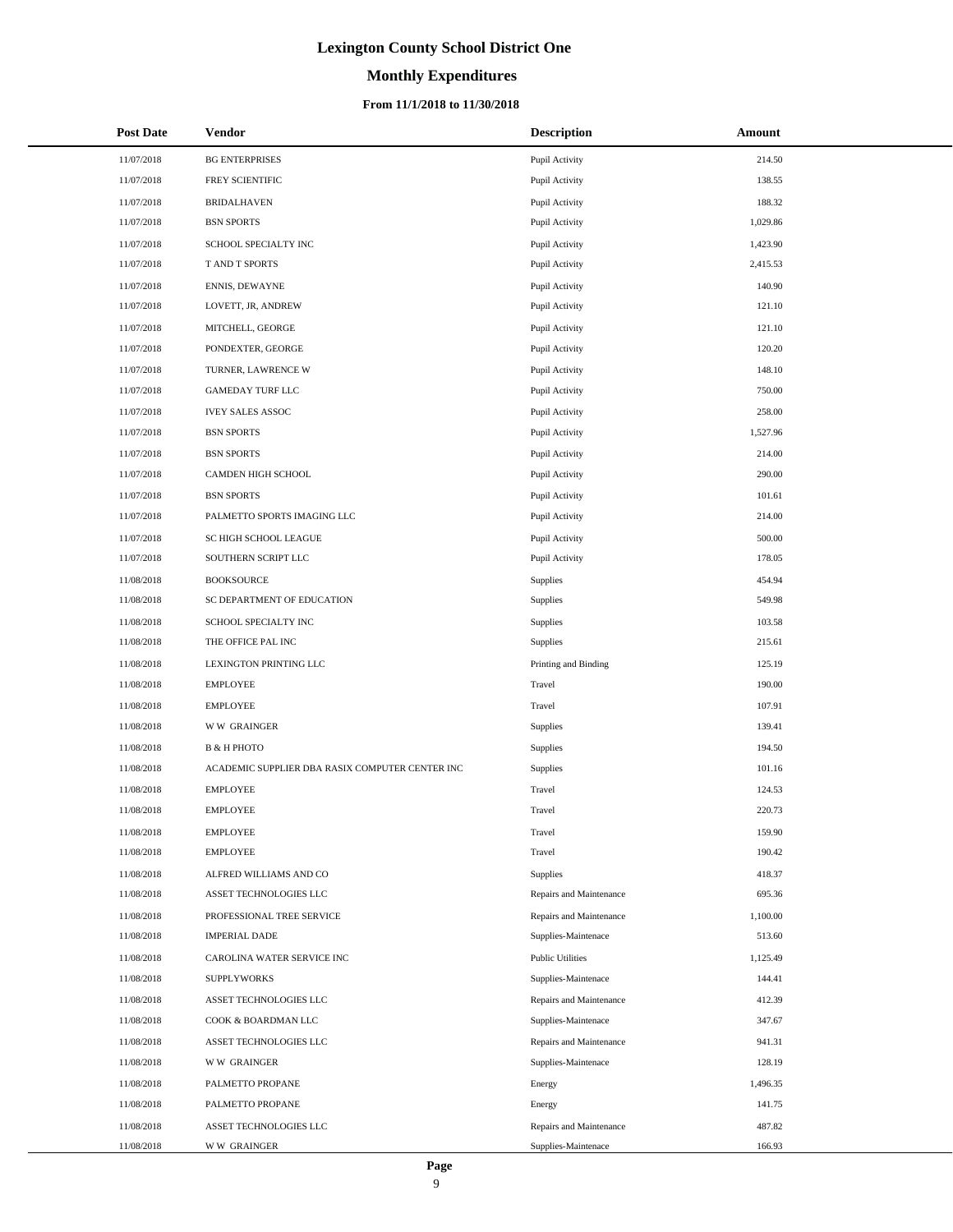# **Monthly Expenditures**

| <b>Post Date</b> | Vendor                                      | <b>Description</b>         | Amount    |
|------------------|---------------------------------------------|----------------------------|-----------|
| 11/08/2018       | <b>SUPPLYWORKS</b>                          | Supplies-Maintenace        | 104.77    |
| 11/08/2018       | <b>WW GRAINGER</b>                          | Supplies-Maintenace        | 485.02    |
| 11/08/2018       | <b>CAMCOR</b>                               | <b>Technology Supplies</b> | 848.50    |
| 11/08/2018       | SCHOOL SPECIALTY INC                        | Supplies                   | 306.54    |
| 11/08/2018       | <b>EMPLOYEE</b>                             | Travel                     | 164.59    |
| 11/08/2018       | <b>EMPLOYEE</b>                             | Travel                     | 315.83    |
| 11/08/2018       | SOUTHERN EDUCATIONAL SYSTEMS INC            | <b>Technology Supplies</b> | 1,817.93  |
| 11/08/2018       | <b>BOOKSOURCE</b>                           | Supplies                   | 118.94    |
| 11/08/2018       | <b>BOOKSOURCE</b>                           | Supplies                   | 500.00    |
| 11/08/2018       | SC DEPARTMENT OF REVENUE (SALES TAX RETURN) | Supplies                   | 236.26    |
| 11/08/2018       | WASHINGTON MUSIC CENTER INC                 | Supplies                   | 3,375.10  |
| 11/08/2018       | SC DEPARTMENT OF REVENUE (SALES TAX RETURN) | Equipment - Nonexpendable  | 2,075.25  |
| 11/08/2018       | WASHINGTON MUSIC CENTER INC                 | Equipment - Nonexpendable  | 29,646.40 |
| 11/08/2018       | <b>EMPLOYEE</b>                             | Travel                     | 522.46    |
| 11/08/2018       | <b>COMPORIUM</b>                            | Communication              | 391.98    |
| 11/08/2018       | <b>BROOKWOOD FARMS INC</b>                  | Food                       | 305.60    |
| 11/08/2018       | YANGS 5TH TASTE                             | Food                       | 373.36    |
| 11/08/2018       | BROOKWOOD FARMS INC                         | Food                       | 229.20    |
| 11/08/2018       | YANGS 5TH TASTE                             | Food                       | 348.60    |
| 11/08/2018       | <b>BROOKWOOD FARMS INC</b>                  | Food                       | 305.60    |
| 11/08/2018       | YANGS 5TH TASTE                             | Food                       | 373.36    |
| 11/08/2018       | BROOKWOOD FARMS INC                         | Food                       | 229.20    |
| 11/08/2018       | YANGS 5TH TASTE                             | Food                       | 697.20    |
| 11/08/2018       | BROOKWOOD FARMS INC                         | Food                       | 305.60    |
| 11/08/2018       | YANGS 5TH TASTE                             | Food                       | 373.36    |
| 11/08/2018       | BROOKWOOD FARMS INC                         | Food                       | 229.20    |
| 11/08/2018       | YANGS 5TH TASTE                             | Food                       | 697.20    |
| 11/08/2018       | <b>BROOKWOOD FARMS INC</b>                  | Food                       | 229.20    |
| 11/08/2018       | YANGS 5TH TASTE                             | Food                       | 373.36    |
| 11/08/2018       | <b>BROOKWOOD FARMS INC</b>                  | Food                       | 229.20    |
| 11/08/2018       | YANGS 5TH TASTE                             | Food                       | 697.20    |
| 11/08/2018       | <b>BROOKWOOD FARMS INC</b>                  | Food                       | 229.20    |
| 11/08/2018       | YANGS 5TH TASTE                             | Food                       | 697.20    |
| 11/08/2018       | <b>BROOKWOOD FARMS INC</b>                  | Food                       | 229.20    |
| 11/08/2018       | YANGS 5TH TASTE                             | Food                       | 535.28    |
| 11/08/2018       | BROOKWOOD FARMS INC                         | Food                       | 229.20    |
| 11/08/2018       | YANGS 5TH TASTE                             | Food                       | 697.20    |
| 11/08/2018       | BROOKWOOD FARMS INC                         | Food                       | 305.60    |
| 11/08/2018       | YANGS 5TH TASTE                             | Food                       | 373.36    |
| 11/08/2018       | BROOKWOOD FARMS INC                         | Food                       | 305.60    |
| 11/08/2018       | YANGS 5TH TASTE                             | Food                       | 373.36    |
| 11/08/2018       | BROOKWOOD FARMS INC                         | Food                       | 229.20    |
| 11/08/2018       | YANGS 5TH TASTE                             | Food                       | 186.68    |
| 11/08/2018       | BROOKWOOD FARMS INC                         | Food                       | 229.20    |
| 11/08/2018       | YANGS 5TH TASTE                             | Food                       | 373.36    |
| 11/08/2018       | BROOKWOOD FARMS INC                         | Food                       | 229.20    |
| 11/08/2018       | YANGS 5TH TASTE                             | Food                       | 373.36    |
| 11/08/2018       | BROOKWOOD FARMS INC                         | Food                       | 229.20    |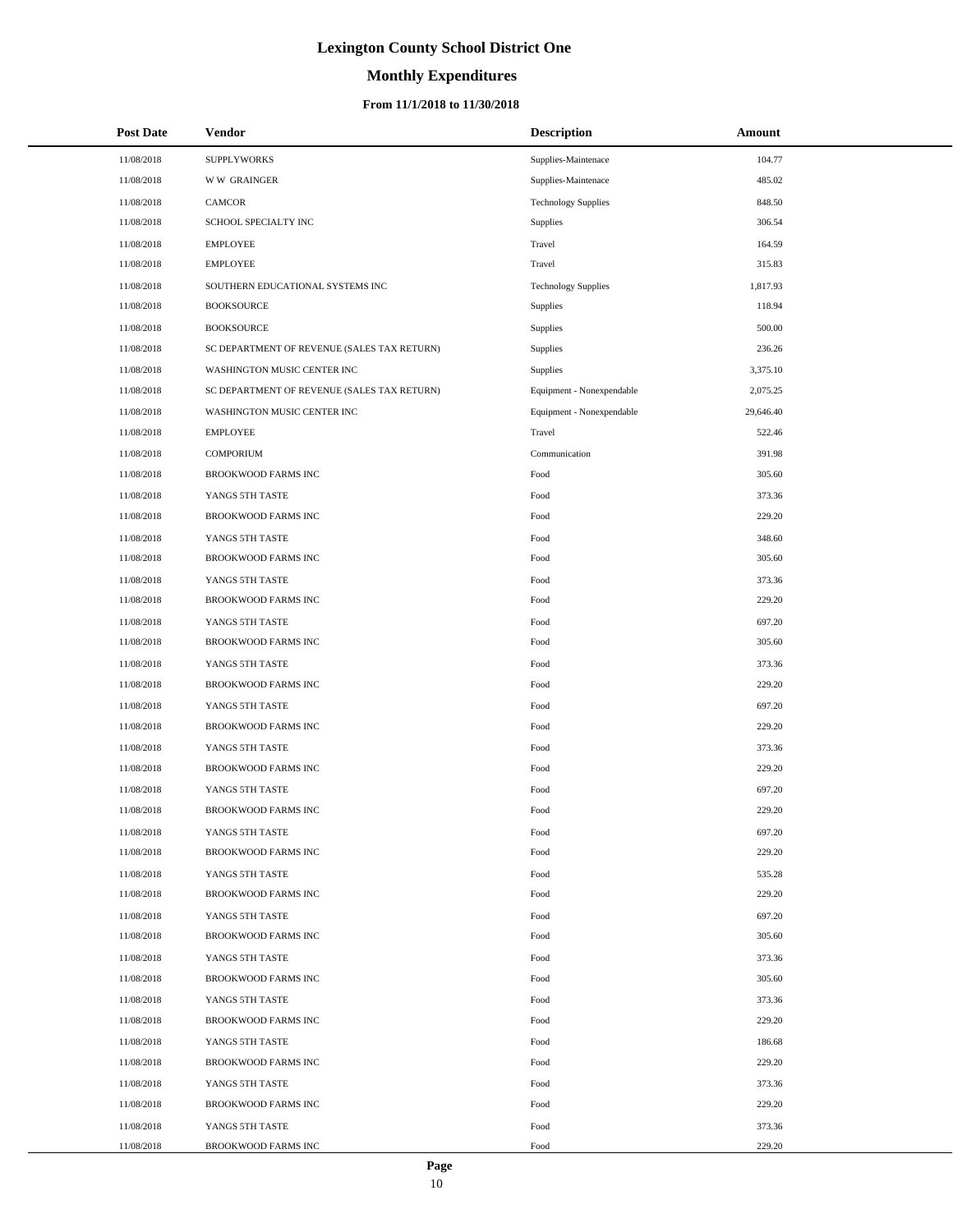# **Monthly Expenditures**

### **From 11/1/2018 to 11/30/2018**

| <b>Post Date</b> | <b>Vendor</b>                                      | <b>Description</b>          | Amount   |
|------------------|----------------------------------------------------|-----------------------------|----------|
| 11/08/2018       | YANGS 5TH TASTE                                    | Food                        | 510.52   |
| 11/08/2018       | BROOKWOOD FARMS INC                                | Food                        | 229.20   |
| 11/08/2018       | YANGS 5TH TASTE                                    | Food                        | 510.52   |
| 11/08/2018       | BROOKWOOD FARMS INC                                | Food                        | 229.20   |
| 11/08/2018       | YANGS 5TH TASTE                                    | Food                        | 373.36   |
| 11/08/2018       | BROOKWOOD FARMS INC                                | Food                        | 305.60   |
| 11/08/2018       | YANGS 5TH TASTE                                    | Food                        | 697.20   |
| 11/08/2018       | <b>BROOKWOOD FARMS INC</b>                         | Food                        | 229.20   |
| 11/08/2018       | YANGS 5TH TASTE                                    | Food                        | 373.36   |
| 11/08/2018       | <b>BROOKWOOD FARMS INC</b>                         | Food                        | 229.20   |
| 11/08/2018       | YANGS 5TH TASTE                                    | Food                        | 697.20   |
| 11/08/2018       | <b>BROOKWOOD FARMS INC</b>                         | Food                        | 229.20   |
| 11/08/2018       | YANGS 5TH TASTE                                    | Food                        | 697.20   |
| 11/08/2018       | BROOKWOOD FARMS INC                                | Food                        | 229.20   |
| 11/08/2018       | YANGS 5TH TASTE                                    | Food                        | 186.68   |
| 11/08/2018       | BROOKWOOD FARMS INC                                | Food                        | 229.20   |
| 11/08/2018       | YANGS 5TH TASTE                                    | Food                        | 697.20   |
| 11/08/2018       | BROOKWOOD FARMS INC                                | Food                        | 229.20   |
| 11/08/2018       | YANGS 5TH TASTE                                    | Food                        | 697.20   |
| 11/08/2018       | BROOKWOOD FARMS INC                                | Food                        | 305.60   |
| 11/08/2018       | YANGS 5TH TASTE                                    | Food                        | 373.36   |
| 11/08/2018       | BROOKWOOD FARMS INC                                | Food                        | 305.60   |
| 11/08/2018       | YANGS 5TH TASTE                                    | Food                        | 535.28   |
| 11/08/2018       | <b>BROOKWOOD FARMS INC</b>                         | Food                        | 229.20   |
| 11/08/2018       | YANGS 5TH TASTE                                    | Food                        | 373.36   |
| 11/08/2018       | FORMS AND SUPPLY INC (FSI)                         | Pupil Activity              | 1,576.11 |
| 11/08/2018       | SCHOOL SPECIALTY INC                               | Pupil Activity              | 147.87   |
| 11/08/2018       | SCHOOL SPECIALTY INC                               | Pupil Activity              | 479.12   |
| 11/08/2018       | SCHOOL SPECIALTY INC                               | Pupil Activity              | 198.27   |
| 11/08/2018       | <b>BSN SPORTS</b>                                  | Pupil Activity              | 385.20   |
| 11/08/2018       | T AND T SPORTS                                     | Pupil Activity              | 3,519.23 |
| 11/08/2018       | STATE DEPARTMENT OF EDUCATION LEX DIST ONEBUS SHOP | <b>Pupil Transportation</b> | 252.96   |
| 11/09/2018       | <b>NCS PEARSON</b>                                 | Other Prof & Tech Service   | 387.34   |
| 11/09/2018       | SCHOOL SPECIALTY INC                               | Supplies                    | 232.22   |
| 11/09/2018       | <b>BSN SPORTS</b>                                  | Supplies                    | 2,045.84 |
| 11/09/2018       | <b>WW GRAINGER</b>                                 | Supplies                    | 1,118.18 |
| 11/09/2018       | LITTLE JOHNNY LLC                                  | Other Prof & Tech Service   | 8,625.00 |
| 11/09/2018       | FOLLETT SCHOOL SOLUTIONS INC                       | Library Books               | 200.74   |
| 11/09/2018       | SHAPE AMERICA                                      | Travel                      | 380.00   |
| 11/09/2018       | CERTIFIED TRANSLATION SERVICES                     | Other Prof & Tech Service   | 530.64   |
| 11/09/2018       | SC ASSOCIATION EDUCATIONAL OFFICE PROFESSIONALS    | Travel                      | 920.00   |
| 11/09/2018       | <b>SUPPLYWORKS</b>                                 | Supplies-Maintenace         | 144.41   |
| 11/09/2018       | JOHNSON CONTROLS FIRE PROTECTION LP                | Repairs and Maintenance     | 282.24   |
| 11/09/2018       | <b>SUPPLYWORKS</b>                                 | Supplies-Maintenace         | 742.74   |
| 11/09/2018       | FORMS AND SUPPLY INC (FSI)                         | Supplies-Maintenace         | 145.35   |
| 11/09/2018       | <b>SUPPLYWORKS</b>                                 | Supplies-Maintenace         | 323.12   |
| 11/09/2018       | <b>GROVE MEDICAL</b>                               | Supplies                    | 344.22   |
| 11/09/2018       | UNIVERSITY OF SOUTH CAROLINA                       | Travel                      | 380.00   |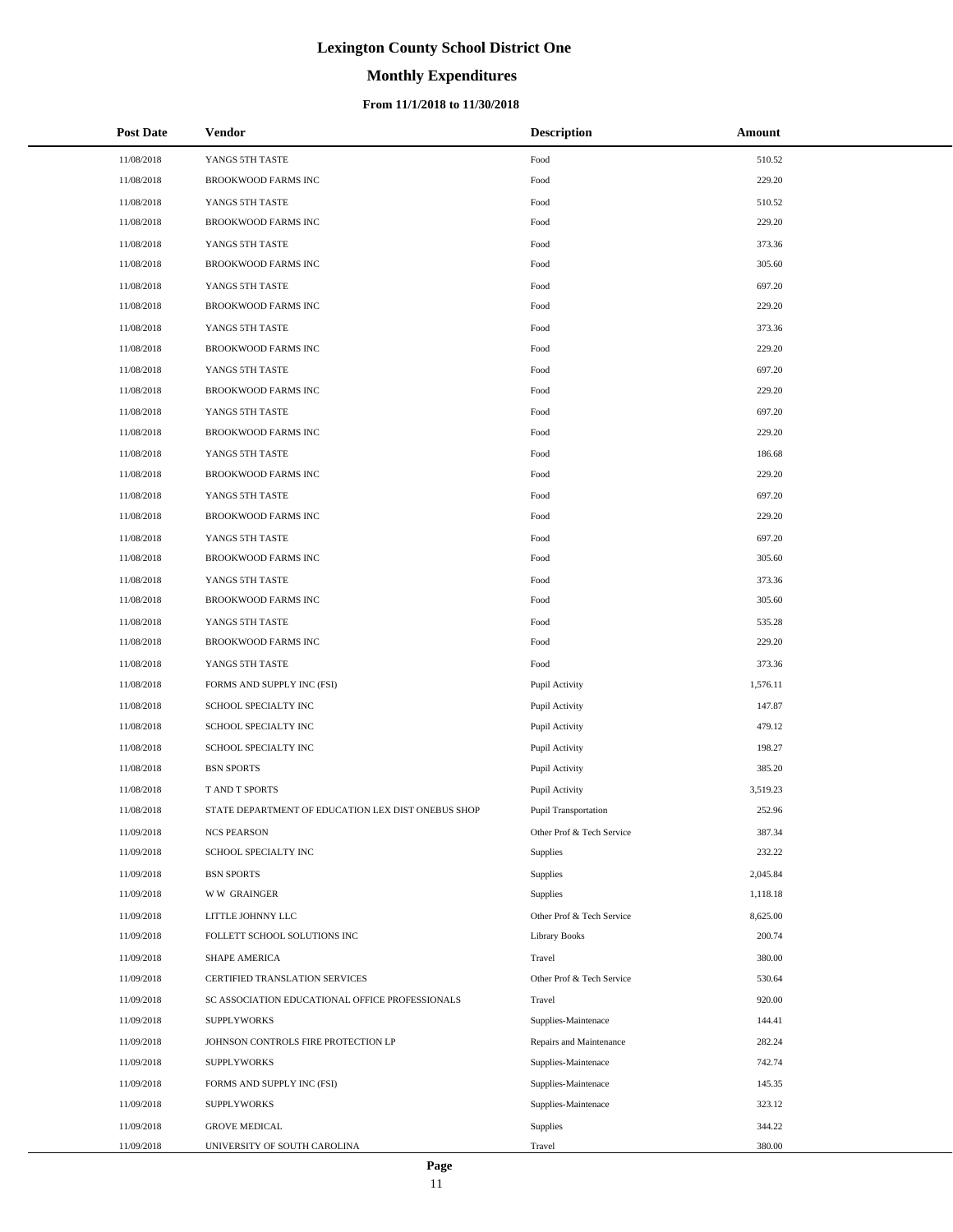# **Monthly Expenditures**

| <b>Post Date</b> | <b>Vendor</b>                               | <b>Description</b>        | Amount   |
|------------------|---------------------------------------------|---------------------------|----------|
| 11/09/2018       | THE OFFICE PAL INC                          | Supplies                  | 395.26   |
| 11/09/2018       | PERFORMANCE HEALTH SYSTEMS LLC              | Equipment - Nonexpendable | 6,222.50 |
| 11/09/2018       | SC DEPARTMENT OF REVENUE (SALES TAX RETURN) | Equipment - Nonexpendable | 435.58   |
| 11/09/2018       | <b>US FOODS</b>                             | Supplies                  | 411.32   |
| 11/09/2018       | EARTHGRAINS BAKING COMPANIES INC            | <b>Bread</b>              | 135.50   |
| 11/09/2018       | BORDEN DAIRY CO OF SC LLC                   | Milk                      | 680.81   |
| 11/09/2018       | <b>US FOODS</b>                             | Supplies                  | 501.71   |
| 11/09/2018       | BORDEN DAIRY CO OF SC LLC                   | Milk                      | 748.96   |
| 11/09/2018       | SENN BROTHERS INC                           | Produce                   | 136.00   |
| 11/09/2018       | <b>US FOODS</b>                             | Supplies                  | 1,178.69 |
| 11/09/2018       | EARTHGRAINS BAKING COMPANIES INC            | <b>Bread</b>              | 100.80   |
| 11/09/2018       | BORDEN DAIRY CO OF SC LLC                   | Milk                      | 667.69   |
| 11/09/2018       | SENN BROTHERS INC                           | Produce                   | 137.50   |
| 11/09/2018       | <b>US FOODS</b>                             | Supplies                  | 1,473.72 |
| 11/09/2018       | BORDEN DAIRY CO OF SC LLC                   | Milk                      | 1,370.93 |
| 11/09/2018       | SENN BROTHERS INC                           | Produce                   | 293.00   |
| 11/09/2018       | <b>US FOODS</b>                             | Supplies                  | 379.18   |
| 11/09/2018       | BORDEN DAIRY CO OF SC LLC                   | Milk                      | 580.89   |
| 11/09/2018       | <b>US FOODS</b>                             | Supplies                  | 1,012.98 |
| 11/09/2018       | BORDEN DAIRY CO OF SC LLC                   | Milk                      | 1,598.64 |
| 11/09/2018       | SENN BROTHERS INC                           | Produce                   | 413.50   |
| 11/09/2018       | <b>US FOODS</b>                             | Supplies                  | 170.73   |
| 11/09/2018       | <b>US FOODS</b>                             | Supplies                  | 1,257.14 |
| 11/09/2018       | BORDEN DAIRY CO OF SC LLC                   | Milk                      | 714.41   |
| 11/09/2018       | SENN BROTHERS INC                           | Produce                   | 306.50   |
| 11/09/2018       | <b>US FOODS</b>                             | Supplies                  | 527.96   |
| 11/09/2018       | BORDEN DAIRY CO OF SC LLC                   | Milk                      | 1,145.53 |
| 11/09/2018       | <b>US FOODS</b>                             | Supplies                  | 484.10   |
| 11/09/2018       | BORDEN DAIRY CO OF SC LLC                   | Milk                      | 1,718.83 |
| 11/09/2018       | SENN BROTHERS INC                           | Produce                   | 105.00   |
| 11/09/2018       | <b>US FOODS</b>                             | Supplies                  | 906.77   |
| 11/09/2018       | BORDEN DAIRY CO OF SC LLC                   | Milk                      | 1,424.65 |
| 11/09/2018       | SENN BROTHERS INC                           | Produce                   | 147.00   |
| 11/09/2018       | <b>US FOODS</b>                             | Supplies                  | 690.48   |
| 11/09/2018       | BORDEN DAIRY CO OF SC LLC                   | Milk                      | 1,309.34 |
| 11/09/2018       | SENN BROTHERS INC                           | Produce                   | 391.00   |
| 11/09/2018       | <b>US FOODS</b>                             | Supplies                  | 638.78   |
| 11/09/2018       | EARTHGRAINS BAKING COMPANIES INC            | <b>Bread</b>              | 110.35   |
| 11/09/2018       | BORDEN DAIRY CO OF SC LLC                   | Milk                      | 895.41   |
| 11/09/2018       | <b>US FOODS</b>                             | Supplies                  | 917.47   |
| 11/09/2018       | EARTHGRAINS BAKING COMPANIES INC            | <b>Bread</b>              | 287.00   |
| 11/09/2018       | BORDEN DAIRY CO OF SC LLC                   | Milk                      | 1,314.85 |
| 11/09/2018       | SENN BROTHERS INC                           | Produce                   | 429.00   |
| 11/09/2018       | <b>US FOODS</b>                             | Supplies                  | 490.25   |
| 11/09/2018       | BORDEN DAIRY CO OF SC LLC                   | Milk                      | 596.00   |
| 11/09/2018       | SENN BROTHERS INC                           | Produce                   | $-36.50$ |
| 11/09/2018       | <b>US FOODS</b>                             | Supplies                  | 612.65   |
| 11/09/2018       | BORDEN DAIRY CO OF SC LLC                   | Milk                      | 713.58   |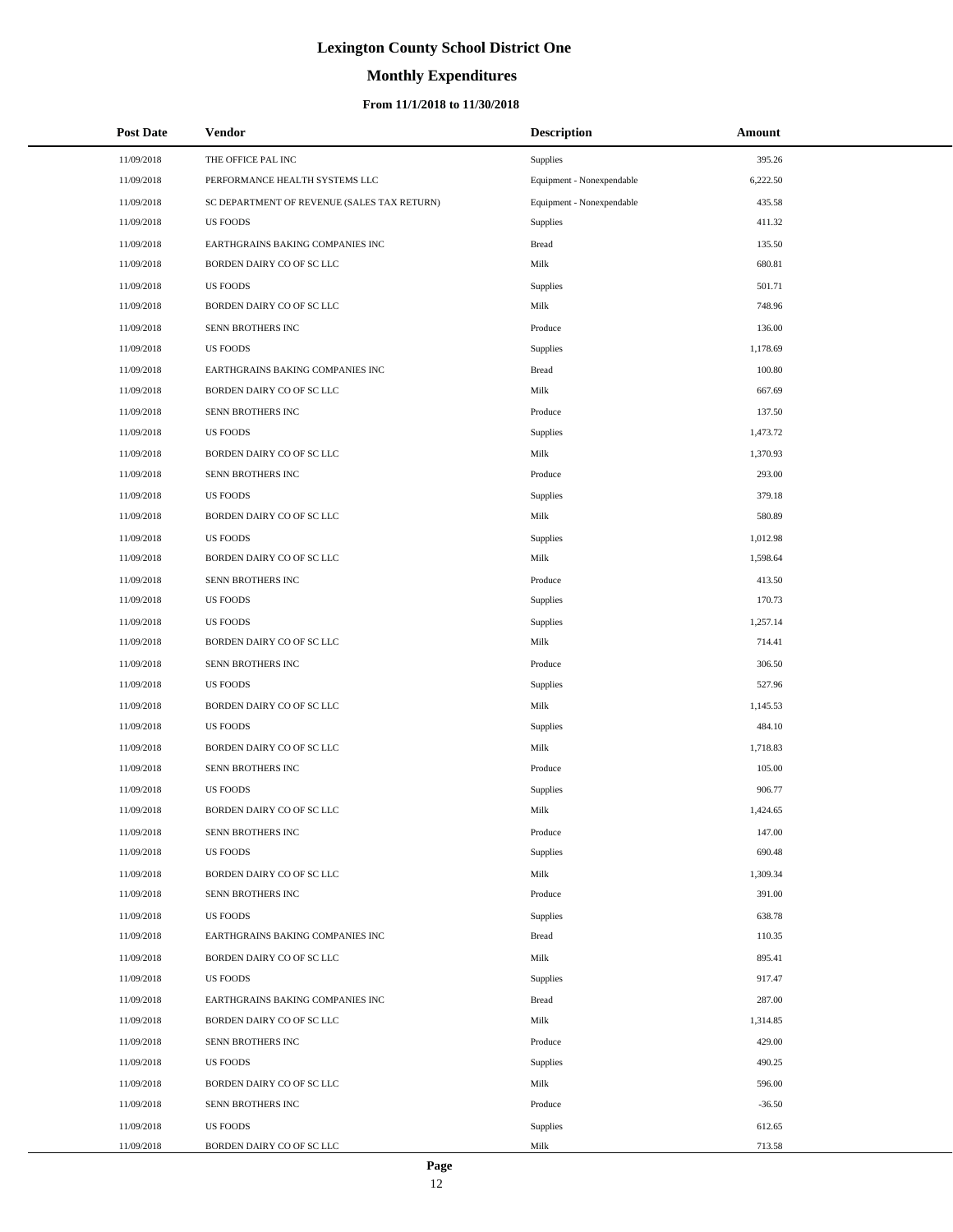# **Monthly Expenditures**

### **From 11/1/2018 to 11/30/2018**

| <b>Post Date</b> | <b>Vendor</b>                    | <b>Description</b> | Amount   |
|------------------|----------------------------------|--------------------|----------|
| 11/09/2018       | <b>US FOODS</b>                  | Supplies           | $-12.77$ |
| 11/09/2018       | <b>US FOODS</b>                  | Supplies           | 486.72   |
| 11/09/2018       | BORDEN DAIRY CO OF SC LLC        | Milk               | 621.54   |
| 11/09/2018       | <b>US FOODS</b>                  | Supplies           | 394.16   |
| 11/09/2018       | BORDEN DAIRY CO OF SC LLC        | Milk               | 1,193.61 |
| 11/09/2018       | SENN BROTHERS INC                | Produce            | 105.00   |
| 11/09/2018       | <b>US FOODS</b>                  | Supplies           | 1,301.29 |
| 11/09/2018       | BORDEN DAIRY CO OF SC LLC        | Milk               | 992.34   |
| 11/09/2018       | SENN BROTHERS INC                | Produce            | 121.59   |
| 11/09/2018       | <b>US FOODS</b>                  | Supplies           | 593.00   |
| 11/09/2018       | BORDEN DAIRY CO OF SC LLC        | Milk               | 807.88   |
| 11/09/2018       | SENN BROTHERS INC                | Produce            | 165.50   |
| 11/09/2018       | <b>US FOODS</b>                  | Supplies           | 836.06   |
| 11/09/2018       | BORDEN DAIRY CO OF SC LLC        | Milk               | 758.51   |
| 11/09/2018       | SENN BROTHERS INC                | Produce            | 299.59   |
| 11/09/2018       | <b>US FOODS</b>                  | Supplies           | 858.67   |
| 11/09/2018       | EARTHGRAINS BAKING COMPANIES INC | <b>Bread</b>       | 106.30   |
| 11/09/2018       | BORDEN DAIRY CO OF SC LLC        | Milk               | 1,140.95 |
| 11/09/2018       | SENN BROTHERS INC                | Produce            | 163.59   |
| 11/09/2018       | US FOODS                         | Supplies           | 1,520.26 |
| 11/09/2018       | BORDEN DAIRY CO OF SC LLC        | Milk               | 1,366.58 |
| 11/09/2018       | SENN BROTHERS INC                | Produce            | 127.09   |
| 11/09/2018       | <b>US FOODS</b>                  | Supplies           | 1,204.01 |
| 11/09/2018       | BORDEN DAIRY CO OF SC LLC        | Milk               | 1,030.60 |
| 11/09/2018       | <b>US FOODS</b>                  | Supplies           | 435.23   |
| 11/09/2018       | BORDEN DAIRY CO OF SC LLC        | Milk               | 641.50   |
| 11/09/2018       | <b>US FOODS</b>                  | Supplies           | 1,155.00 |
| 11/09/2018       | BORDEN DAIRY CO OF SC LLC        | Milk               | 925.07   |
| 11/09/2018       | <b>US FOODS</b>                  | Supplies           | 395.32   |
| 11/09/2018       | BORDEN DAIRY CO OF SC LLC        | Milk               | 493.47   |
| 11/09/2018       | <b>US FOODS</b>                  | Supplies           | 1,270.15 |
| 11/09/2018       | EARTHGRAINS BAKING COMPANIES INC | <b>Bread</b>       | 135.50   |
| 11/09/2018       | BORDEN DAIRY CO OF SC LLC        | Milk               | 1,211.99 |
| 11/09/2018       | <b>US FOODS</b>                  | Supplies           | 1,005.45 |
| 11/09/2018       | BORDEN DAIRY CO OF SC LLC        | Milk               | 1,362.83 |
| 11/09/2018       | SENN BROTHERS INC                | Produce            | 313.59   |
| 11/09/2018       | SMARTPHONE MEDIC LLC             | Pupil Activity     | 198.00   |
| 11/09/2018       | SMARTPHONE MEDIC LLC             | Pupil Activity     | 1,712.00 |
| 11/09/2018       | SMARTPHONE MEDIC LLC             | Pupil Activity     | 198.00   |
| 11/09/2018       | SMARTPHONE MEDIC LLC             | Pupil Activity     | 297.00   |
| 11/09/2018       | SMARTPHONE MEDIC LLC             | Pupil Activity     | 1,436.00 |
| 11/09/2018       | SMARTPHONE MEDIC LLC             | Pupil Activity     | 297.00   |
| 11/09/2018       | SMARTPHONE MEDIC LLC             | Pupil Activity     | 545.00   |
| 11/09/2018       | SMARTPHONE MEDIC LLC             | Pupil Activity     | 297.00   |
| 11/09/2018       | SMARTPHONE MEDIC LLC             | Pupil Activity     | 198.00   |
| 11/09/2018       | SMARTPHONE MEDIC LLC             | Pupil Activity     | 1,194.00 |
| 11/09/2018       | SCHOOL SPECIALTY INC             | Pupil Activity     | 101.29   |
| 11/09/2018       | THE OFFICE PAL INC               | Pupil Activity     | 2,593.07 |

÷.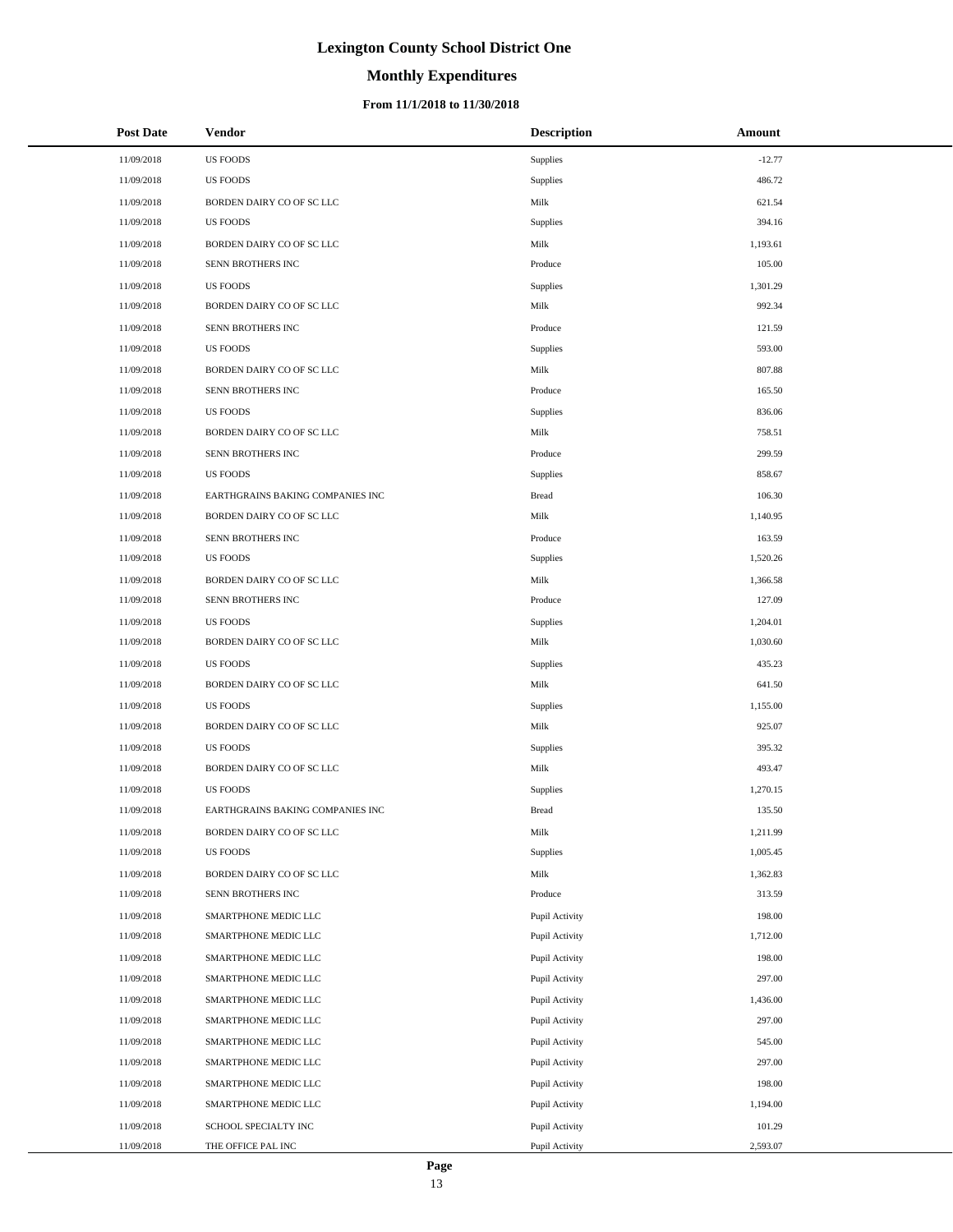# **Monthly Expenditures**

### **From 11/1/2018 to 11/30/2018**

| <b>Post Date</b> | Vendor                                            | <b>Description</b>                   | Amount    |
|------------------|---------------------------------------------------|--------------------------------------|-----------|
| 11/09/2018       | MODERN TURF INC                                   | Pupil Activity                       | 931.66    |
| 11/09/2018       | <b>BODYSHOP ATHLETICS INC</b>                     | Pupil Activity                       | 2,000.00  |
| 11/09/2018       | <b>BSN SPORTS</b>                                 | Pupil Activity                       | 4,788.28  |
| 11/09/2018       | <b>BSN SPORTS</b>                                 | Pupil Activity                       | 344.54    |
| 11/12/2018       | BLICK ART MATERIALS LLC                           | Supplies                             | 104.60    |
| 11/12/2018       | BLICK ART MATERIALS LLC                           | Supplies                             | 713.47    |
| 11/12/2018       | LOWE'S                                            | Supplies                             | 498.55    |
| 11/12/2018       | MUSICAL INNOVATIONS                               | Supplies                             | 460.00    |
| 11/12/2018       | KIAWAH ISLAND GOLF RESORT                         | Travel                               | 196.43    |
| 11/12/2018       | <b>CAPSTONE</b>                                   | <b>Library Books</b>                 | 395.00    |
| 11/12/2018       | KENDALL ELEVATOR COMPANY                          | Repairs and Maintenance              | 350.00    |
| 11/12/2018       | LEXINGTON COUNTY DEPARTMENT OF SOLID WASTE        | Other Property Services              | 183.12    |
| 11/12/2018       | ACE GLASS CO INC                                  | Repairs and Maintenance              | 125.00    |
| 11/12/2018       | TRITEK FIRE AND SECURITY LLC                      | Repairs and Maintenance              | 176.00    |
| 11/12/2018       | SMITH AND JONES JANITORIAL SUPPLIES AND EQUIP INC | Supplies-Maintenace                  | 1,220.40  |
| 11/12/2018       | SCHINDLER ELEVATOR CORP                           | Repairs and Maintenance              | 1,103.79  |
| 11/12/2018       | <b>SUPPLYWORKS</b>                                | Supplies-Maintenace                  | 106.83    |
| 11/12/2018       | SC DEPARTMENT OF ADMINISTRATION                   | Repairs and Maintenance              | 9,626.18  |
| 11/12/2018       | <b>ANOTHER PRINTER</b>                            | Printing and Binding                 | 1,180.98  |
| 11/12/2018       | AZURA INVESTIGATIONS LLC                          | Other Prof & Tech Service            | 16,403.00 |
| 11/12/2018       | HAYNSWORTH SINKLER BOYD PA                        | Dues and Fees                        | 39,982.43 |
| 11/12/2018       | <b>GS2 ENGINEERING INC</b>                        | Building                             | 5,097.60  |
| 11/12/2018       | JENKINS HANCOCK AND SIDES                         | <b>Building</b>                      | 250.00    |
| 11/12/2018       | JENKINS HANCOCK AND SIDES                         | <b>Building</b>                      | 250.00    |
| 11/12/2018       | JENKINS HANCOCK AND SIDES                         | <b>Building</b>                      | 250.00    |
| 11/12/2018       | JENKINS HANCOCK AND SIDES                         | <b>Building</b>                      | 250.00    |
| 11/12/2018       | <b>US FOODS</b>                                   | Commodity Distribution Charge        | 184.31    |
| 11/12/2018       | SYSCO FOOD SERV OF COLUMBIA                       | Food                                 | 1,904.85  |
| 11/12/2018       | <b>US FOODS</b>                                   | Commodity Distribution Charge        | 165.39    |
| 11/12/2018       | SYSCO FOOD SERV OF COLUMBIA                       | Food                                 | 161.50    |
| 11/12/2018       | <b>US FOODS</b>                                   | Commodity Distribution Charge        | 211.89    |
| 11/12/2018       | SYSCO FOOD SERV OF COLUMBIA                       | Food                                 | 2,999.14  |
| 11/12/2018       | <b>US FOODS</b>                                   | Commodity Distribution Charge        | 179.57    |
| 11/12/2018       | SYSCO FOOD SERV OF COLUMBIA                       | Food                                 | 132.16    |
| 11/12/2018       | <b>US FOODS</b>                                   | Commodity Distribution Charge        | 211.89    |
| 11/12/2018       | SYSCO FOOD SERV OF COLUMBIA                       | Food                                 | 150.40    |
| 11/12/2018       | <b>US FOODS</b>                                   | <b>Commodity Distribution Charge</b> | 179.57    |
| 11/12/2018       | <b>US FOODS</b>                                   | Commodity Distribution Charge        | 157.52    |
| 11/12/2018       | SYSCO FOOD SERV OF COLUMBIA                       | Food                                 | 928.02    |
| 11/12/2018       | <b>US FOODS</b>                                   | Commodity Distribution Charge        | 163.81    |
| 11/12/2018       | SYSCO FOOD SERV OF COLUMBIA                       | Food                                 | 150.40    |
| 11/12/2018       | <b>US FOODS</b>                                   | Commodity Distribution Charge        | 179.57    |
| 11/12/2018       | SYSCO FOOD SERV OF COLUMBIA                       | Food                                 | 605.20    |
| 11/12/2018       | <b>US FOODS</b>                                   | Commodity Distribution Charge        | 176.42    |
| 11/12/2018       | SYSCO FOOD SERV OF COLUMBIA                       | Food                                 | 4,016.43  |
| 11/12/2018       | <b>US FOODS</b>                                   | Commodity Distribution Charge        | 179.57    |
| 11/12/2018       | SYSCO FOOD SERV OF COLUMBIA                       | Food                                 | 347.70    |
| 11/12/2018       | <b>US FOODS</b>                                   | Commodity Distribution Charge        | 163.82    |

L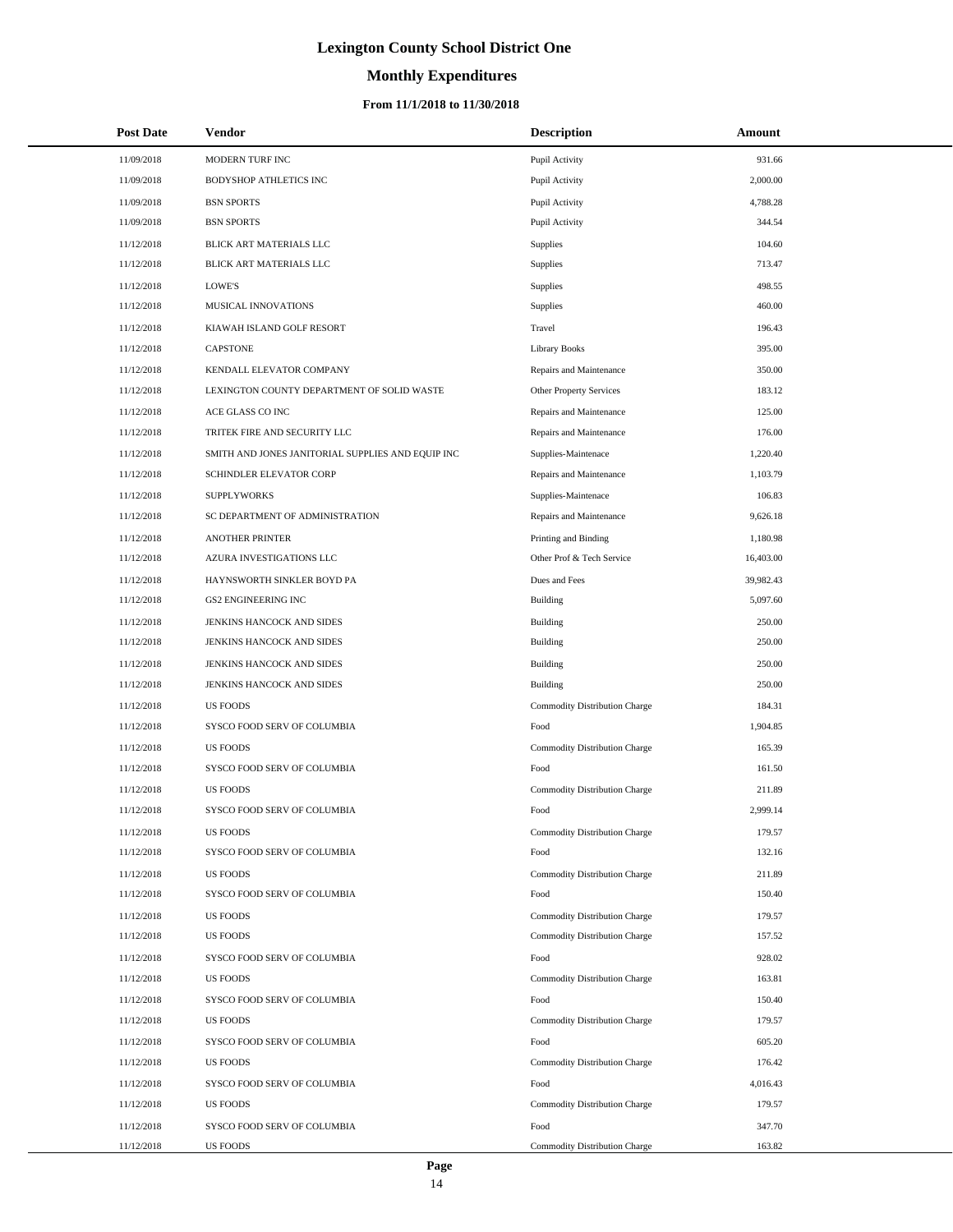# **Monthly Expenditures**

### **From 11/1/2018 to 11/30/2018**

| <b>Post Date</b> | Vendor                                             | <b>Description</b>            | Amount   |
|------------------|----------------------------------------------------|-------------------------------|----------|
| 11/12/2018       | SYSCO FOOD SERV OF COLUMBIA                        | Food                          | 206.80   |
| 11/12/2018       | <b>US FOODS</b>                                    | Commodity Distribution Charge | 178.78   |
| 11/12/2018       | SYSCO FOOD SERV OF COLUMBIA                        | Food                          | 131.60   |
| 11/12/2018       | <b>US FOODS</b>                                    | Commodity Distribution Charge | 162.24   |
| 11/12/2018       | <b>US FOODS</b>                                    | Commodity Distribution Charge | 151.23   |
| 11/12/2018       | SYSCO FOOD SERV OF COLUMBIA                        | Food                          | 200.00   |
| 11/12/2018       | <b>US FOODS</b>                                    | Commodity Distribution Charge | 168.54   |
| 11/12/2018       | SYSCO FOOD SERV OF COLUMBIA                        | Food                          | 958.25   |
| 11/12/2018       | <b>US FOODS</b>                                    | Commodity Distribution Charge | 163.82   |
| 11/12/2018       | SYSCO FOOD SERV OF COLUMBIA                        | Food                          | 131.60   |
| 11/12/2018       | <b>US FOODS</b>                                    | Commodity Distribution Charge | 160.67   |
| 11/12/2018       | <b>US FOODS</b>                                    | Commodity Distribution Charge | 182.72   |
| 11/12/2018       | SYSCO FOOD SERV OF COLUMBIA                        | Food                          | 156.40   |
| 11/12/2018       | <b>US FOODS</b>                                    | Commodity Distribution Charge | 147.08   |
| 11/12/2018       | <b>US FOODS</b>                                    | Commodity Distribution Charge | 179.57   |
| 11/12/2018       | <b>US FOODS</b>                                    | Commodity Distribution Charge | 179.57   |
| 11/12/2018       | SYSCO FOOD SERV OF COLUMBIA                        | Food                          | 112.80   |
| 11/12/2018       | <b>US FOODS</b>                                    | Commodity Distribution Charge | 162.24   |
| 11/12/2018       | SYSCO FOOD SERV OF COLUMBIA                        | Food                          | 150.40   |
| 11/12/2018       | <b>US FOODS</b>                                    | Commodity Distribution Charge | 179.57   |
| 11/12/2018       | <b>US FOODS</b>                                    | Commodity Distribution Charge | 173.27   |
| 11/12/2018       | <b>US FOODS</b>                                    | Commodity Distribution Charge | 179.58   |
| 11/12/2018       | SYSCO FOOD SERV OF COLUMBIA                        | Food                          | 257.81   |
| 11/12/2018       | <b>US FOODS</b>                                    | Commodity Distribution Charge | 230.08   |
| 11/12/2018       | <b>US FOODS</b>                                    | Commodity Distribution Charge | 155.06   |
| 11/12/2018       | BLICK ART MATERIALS LLC                            | Pupil Activity                | 603.45   |
| 11/12/2018       | CONTINENTAL                                        | Pupil Activity                | 1,161.16 |
| 11/12/2018       | <b>SCRUB TRENDZ LLC</b>                            | Pupil Activity                | 112.00   |
| 11/12/2018       | COACH CLIFFS GAGA BALL PITS LLC                    | Pupil Activity                | 836.50   |
| 11/12/2018       | HAIGLER, ROY L                                     | Pupil Activity                | 131.90   |
| 11/12/2018       | HICKSON, SHERMAN R                                 | Pupil Activity                | 135.50   |
| 11/12/2018       | KELLY, WILLIE                                      | Pupil Activity                | 116.60   |
| 11/12/2018       | LONG, JOE H                                        | Pupil Activity                | 120.20   |
| 11/12/2018       | TEUTON, KENNETH                                    | Pupil Activity                | 143.60   |
| 11/12/2018       | MEDSHORE AMBULANCE SVC GOLD CROSS AMBULANCE SVC    | Pupil Activity                | 300.00   |
| 11/12/2018       | KNOCKOUT SPORTSWEAR                                | Pupil Activity                | 1,920.00 |
| 11/12/2018       | SC DEPARTMENT OF REVENUE (SALES TAX RETURN)        | Pupil Activity                | 134.40   |
| 11/13/2018       | LEXINGTON COUNTY SCHOOL DIST 1                     | Pupil Transportation          | 135.78   |
| 11/13/2018       | FORMS AND SUPPLY INC (FSI)                         | Supplies                      | 101.61   |
| 11/13/2018       | MUSICIAN SUPPLY                                    | Repairs and Maintenance       | 1,527.00 |
| 11/13/2018       | SCHOOL SPECIALTY INC                               | Supplies                      | 148.79   |
| 11/13/2018       | STATE DEPARTMENT OF EDUCATION LEX DIST ONEBUS SHOP | Pupil Transportation          | 602.64   |
| 11/13/2018       | DISCOUNT DANCE LLC                                 | Supplies                      | 682.37   |
| 11/13/2018       | SCHOOL SPECIALTY INC                               | Supplies                      | 1,353.16 |
| 11/13/2018       | LEXINGTON COUNTY SCHOOL DIST 1                     | Pupil Transportation          | 368.28   |
| 11/13/2018       | ACADEMIC SUPPLIER DBA RASIX COMPUTER CENTER INC    | Supplies                      | 1,404.52 |
| 11/13/2018       | BARNES AND NOBLE COLLEGE BOOKSELLERS LLC           | Supplies                      | 1,915.00 |
| 11/13/2018       | BLICK ART MATERIALS LLC                            | Supplies                      | 302.15   |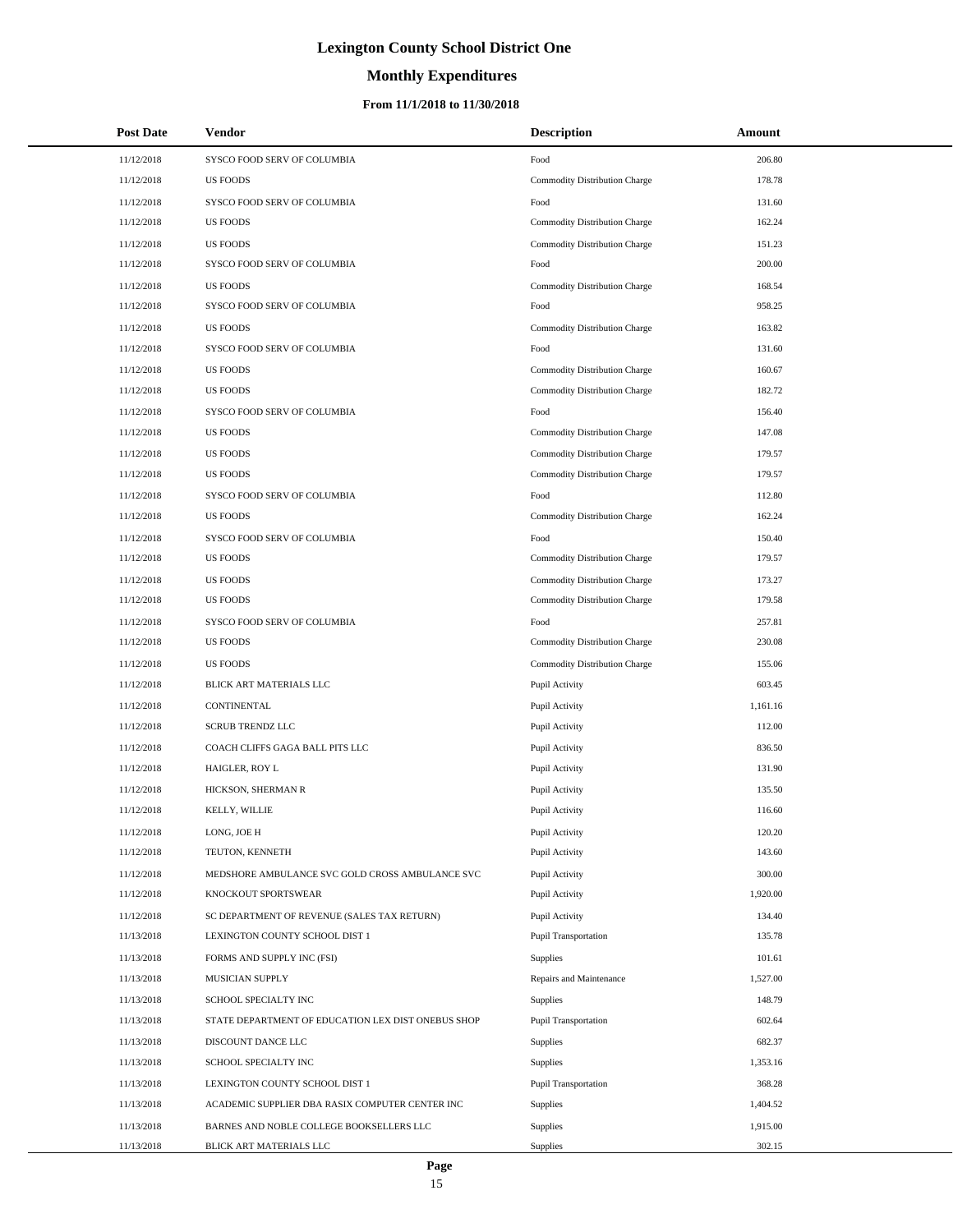# **Monthly Expenditures**

### **From 11/1/2018 to 11/30/2018**

| <b>Post Date</b> | Vendor                                            | <b>Description</b>        | Amount   |  |
|------------------|---------------------------------------------------|---------------------------|----------|--|
| 11/13/2018       | EBONY HOLDINGS INC DBA JM GRACE COMPANY           | Supplies                  | 4,183.70 |  |
| 11/13/2018       | SC DEPARTMENT OF REVENUE (SALES TAX RETURN)       | Supplies                  | 105.00   |  |
| 11/13/2018       | THE OFFICE PAL INC                                | <b>Supplies</b>           | 2,088.82 |  |
| 11/13/2018       | FRANKLIN COVEY CLIENT SALES INC                   | Inst Prog Improvement     | 7,850.00 |  |
| 11/13/2018       | FRANKLIN COVEY CLIENT SALES INC                   | Software Renewal/Agreemen | 2,500.00 |  |
| 11/13/2018       | SC DEPARTMENT OF REVENUE (SALES TAX RETURN)       | Software Renewal/Agreemen | 175.00   |  |
| 11/13/2018       | FORMS AND SUPPLY INC (FSI)                        | <b>Supplies</b>           | 302.59   |  |
| 11/13/2018       | <b>CAMCOR</b>                                     | Supplies                  | 534.98   |  |
| 11/13/2018       | PITSCO EDUCATION HEARILY AND COMPANY              | <b>Supplies</b>           | 1,104.24 |  |
| 11/13/2018       | MUSICIAN SUPPLY                                   | <b>Supplies</b>           | 798.40   |  |
| 11/13/2018       | FOLLETT SCHOOL SOLUTIONS INC                      | <b>Library Books</b>      | 997.81   |  |
| 11/13/2018       | FOLLETT SCHOOL SOLUTIONS INC                      | <b>Library Books</b>      | 1,601.03 |  |
| 11/13/2018       | CERTIFIED TRANSLATION SERVICES                    | Other Prof & Tech Service | 199.52   |  |
| 11/13/2018       | RAPTOR TECHNOLOGIES LLC                           | Supplies                  | 200.00   |  |
| 11/13/2018       | FORMS AND SUPPLY INC (FSI)                        | <b>Supplies</b>           | 445.44   |  |
| 11/13/2018       | W W GRAINGER                                      | Supplies-Maintenace       | 293.91   |  |
| 11/13/2018       | JOHNSON CONTROLS FIRE PROTECTION LP               | Repairs and Maintenance   | 1,700.70 |  |
| 11/13/2018       | SC DEPARTMENT OF ADMINISTRATION                   | Repairs and Maintenance   | 1,707.17 |  |
| 11/13/2018       | COOK & BOARDMAN LLC                               | Supplies-Maintenace       | 401.99   |  |
| 11/13/2018       | <b>GRAYBAR ELECTRIC CO INC</b>                    | Supplies-Maintenace       | 197.42   |  |
| 11/13/2018       | DILLON SEED AND SUPPLY CO INC                     | Supplies-Maintenace       | 233.20   |  |
| 11/13/2018       | <b>GRAYBAR ELECTRIC CO INC</b>                    | Supplies-Maintenace       | 463.45   |  |
| 11/13/2018       | JOHNSON CONTROLS FIRE PROTECTION LP               | Repairs and Maintenance   | 501.76   |  |
| 11/13/2018       | <b>GRAYBAR ELECTRIC CO INC</b>                    | Supplies-Maintenace       | 878.37   |  |
| 11/13/2018       | SOUTHEASTERN PAPER                                | Supplies-Maintenace       | 894.52   |  |
| 11/13/2018       | <b>GRAYBAR ELECTRIC CO INC</b>                    | Supplies-Maintenace       | 131.61   |  |
| 11/13/2018       | <b>SUPPLYWORKS</b>                                | Supplies-Maintenace       | 180.83   |  |
| 11/13/2018       | <b>SUPPLYWORKS</b>                                | Supplies-Maintenace       | 102.66   |  |
| 11/13/2018       | CENTRAL POLY BAG CORPORATION                      | Supplies-Maintenace       | 262.15   |  |
| 11/13/2018       | SOUTHEASTERN PAPER                                | Supplies-Maintenace       | 333.84   |  |
| 11/13/2018       | JOHNSON CONTROLS FIRE PROTECTION LP               | Repairs and Maintenance   | 2,628.27 |  |
| 11/13/2018       | SMITH AND JONES JANITORIAL SUPPLIES AND EQUIP INC | Supplies-Maintenace       | 587.39   |  |
| 11/13/2018       | CENTRAL POLY BAG CORPORATION                      | Supplies-Maintenace       | 262.15   |  |
| 11/13/2018       | <b>GRAYBAR ELECTRIC CO INC</b>                    | Supplies-Maintenace       | 652.38   |  |
| 11/13/2018       | <b>IMPERIAL DADE</b>                              | Supplies-Maintenace       | 385.20   |  |
| 11/13/2018       | SOUTHEASTERN PAPER                                | Supplies-Maintenace       | 431.42   |  |
| 11/13/2018       | <b>WW GRAINGER</b>                                | Supplies-Maintenace       | 128.19   |  |
| 11/13/2018       | GRAYBAR ELECTRIC CO INC                           | Supplies-Maintenace       | 848.64   |  |
| 11/13/2018       | PALMETTO CONTROLS INC                             | Supplies-Maintenace       | 333.49   |  |
| 11/13/2018       | DILLON SEED AND SUPPLY CO INC                     | Supplies-Maintenace       | 233.17   |  |
| 11/13/2018       | <b>GRAYBAR ELECTRIC CO INC</b>                    | Supplies-Maintenace       | 709.35   |  |
| 11/13/2018       | TRITEK FIRE AND SECURITY LLC                      | Repairs and Maintenance   | 176.00   |  |
| 11/13/2018       | FERGUSON ENTERPRISES INC FEI 27                   | Supplies-Maintenace       | 205.44   |  |
| 11/13/2018       | GRAYBAR ELECTRIC CO INC                           | Supplies-Maintenace       | 1,109.99 |  |
| 11/13/2018       | <b>SUPPLYWORKS</b>                                | Supplies-Maintenace       | 1,124.58 |  |
| 11/13/2018       | DILLON SEED AND SUPPLY CO INC                     | Supplies-Maintenace       | 233.17   |  |
| 11/13/2018       | <b>SUPPLYWORKS</b>                                | Supplies-Maintenace       | 221.49   |  |
| 11/13/2018       | JOHNSON CONTROLS FIRE PROTECTION LP               | Repairs and Maintenance   | 1,064.27 |  |

 $\overline{a}$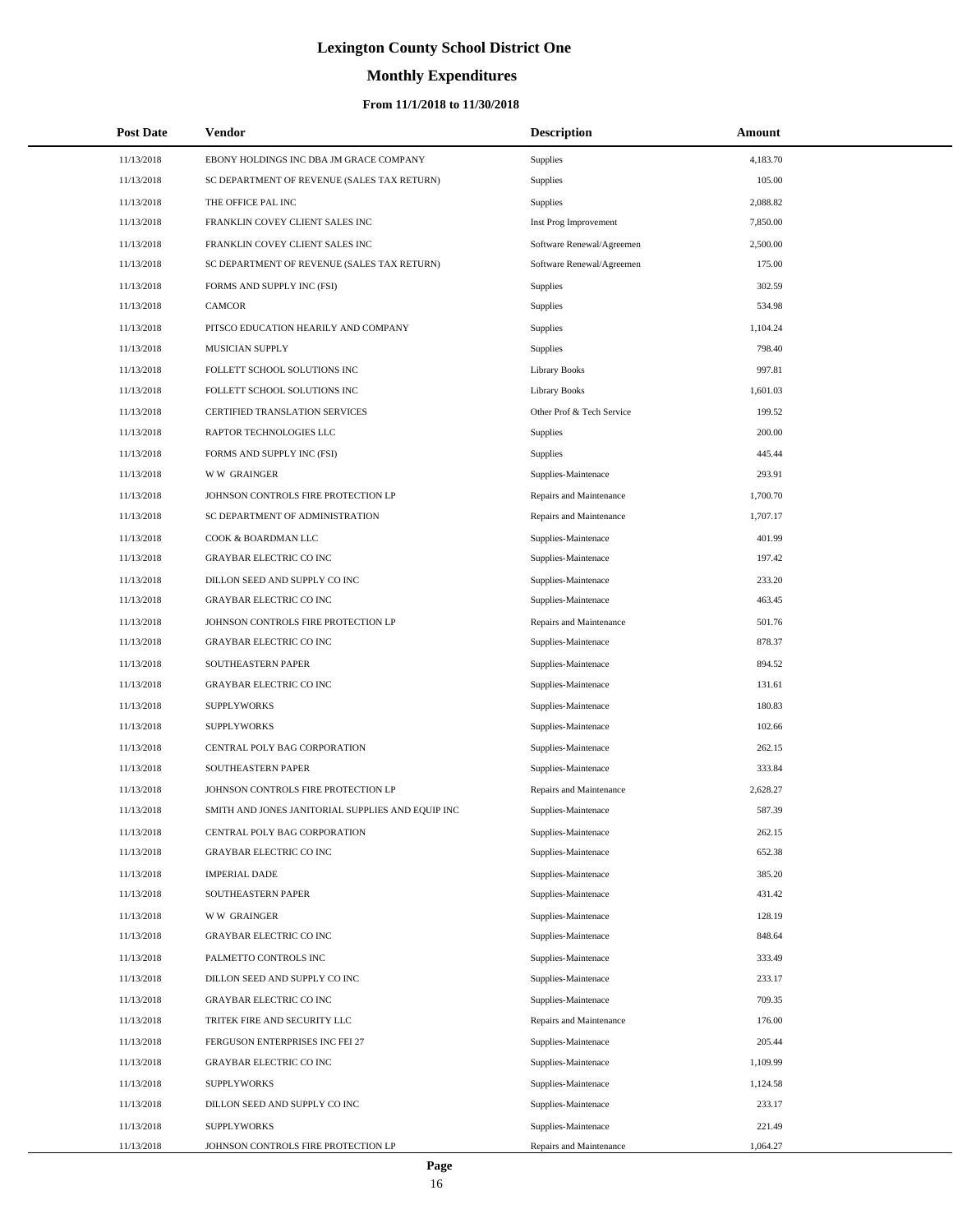# **Monthly Expenditures**

| <b>Post Date</b> | Vendor                                             | <b>Description</b>          | Amount    |
|------------------|----------------------------------------------------|-----------------------------|-----------|
| 11/13/2018       | DILLON SEED AND SUPPLY CO INC                      | Supplies-Maintenace         | 233.17    |
| 11/13/2018       | <b>GRAYBAR ELECTRIC CO INC</b>                     | Supplies-Maintenace         | 385.20    |
| 11/13/2018       | ESTATE MANAGEMENT SERVICES INC                     | Repairs and Maintenance     | 136.24    |
| 11/13/2018       | <b>CLEAN AIRE INC</b>                              | Repairs and Maintenance     | 845.00    |
| 11/13/2018       | <b>GRAYBAR ELECTRIC CO INC</b>                     | Supplies-Maintenace         | 127.06    |
| 11/13/2018       | REPUBLIC SERVICES INC                              | Supplies-Maintenace         | 831.39    |
| 11/13/2018       | DILLON SEED AND SUPPLY CO INC                      | Supplies-Maintenace         | 233.17    |
| 11/13/2018       | <b>GRAYBAR ELECTRIC CO INC</b>                     | Supplies-Maintenace         | 351.77    |
| 11/13/2018       | <b>IMPERIAL DADE</b>                               | Supplies-Maintenace         | 587.56    |
| 11/13/2018       | <b>WW GRAINGER</b>                                 | Supplies-Maintenace         | 824.17    |
| 11/13/2018       | DILLON SEED AND SUPPLY CO INC                      | Supplies-Maintenace         | 233.17    |
| 11/13/2018       | <b>GRAYBAR ELECTRIC CO INC</b>                     | Supplies-Maintenace         | 224.70    |
| 11/13/2018       | <b>GRAYBAR ELECTRIC CO INC</b>                     | Supplies-Maintenace         | 422.87    |
| 11/13/2018       | SMITH AND JONES JANITORIAL SUPPLIES AND EQUIP INC  | Supplies-Maintenace         | 681.38    |
| 11/13/2018       | DILLON SEED AND SUPPLY CO INC                      | Supplies-Maintenace         | 233.17    |
| 11/13/2018       | DILLON SEED AND SUPPLY CO INC                      | Supplies-Maintenace         | 233.17    |
| 11/13/2018       | <b>GRAYBAR ELECTRIC CO INC</b>                     | Supplies-Maintenace         | 321.00    |
| 11/13/2018       | <b>SUPPLYWORKS</b>                                 | Supplies-Maintenace         | 165.21    |
| 11/13/2018       | CONSOLIDATED ELECTRICAL DISTRIBUTORS INC           | Supplies-Maintenace         | 203.30    |
| 11/13/2018       | <b>GRAYBAR ELECTRIC CO INC</b>                     | Supplies-Maintenace         | 321.00    |
| 11/13/2018       | <b>SUPPLYWORKS</b>                                 | Supplies-Maintenace         | 162.92    |
| 11/13/2018       | SMITH AND JONES JANITORIAL SUPPLIES AND EQUIP INC  | Supplies-Maintenace         | 181.63    |
| 11/13/2018       | <b>WW GRAINGER</b>                                 | Supplies-Maintenace         | 411.52    |
| 11/13/2018       | PROFESSIONAL PRINTERS LTD                          | Printing and Binding        | 420.51    |
| 11/13/2018       | CONCEPT UNLIMITED INC                              | Supplies                    | 1,124.17  |
| 11/13/2018       | CDWG ACCT 305089                                   | Supplies                    | 187.25    |
| 11/13/2018       | CAMCOR                                             | <b>Technology Supplies</b>  | 136.74    |
| 11/13/2018       | <b>CAMCOR</b>                                      | <b>Technology Supplies</b>  | 636.20    |
| 11/13/2018       | DAKTRONICS INC                                     | <b>Technology Supplies</b>  | 535.00    |
| 11/13/2018       | SCHOOL SPECIALTY INC                               | Supplies                    | 261.93    |
| 11/13/2018       | AIKIDO ACADEMY OF SELF DEFENSE LLC                 | Other Prof & Tech Service   | 200.00    |
| 11/13/2018       | STATE DEPARTMENT OF EDUCATION LEX DIST ONEBUS SHOP | <b>Pupil Transportation</b> | 2,650.50  |
| 11/13/2018       | SHAMPY, MADELAINE DAISY                            | Other Prof & Tech Service   | 150.00    |
| 11/13/2018       | STATE DEPARTMENT OF EDUCATION LEX DIST ONEBUS SHOP | Pupil Transportation        | 2,272.92  |
| 11/13/2018       | STATE DEPARTMENT OF EDUCATION LEX DIST ONEBUS SHOP | <b>Pupil Transportation</b> | 3,725.58  |
| 11/13/2018       | TESOL INTERNATIONAL ASSOCIATION                    | Dues and Fees               | 1,078.00  |
| 11/13/2018       | FRANCIS MARION UNIVERSITY                          | Inst Prog Improvement       | 12,800.00 |
| 11/13/2018       | CDWG ACCT 305089                                   | Software Renewal/Agreemen   | 187.25    |
| 11/13/2018       | <b>BOOKSOURCE</b>                                  | Supplies                    | 997.05    |
| 11/13/2018       | <b>LORICK OFFICE PRODUCTS</b>                      | Supplies                    | 2,069.38  |
| 11/13/2018       | MR TINT INC                                        | <b>Building</b>             | 45,253.08 |
| 11/13/2018       | <b>RUBBER DESIGNS LLC</b>                          | Improv Other Than Bldg      | 48,749.20 |
| 11/13/2018       | MR TINT INC                                        | <b>Building</b>             | 6,368.25  |
| 11/13/2018       | TRIDENT BEVERAGE INC                               | Food                        | 612.00    |
| 11/13/2018       | TRIDENT BEVERAGE INC                               | Food                        | 1,734.00  |
| 11/13/2018       | TRIDENT BEVERAGE INC                               | Food                        | 612.00    |
| 11/13/2018       | TRIDENT BEVERAGE INC                               | Food                        | 306.00    |
| 11/13/2018       | THE OFFICE PAL INC                                 | Supplies                    | 471.87    |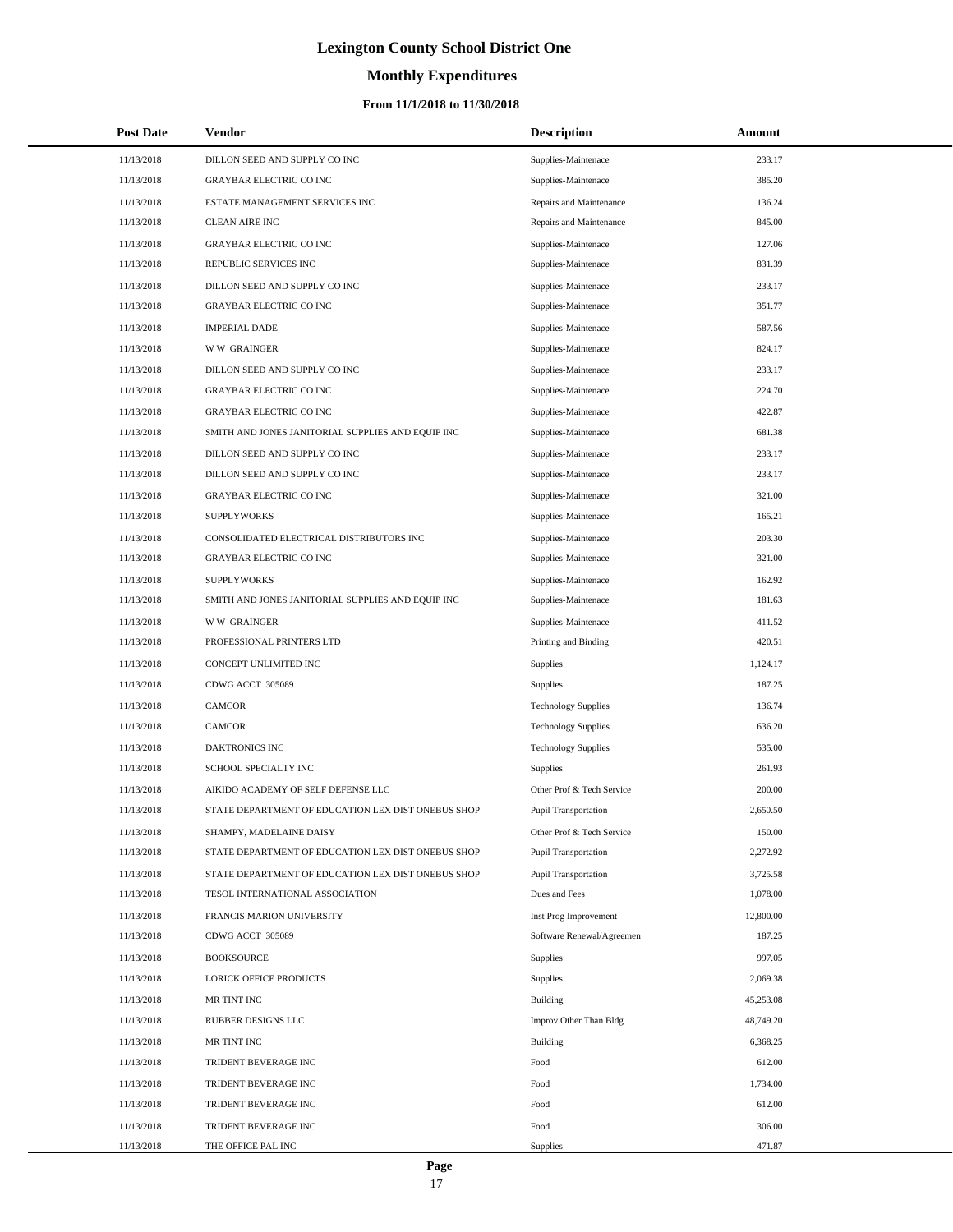# **Monthly Expenditures**

### **From 11/1/2018 to 11/30/2018**

| <b>Post Date</b> | Vendor                                          | <b>Description</b>        | <b>Amount</b> |
|------------------|-------------------------------------------------|---------------------------|---------------|
| 11/13/2018       | THE OFFICE PAL INC                              | Supplies                  | 235.94        |
| 11/13/2018       | THE OFFICE PAL INC                              | Supplies                  | 471.87        |
| 11/13/2018       | TRIDENT BEVERAGE INC                            | $\operatorname*{Food}$    | 510.00        |
| 11/13/2018       | SMARTPHONE MEDIC LLC                            | Pupil Activity            | 198.00        |
| 11/13/2018       | SMARTPHONE MEDIC LLC                            | Pupil Activity            | 693.00        |
| 11/13/2018       | SMARTPHONE MEDIC LLC                            | Pupil Activity            | 198.00        |
| 11/13/2018       | SMARTPHONE MEDIC LLC                            | Pupil Activity            | 796.00        |
| 11/13/2018       | KNOWLEDGE MATTERS INC                           | Pupil Activity            | 3,590.00      |
| 11/13/2018       | SC DEPARTMENT OF REVENUE (SALES TAX RETURN)     | Pupil Activity            | 251.30        |
| 11/13/2018       | PECKNEL MUSIC CO INC                            | Pupil Activity            | 625.57        |
| 11/13/2018       | FORMS AND SUPPLY INC (FSI)                      | Pupil Activity            | 101.86        |
| 11/13/2018       | PLANK ROAD PUBLISHING                           | Pupil Activity            | 440.00        |
| 11/13/2018       | WARDS NATURAL SCIENCE EST LLC                   | Pupil Activity            | 1,346.04      |
| 11/13/2018       | MEDSHORE AMBULANCE SVC GOLD CROSS AMBULANCE SVC | Pupil Activity            | 600.00        |
| 11/13/2018       | T AND T SPORTS                                  | Pupil Activity            | 2,465.28      |
| 11/13/2018       | <b>KLEEN AIR AND WATER</b>                      | Pupil Activity            | 195.00        |
| 11/13/2018       | <b>BSN SPORTS</b>                               | Pupil Activity            | 310.30        |
| 11/13/2018       | 323 SPORTS                                      | Pupil Activity            | 370.50        |
| 11/13/2018       | <b>EMPLOYEE</b>                                 | Travel                    | 300.00        |
| 11/14/2018       | <b>EMPLOYEE</b>                                 | Travel                    | 268.14        |
| 11/14/2018       | <b>EMPLOYEE</b>                                 | Travel                    | 113.50        |
| 11/14/2018       | <b>HEINEMANN</b>                                | Supplies                  | 425.00        |
| 11/14/2018       | PRESENTATION SYSTEMS SOUTH INC                  | Supplies                  | 1,258.91      |
| 11/14/2018       | <b>EMPLOYEE</b>                                 | Travel                    | 663.81        |
| 11/14/2018       | MANAGEDPRINT                                    | Supplies                  | 428.00        |
| 11/14/2018       | <b>EMPLOYEE</b>                                 | Travel                    | 280.82        |
| 11/14/2018       | <b>EMPLOYEE</b>                                 | Travel                    | 285.29        |
| 11/14/2018       | <b>EMPLOYEE</b>                                 | Travel                    | 280.17        |
| 11/14/2018       | <b>EMPLOYEE</b>                                 | Travel                    | 282.13        |
| 11/14/2018       | <b>EMPLOYEE</b>                                 | Travel                    | 298.48        |
| 11/14/2018       | <b>EMPLOYEE</b>                                 | Travel                    | 256.63        |
| 11/14/2018       | <b>EMPLOYEE</b>                                 | Travel                    | 334.50        |
| 11/14/2018       | <b>EMPLOYEE</b>                                 | Travel                    | 140.00        |
| 11/14/2018       | <b>EMPLOYEE</b>                                 | Travel                    | 274.50        |
| 11/14/2018       | BLICK ART MATERIALS LLC                         | Supplies                  | 524.28        |
| 11/14/2018       | POLLOCK COMPANY                                 | Supplies                  | 642.00        |
| 11/14/2018       | <b>EMPLOYEE</b>                                 | Travel                    | 391.12        |
| 11/14/2018       | MARKETING AND TECHNICAL MATERIALS INC           | Supplies                  | 638.54        |
| 11/14/2018       | NASCO                                           | Supplies                  | 994.00        |
| 11/14/2018       | SOUTHEASTERN SPEECH AND LANGUAGE SERVICES LLC   | Other Prof & Tech Service | 6,296.25      |
| 11/14/2018       | PECKNEL MUSIC CO INC                            | Repairs and Maintenance   | 1,795.00      |
| 11/14/2018       | DEMCO INC                                       | Supplies                  | 674.21        |
| 11/14/2018       | EMPLOYEE                                        | Travel                    | 128.08        |
| 11/14/2018       | <b>EMPLOYEE</b>                                 | Travel                    | 126.44        |
| 11/14/2018       | ON TRACK PRESS                                  | Inst Prog Improvement     | 19,642.50     |
| 11/14/2018       | <b>EMPLOYEE</b>                                 | Travel                    | 216.56        |
| 11/14/2018       | <b>EMPLOYEE</b>                                 | Travel                    | 129.96        |
| 11/14/2018       | EMPLOYEE                                        | Travel                    | 579.96        |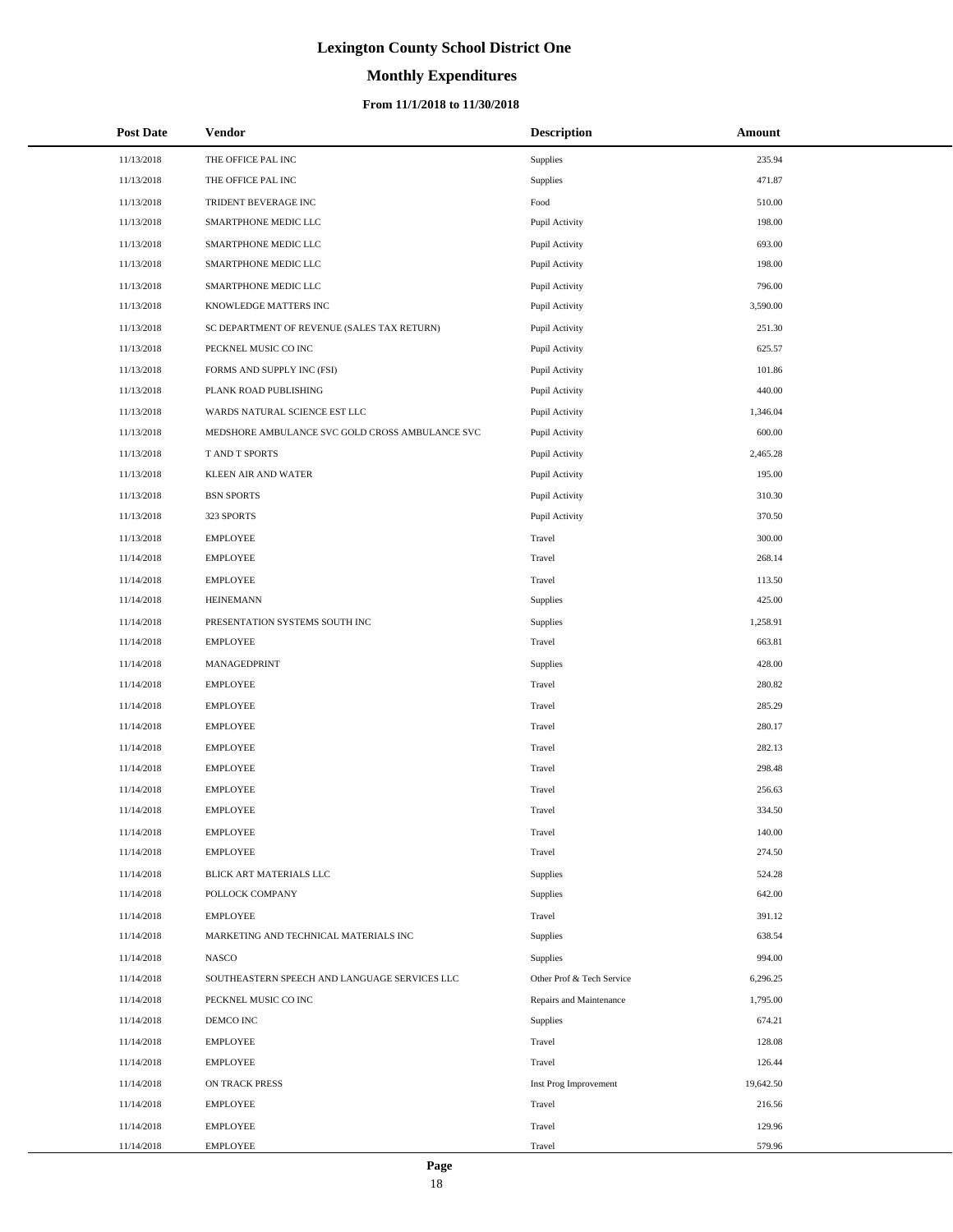# **Monthly Expenditures**

### **From 11/1/2018 to 11/30/2018**

| <b>Post Date</b> | <b>Vendor</b>                                     | <b>Description</b>         | Amount   |
|------------------|---------------------------------------------------|----------------------------|----------|
| 11/14/2018       | <b>EMPLOYEE</b>                                   | Travel                     | 213.50   |
| 11/14/2018       | <b>EMPLOYEE</b>                                   | Other Objects              | 179.85   |
| 11/14/2018       | L&W SUPPLY CORPORATION                            | Supplies-Maintenace        | 306.79   |
| 11/14/2018       | L&W SUPPLY CORPORATION                            | Supplies-Maintenace        | 228.04   |
| 11/14/2018       | L&W SUPPLY CORPORATION                            | Supplies-Maintenace        | 195.68   |
| 11/14/2018       | <b>CARTS PLUS</b>                                 | Supplies-Maintenace        | 312.42   |
| 11/14/2018       | <b>WW GRAINGER</b>                                | Supplies-Maintenace        | 354.78   |
| 11/14/2018       | A Z LAWN MOWER PARTS                              | Supplies-Maintenace        | 291.13   |
| 11/14/2018       | SMITH AND JONES JANITORIAL SUPPLIES AND EQUIP INC | Supplies-Maintenace        | 218.92   |
| 11/14/2018       | SMITH AND JONES JANITORIAL SUPPLIES AND EQUIP INC | Supplies-Maintenace        | 521.58   |
| 11/14/2018       | CENTRAL POLY BAG CORPORATION                      | Supplies-Maintenace        | 471.87   |
| 11/14/2018       | SMITH AND JONES JANITORIAL SUPPLIES AND EQUIP INC | Supplies-Maintenace        | 385.20   |
| 11/14/2018       | SOUTHEASTERN PAPER                                | Supplies-Maintenace        | 267.07   |
| 11/14/2018       | <b>WW GRAINGER</b>                                | Supplies-Maintenace        | 425.00   |
| 11/14/2018       | <b>SUPPLYWORKS</b>                                | Supplies-Maintenace        | 120.18   |
| 11/14/2018       | ARCPOINT OCCUPATIONAL SOLUTIONS LLC DBA AOS       | Other Prof & Tech Service  | 385.28   |
| 11/14/2018       | THE CUSTOM FRAMER                                 | Other Objects              | 815.34   |
| 11/14/2018       | <b>EMPLOYEE</b>                                   | Travel                     | 137.50   |
| 11/14/2018       | <b>EMPLOYEE</b>                                   | Travel                     | 213.50   |
| 11/14/2018       | POWER SCHOOL GROUP LLC                            | Software Renewal/Agreemen  | 5,899.14 |
| 11/14/2018       | SIGNAL TECHNOLOGIES INC                           | <b>Technology Supplies</b> | 1,097.35 |
| 11/14/2018       | VETERAN SIGNS AND ELECTRIC INC                    | <b>Technology Supplies</b> | 1,250.00 |
| 11/14/2018       | <b>CAMCOR</b>                                     | <b>Technology Supplies</b> | 291.11   |
| 11/14/2018       | SIGNAL TECHNOLOGIES INC                           | <b>Technology Supplies</b> | 2,951.12 |
| 11/14/2018       | TELCOM OF SOUTH CAROLINA INC                      | <b>Technology Supplies</b> | 330.00   |
| 11/14/2018       | SCHOOL SPECIALTY INC                              | Supplies                   | 2,145.30 |
| 11/14/2018       | FOLLETT SCHOOL SOLUTIONS INC                      | Supplies                   | 610.35   |
| 11/14/2018       | <b>EMPLOYEE</b>                                   | Travel                     | 288.03   |
| 11/14/2018       | <b>EMPLOYEE</b>                                   | Travel                     | 152.71   |
| 11/14/2018       | <b>EMPLOYEE</b>                                   | Travel                     | 278.03   |
| 11/14/2018       | <b>EMPLOYEE</b>                                   | Travel                     | 134.07   |
| 11/14/2018       | <b>EMPLOYEE</b>                                   | Travel                     | 128.00   |
| 11/14/2018       | <b>EMPLOYEE</b>                                   | Travel                     | 128.00   |
| 11/14/2018       | <b>EMPLOYEE</b>                                   | Travel                     | 321.82   |
| 11/14/2018       | <b>EMPLOYEE</b>                                   | Travel                     | 503.85   |
| 11/14/2018       | <b>EMPLOYEE</b>                                   | Travel                     | 179.58   |
| 11/14/2018       | <b>EMPLOYEE</b>                                   | Travel                     | 379.05   |
| 11/14/2018       | <b>EMPLOYEE</b>                                   | Travel                     | 146.88   |
| 11/14/2018       | <b>EMPLOYEE</b>                                   | Travel                     | 210.64   |
| 11/14/2018       | <b>EMPLOYEE</b>                                   | Travel                     | 188.57   |
| 11/14/2018       | <b>EMPLOYEE</b>                                   | Travel                     | 192.39   |
| 11/14/2018       | <b>EMPLOYEE</b>                                   | Travel                     | 203.29   |
| 11/14/2018       | <b>EMPLOYEE</b>                                   | Travel                     | 200.12   |
| 11/14/2018       | <b>EMPLOYEE</b>                                   | Travel                     | 115.54   |
| 11/14/2018       | <b>EMPLOYEE</b>                                   | Travel                     | 183.12   |
| 11/14/2018       | <b>EMPLOYEE</b>                                   | Travel                     | 246.06   |
| 11/14/2018       | <b>EMPLOYEE</b>                                   | Travel                     | 131.67   |
| 11/14/2018       | <b>EMPLOYEE</b>                                   | Travel                     | 210.48   |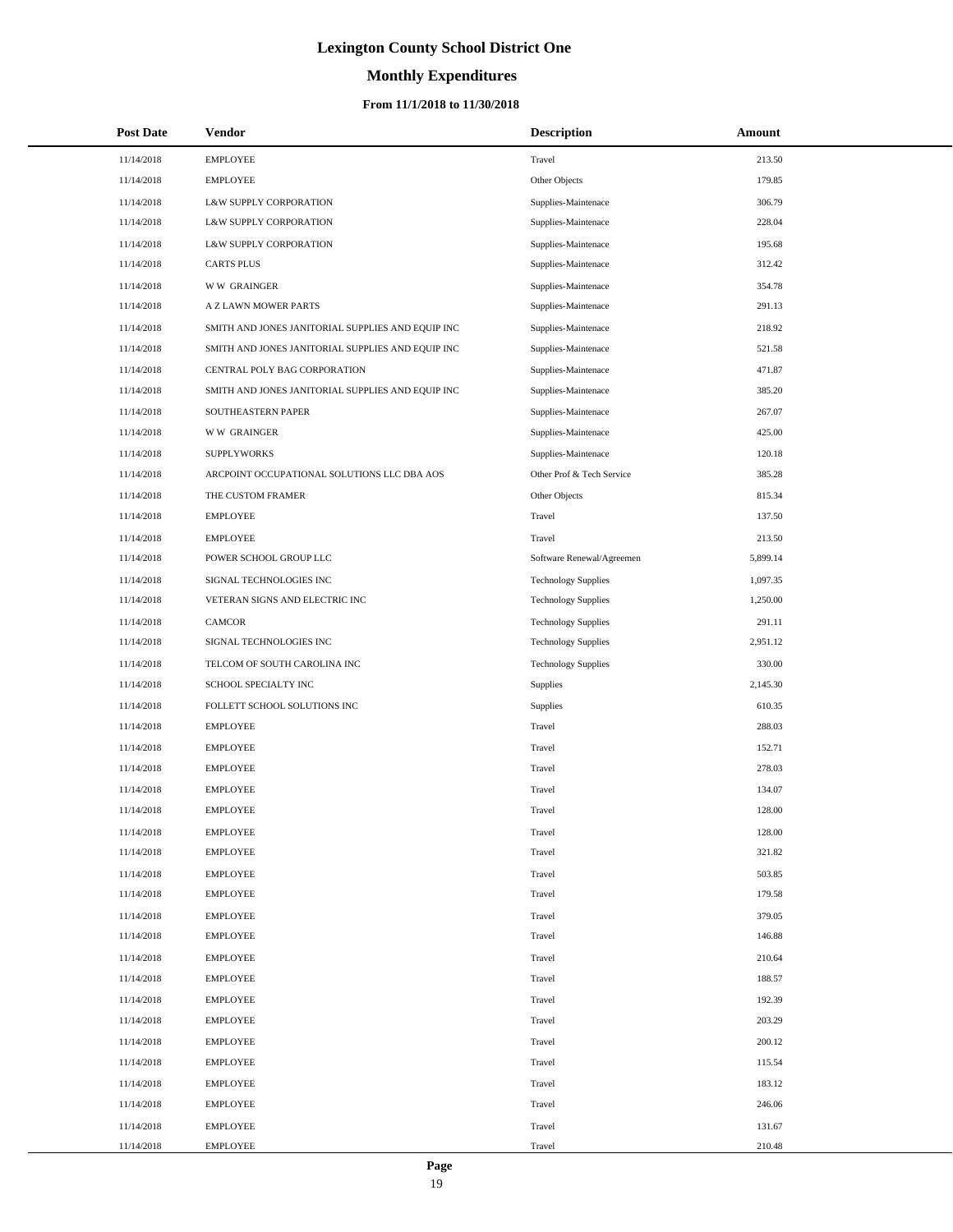# **Monthly Expenditures**

### **From 11/1/2018 to 11/30/2018**

| <b>Post Date</b> | <b>Vendor</b>                                | <b>Description</b>             | Amount   |
|------------------|----------------------------------------------|--------------------------------|----------|
| 11/14/2018       | <b>EMPLOYEE</b>                              | Travel                         | 245.36   |
| 11/14/2018       | <b>EMPLOYEE</b>                              | Travel                         | 154.51   |
| 11/14/2018       | <b>EMPLOYEE</b>                              | Travel                         | 122.63   |
| 11/14/2018       | <b>EMPLOYEE</b>                              | Travel                         | 303.84   |
| 11/14/2018       | FORMS AND SUPPLY INC (FSI)                   | Supplies                       | 445.44   |
| 11/14/2018       | <b>ASCD</b>                                  | Supplies                       | 123.14   |
| 11/14/2018       | PEARSON EDUCATION INC                        | Supplies                       | 2,851.73 |
| 11/14/2018       | SOUTHERN REGIONAL EDUCATION BD (SREB)        | Software Renewal/Agreemen      | 750.00   |
| 11/14/2018       | <b>BOOKSOURCE</b>                            | Supplies                       | 345.00   |
| 11/14/2018       | COMMUNICATION MANAGEMENT INC                 | <b>Technology Supplies</b>     | 532.00   |
| 11/14/2018       | COMMUNICATION MANAGEMENT INC                 | <b>Technology Supplies</b>     | 532.00   |
| 11/14/2018       | <b>EMPLOYEE</b>                              | Travel                         | 199.47   |
| 11/14/2018       | <b>EMPLOYEE</b>                              | Travel                         | 403.16   |
| 11/14/2018       | SC DEPARTMENT OF REVENUE (SALES TAX RETURN)  | Sales Tax on Adult Meals       | 3,150.02 |
| 11/14/2018       | FOLLETT SCHOOL SOLUTIONS INC                 | Pupil Activity                 | 299.96   |
| 11/14/2018       | LEXINGTON TECHNOLOGY CENTER                  | Pupil Act-Fee/Collection Refnd | 745.00   |
| 11/14/2018       | WALKER ENTERPRISES INC DBA TUXEDO WHOLESALER | Pupil Activity                 | 1,724.66 |
| 11/14/2018       | SCHOOL SPECIALTY INC                         | Pupil Activity                 | 100.34   |
| 11/14/2018       | BOY SCOUT OF AMERICA TROOP 60                | Pupil Activity                 | 250.00   |
| 11/14/2018       | <b>SALSARITA'S</b>                           | Pupil Activity                 | 708.50   |
| 11/14/2018       | NORTH MYRTLE BEACH HIGH SCHOOL               | Pupil Activity                 | 225.00   |
| 11/14/2018       | MODERN TURF INC                              | Pupil Activity                 | 1,400.00 |
| 11/14/2018       | SCHOONERS BAR AND GRILL LLC                  | Pupil Activity                 | 859.75   |
| 11/14/2018       | LAKESHORE LEARNING MATERIALS                 | Supplies                       | 529.50   |
| 11/14/2018       | <b>SALSARITA'S</b>                           | Other Objects                  | 300.00   |
| 11/14/2018       | <b>EMPLOYEE</b>                              | Travel                         | 928.40   |
| 11/15/2018       | KURTZ BROS DBA BENDER BURKOT                 | Supplies                       | 120.05   |
| 11/15/2018       | RIVERS CHARTER AND TOURS LLC                 | Pupil Transportation           | 1,390.00 |
| 11/15/2018       | <b>EMPLOYEE</b>                              | Travel                         | 244.71   |
| 11/15/2018       | <b>EMPLOYEE</b>                              | Travel                         | 255.61   |
| 11/15/2018       | <b>EMPLOYEE</b>                              | <b>Supplies</b>                | 120.56   |
| 11/15/2018       | SUPPLEMENTAL HEALTH CARE SERVICES INC        | Other Prof & Tech Service      | 2,512.50 |
| 11/15/2018       | <b>EMPLOYEE</b>                              | Travel                         | 243.89   |
| 11/15/2018       | <b>EMPLOYEE</b>                              | Travel                         | 190.80   |
| 11/15/2018       | <b>EMPLOYEE</b>                              | Travel                         | 505.98   |
| 11/15/2018       | <b>EMPLOYEE</b>                              | Travel                         | 477.26   |
| 11/15/2018       | OCCUPATIONAL HEALTH                          | Supplies                       | 891.00   |
| 11/15/2018       | <b>EMPLOYEE</b>                              | Travel                         | 233.81   |
| 11/15/2018       | <b>EMPLOYEE</b>                              | Travel                         | 194.57   |
| 11/15/2018       | <b>EMPLOYEE</b>                              | Travel                         | 315.66   |
| 11/15/2018       | <b>EMPLOYEE</b>                              | Travel                         | 152.87   |
| 11/15/2018       | <b>EMPLOYEE</b>                              | Travel                         | 276.21   |
| 11/15/2018       | <b>EMPLOYEE</b>                              | Travel                         | 232.72   |
| 11/15/2018       | <b>EMPLOYEE</b>                              | Travel                         | 156.42   |
| 11/15/2018       | <b>EMPLOYEE</b>                              | Travel                         | 186.94   |
| 11/15/2018       | <b>EMPLOYEE</b>                              | Travel                         | 166.23   |
| 11/15/2018       | CERTIFIED TRANSLATION SERVICES               | Other Prof & Tech Service      | 300.00   |
| 11/15/2018       | DUFF AND CHILDS LLC                          | <b>Legal Services</b>          | 7,424.92 |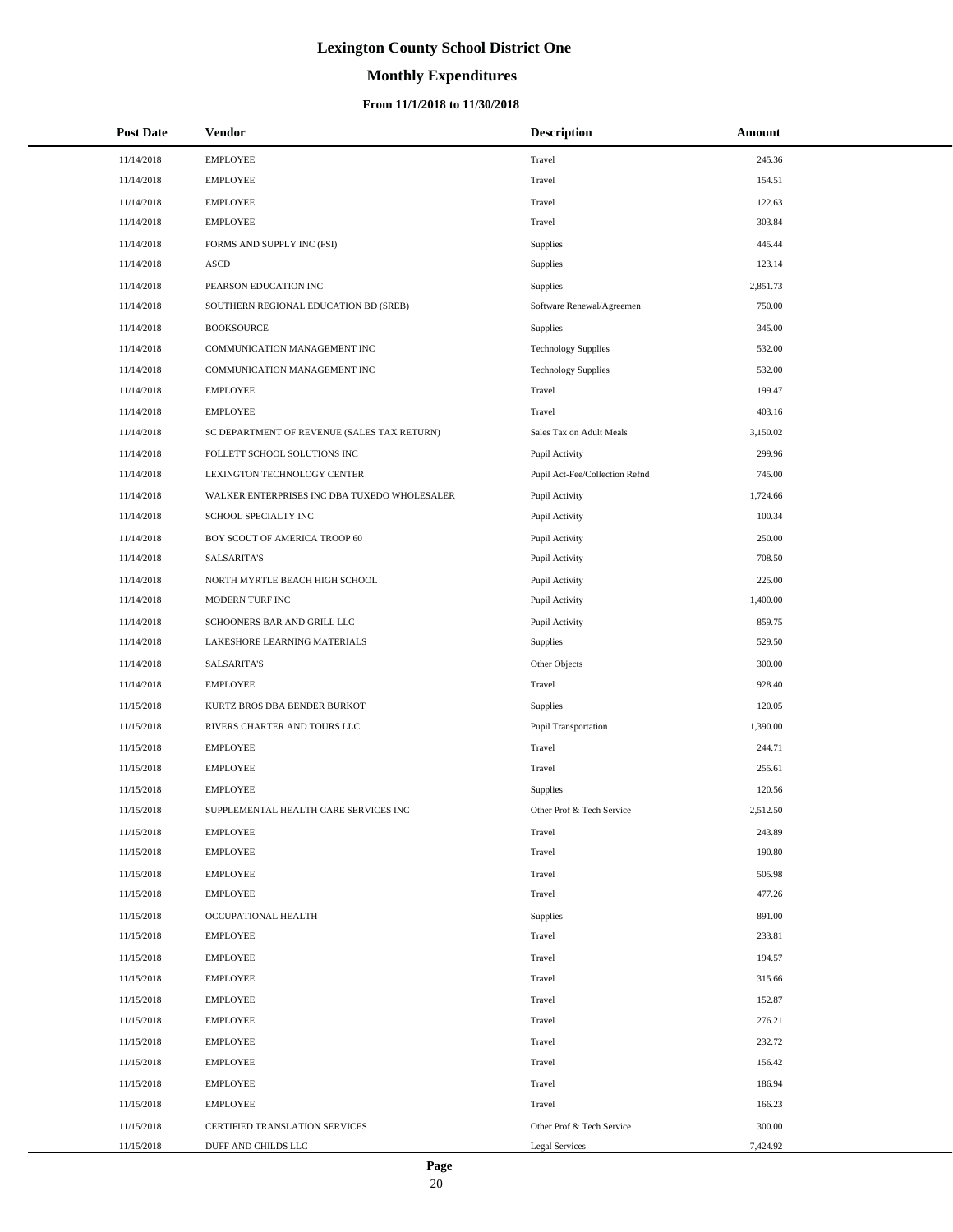# **Monthly Expenditures**

### **From 11/1/2018 to 11/30/2018**

| <b>Post Date</b> | <b>Vendor</b>                                      | <b>Description</b>          | Amount    |
|------------------|----------------------------------------------------|-----------------------------|-----------|
| 11/15/2018       | HALLIGAN MAHONEY AND WILLIAMS                      | <b>Legal Services</b>       | 13,854.07 |
| 11/15/2018       | WHITE & STORY LLC                                  | Legal Services              | 168.10    |
| 11/15/2018       | <b>TRAVEL</b>                                      | Travel                      | 451.11    |
| 11/15/2018       | <b>TRAVEL</b>                                      | Travel                      | 451.11    |
| 11/15/2018       | <b>TRAVEL</b>                                      | Travel                      | 451.11    |
| 11/15/2018       | <b>EMPLOYEE</b>                                    | Travel                      | 103.01    |
| 11/15/2018       | <b>EMPLOYEE</b>                                    | Travel                      | 155.54    |
| 11/15/2018       | SCE&G                                              | <b>Public Utilities</b>     | 334.18    |
| 11/15/2018       | SCE&G                                              | <b>Public Utilities</b>     | 701.95    |
| 11/15/2018       | SMITH AND JONES JANITORIAL SUPPLIES AND EQUIP INC  | Supplies-Maintenace         | 109.01    |
| 11/15/2018       | SCE&G                                              | <b>Public Utilities</b>     | 538.55    |
| 11/15/2018       | SCE&G                                              | <b>Public Utilities</b>     | 13,247.79 |
| 11/15/2018       | SCE&G                                              | <b>Public Utilities</b>     | 9,517.97  |
| 11/15/2018       | <b>SUPPLYWORKS</b>                                 | Supplies-Maintenace         | 160.24    |
| 11/15/2018       | <b>WW GRAINGER</b>                                 | Supplies-Maintenace         | 252.12    |
| 11/15/2018       | SCE&G                                              | <b>Public Utilities</b>     | 30,485.14 |
| 11/15/2018       | CENTRAL POLY BAG CORPORATION                       | Supplies-Maintenace         | 838.88    |
| 11/15/2018       | SCE&G                                              | <b>Public Utilities</b>     | 14,212.76 |
| 11/15/2018       | JACKSONVILLE SOUND AND COMMUNICATIONS              | Repairs and Maintenance     | 1,283.18  |
| 11/15/2018       | SCE&G                                              | <b>Public Utilities</b>     | 9,785.27  |
| 11/15/2018       | SCE&G                                              | <b>Public Utilities</b>     | 10,759.79 |
| 11/15/2018       | SCE&G                                              | <b>Public Utilities</b>     | 50,700.14 |
| 11/15/2018       | SCE&G                                              | <b>Public Utilities</b>     | 10,754.51 |
| 11/15/2018       | <b>SCE&amp;G</b>                                   | <b>Public Utilities</b>     | 13,737.51 |
| 11/15/2018       | SCE&G                                              | <b>Public Utilities</b>     | 18,020.69 |
| 11/15/2018       | SCE&G                                              | <b>Public Utilities</b>     | 9,608.64  |
| 11/15/2018       | SCE&G                                              | <b>Public Utilities</b>     | 2,920.17  |
| 11/15/2018       | <b>SCE&amp;G</b>                                   | <b>Public Utilities</b>     | 17,532.08 |
| 11/15/2018       | SCE&G                                              | <b>Public Utilities</b>     | 12,651.00 |
| 11/15/2018       | SCE&G                                              | <b>Public Utilities</b>     | 11,589.60 |
| 11/15/2018       | SCE&G                                              | <b>Public Utilities</b>     | 11,811.88 |
| 11/15/2018       | <b>SCE&amp;G</b>                                   | <b>Public Utilities</b>     | 26,741.01 |
| 11/15/2018       | SCE&G                                              | <b>Public Utilities</b>     | 69,839.07 |
| 11/15/2018       | SCE&G                                              | <b>Public Utilities</b>     | 11,546.64 |
| 11/15/2018       | SCE&G                                              | <b>Public Utilities</b>     | 194.18    |
| 11/15/2018       | STATE DEPARTMENT OF EDUCATION LEX DIST ONEBUS SHOP | <b>Pupil Transportation</b> | 5,707.01  |
| 11/15/2018       | <b>EMPLOYEE</b>                                    | Travel                      | 527.56    |
| 11/15/2018       | <b>EMPLOYEE</b>                                    | Travel                      | 523.20    |
| 11/15/2018       | <b>EMPLOYEE</b>                                    | Travel                      | 406.84    |
| 11/15/2018       | <b>EMPLOYEE</b>                                    | Travel                      | 100.83    |
| 11/15/2018       | NATIONAL CENTER FOR YOUTH ISSUES                   | Travel                      | 114.00    |
| 11/15/2018       | NATURCHEM INC                                      | Repairs and Maintenance     | 1,100.00  |
| 11/15/2018       | NATURCHEM INC                                      | Repairs and Maintenance     | 4,000.00  |
| 11/15/2018       | NATURCHEM INC                                      | Repairs and Maintenance     | 3,200.00  |
| 11/15/2018       | HENRY SCHEIN INC MEDICAL SPECIAL MARKETS           | Supplies                    | 7,483.69  |
| 11/15/2018       | NATURCHEM INC                                      | Repairs and Maintenance     | 2,250.00  |
| 11/15/2018       | NATURCHEM INC                                      | Repairs and Maintenance     | 2,200.00  |
| 11/15/2018       | SCHOOL SPECIALTY INC                               | Supplies                    | 789.97    |

L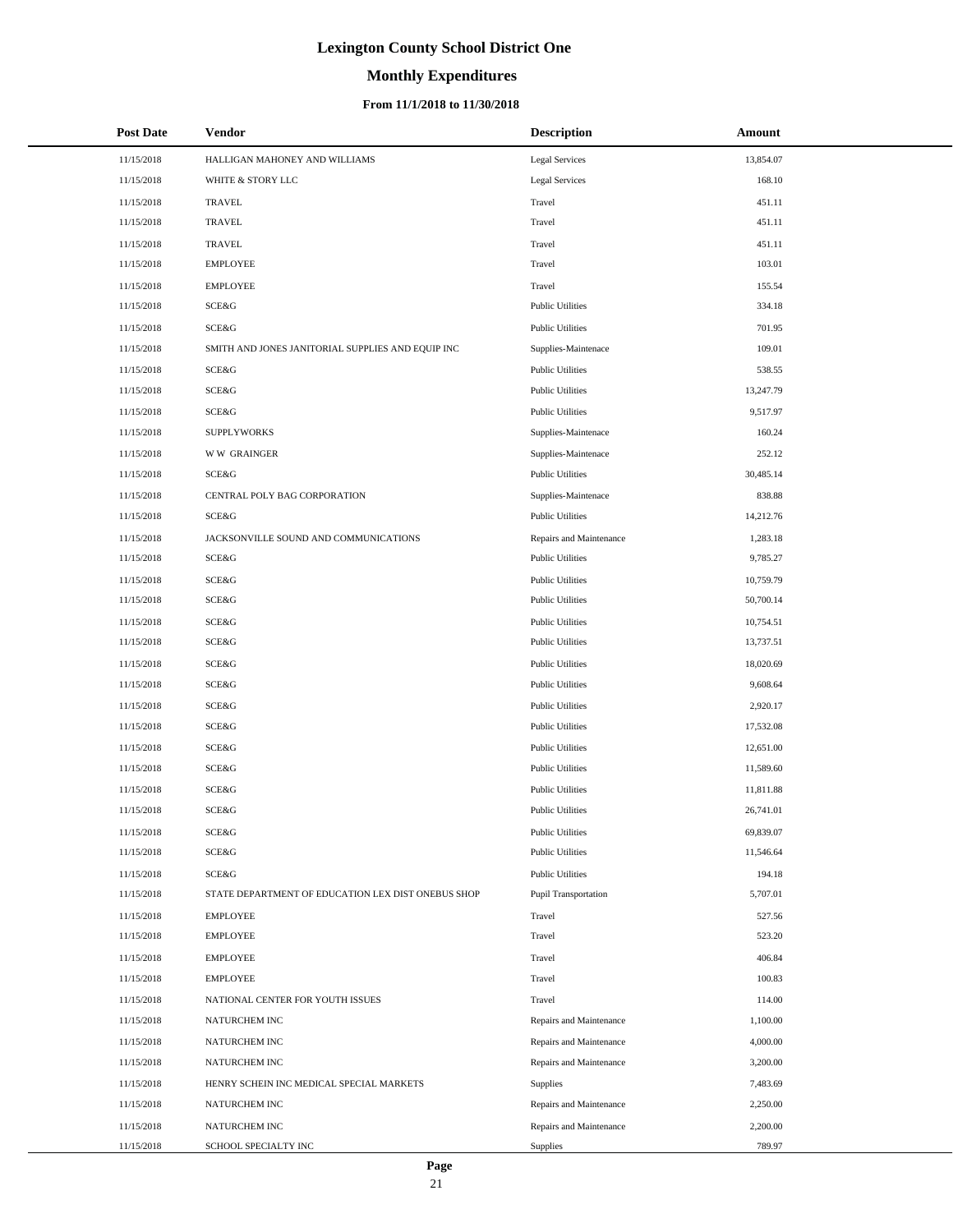# **Monthly Expenditures**

| <b>Post Date</b> | Vendor                                            | <b>Description</b>            | Amount    |
|------------------|---------------------------------------------------|-------------------------------|-----------|
| 11/15/2018       | NATURCHEM INC                                     | Repairs and Maintenance       | 1,800.00  |
| 11/15/2018       | <b>EMPLOYEE</b>                                   | Travel                        | 306.84    |
| 11/15/2018       | SMARTPHONE MEDIC LLC                              | Pupil Activity                | 4,600.00  |
| 11/15/2018       | SMARTPHONE MEDIC LLC                              | Pupil Activity                | 6,844.00  |
| 11/15/2018       | SMARTPHONE MEDIC LLC                              | Pupil Activity                | 3,469.00  |
| 11/15/2018       | SMARTPHONE MEDIC LLC                              | Pupil Activity                | 1,194.00  |
| 11/15/2018       | SMARTPHONE MEDIC LLC                              | Pupil Activity                | 1,194.00  |
| 11/15/2018       | SMARTPHONE MEDIC LLC                              | Pupil Activity                | 796.00    |
| 11/15/2018       | SMARTPHONE MEDIC LLC                              | Pupil Activity                | 2,508.00  |
| 11/15/2018       | SMARTPHONE MEDIC LLC                              | Pupil Activity                | 5,714.00  |
| 11/15/2018       | <b>BSN SPORTS</b>                                 | Pupil Activity                | 524.25    |
| 11/15/2018       | <b>BSN SPORTS</b>                                 | Pupil Activity                | 866.70    |
| 11/15/2018       | CARDINAL NEWMAN HIGH SCHOOL                       | Pupil Activity                | 200.00    |
| 11/15/2018       | <b>BSN SPORTS</b>                                 | Pupil Activity                | 2,380.62  |
| 11/15/2018       | COLUMBIA FILM SOCIETY DBA NICKELODEON THEATRE     | <b>Instructional Services</b> | 600.00    |
| 11/16/2018       | BSN SPORTS DBA US GAMES                           | Supplies                      | 102.71    |
| 11/16/2018       | FORMS AND SUPPLY INC (FSI)                        | <b>Supplies</b>               | 630.44    |
| 11/16/2018       | SCHOOL AND OFFICE SUPPLY INC                      | <b>Supplies</b>               | 6,344.32  |
| 11/16/2018       | <b>ENLOWS AUTO SUPPLY</b>                         | Supplies                      | 528.58    |
| 11/16/2018       | <b>SHAR PRODUCTS</b>                              | Supplies                      | 853.53    |
| 11/16/2018       | FOLLETT SCHOOL SOLUTIONS INC                      | <b>Library Books</b>          | 1,315.43  |
| 11/16/2018       | POLLOCK COMPANY                                   | Supplies                      | 214.00    |
| 11/16/2018       | TIME WARNER CABLE                                 | Communication                 | 550.37    |
| 11/16/2018       | <b>BSN SPORTS</b>                                 | Supplies                      | 330.42    |
| 11/16/2018       | SMITH AND JONES JANITORIAL SUPPLIES AND EQUIP INC | Supplies-Maintenace           | 609.39    |
| 11/16/2018       | SMITH AND JONES JANITORIAL SUPPLIES AND EQUIP INC | Supplies-Maintenace           | 939.84    |
| 11/16/2018       | SMITH AND JONES JANITORIAL SUPPLIES AND EQUIP INC | Supplies-Maintenace           | 509.32    |
| 11/16/2018       | ACE GLASS CO INC                                  | Repairs and Maintenance       | 328.97    |
| 11/16/2018       | SMITH AND JONES JANITORIAL SUPPLIES AND EQUIP INC | Supplies-Maintenace           | 231.12    |
| 11/16/2018       | SMITH AND JONES JANITORIAL SUPPLIES AND EQUIP INC | Supplies-Maintenace           | 311.24    |
| 11/16/2018       | SOUTHEASTERN PAPER                                | Supplies-Maintenace           | 434.05    |
| 11/16/2018       | SMITH AND JONES JANITORIAL SUPPLIES AND EQUIP INC | Supplies-Maintenace           | 100.58    |
| 11/16/2018       | SMITH AND JONES JANITORIAL SUPPLIES AND EQUIP INC | Supplies-Maintenace           | 493.02    |
| 11/16/2018       | SMITH AND JONES JANITORIAL SUPPLIES AND EQUIP INC | Supplies-Maintenace           | 407.19    |
| 11/16/2018       | ACE GLASS CO INC                                  | Repairs and Maintenance       | 125.00    |
| 11/16/2018       | PALMETTO CONTROLS INC                             | Repairs and Maintenance       | 378.00    |
| 11/16/2018       | SMITH AND JONES JANITORIAL SUPPLIES AND EQUIP INC | Supplies-Maintenace           | 312.44    |
| 11/16/2018       | SMITH AND JONES JANITORIAL SUPPLIES AND EQUIP INC | Supplies-Maintenace           | 293.52    |
| 11/16/2018       | SMITH AND JONES JANITORIAL SUPPLIES AND EQUIP INC | Supplies-Maintenace           | 331.91    |
| 11/16/2018       | MIDLANDS EXAMS AND DRUG SCREENING                 | Other Prof & Tech Service     | 770.00    |
| 11/16/2018       | PINE PRESS OF LEXINGTON INC                       | Printing and Binding          | 538.15    |
| 11/16/2018       | SC SCHOOL BOARD ASSOCIATION                       | Insurance and Judgments       | 50,256.00 |
| 11/16/2018       | <b>APPLE INC</b>                                  | <b>Technology Supplies</b>    | 2,141.07  |
| 11/16/2018       | CAMCOR                                            | <b>Technology Supplies</b>    | 2,779.86  |
| 11/16/2018       | <b>GATTIS PRO AUDIO</b>                           | <b>Technology Supplies</b>    | 700.00    |
| 11/16/2018       | CAMCOR                                            | <b>Technology Supplies</b>    | 400.45    |
| 11/16/2018       | CAMCOR                                            | <b>Technology Supplies</b>    | 1,484.98  |
| 11/16/2018       | APPLE INC                                         | <b>Technology Supplies</b>    | 203.30    |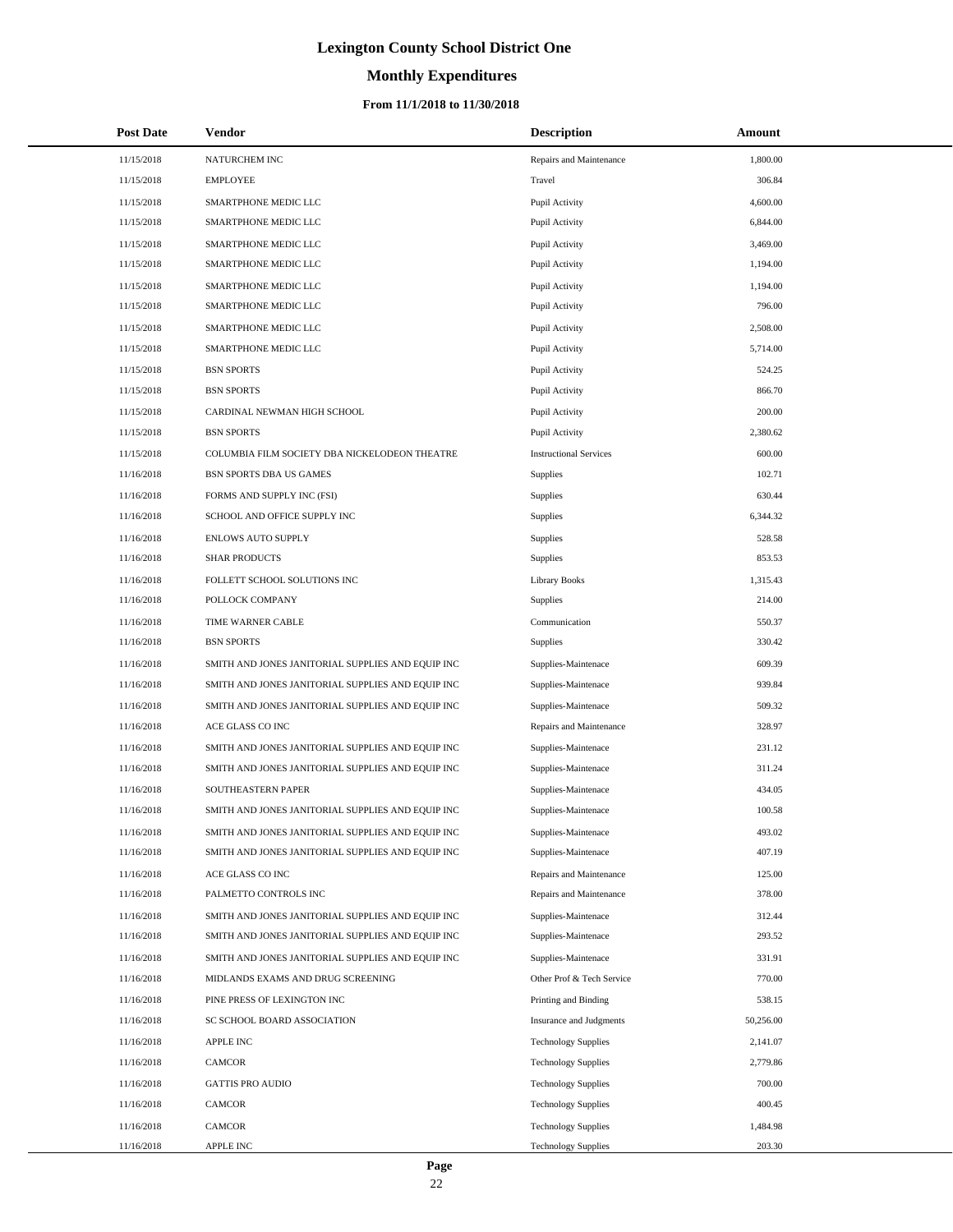# **Monthly Expenditures**

| <b>Post Date</b> | Vendor                                            | <b>Description</b>         | Amount    |
|------------------|---------------------------------------------------|----------------------------|-----------|
| 11/16/2018       | <b>APPLE INC</b>                                  | <b>Technology Supplies</b> | 203.30    |
| 11/16/2018       | CAMCOR                                            | <b>Technology Supplies</b> | 636.20    |
| 11/16/2018       | <b>APPLE INC</b>                                  | <b>Technology Supplies</b> | 203.30    |
| 11/16/2018       | CAMCOR                                            | <b>Technology Supplies</b> | 800.89    |
| 11/16/2018       | <b>APPLE INC</b>                                  | <b>Technology Supplies</b> | 203.30    |
| 11/16/2018       | CAMCOR                                            | <b>Technology Supplies</b> | 400.45    |
| 11/16/2018       | <b>APPLE INC</b>                                  | <b>Technology Supplies</b> | 203.30    |
| 11/16/2018       | APPLE INC                                         | <b>Technology Supplies</b> | 203.30    |
| 11/16/2018       | <b>APPLE INC</b>                                  | <b>Technology Supplies</b> | 203.30    |
| 11/16/2018       | <b>CAMCOR</b>                                     | <b>Technology Supplies</b> | 400.45    |
| 11/16/2018       | TELCOM OF SOUTH CAROLINA INC                      | <b>Technology Supplies</b> | 2,414.00  |
| 11/16/2018       | <b>APPLE INC</b>                                  | <b>Technology Supplies</b> | 203.30    |
| 11/16/2018       | <b>CAMCOR</b>                                     | <b>Technology Supplies</b> | 400.45    |
| 11/16/2018       | <b>APPLE INC</b>                                  | <b>Technology Supplies</b> | 203.30    |
| 11/16/2018       | <b>APPLE INC</b>                                  | <b>Technology Supplies</b> | 203.30    |
| 11/16/2018       | SCHOOL SPECIALTY INC                              | Supplies                   | 643.19    |
| 11/16/2018       | AIKIDO ACADEMY OF SELF DEFENSE LLC                | Other Prof & Tech Service  | 125.00    |
| 11/16/2018       | FREY SCIENTIFIC                                   | Supplies                   | 502.84    |
| 11/16/2018       | SCHOOL SPECIALTY INC                              | Supplies                   | 172.63    |
| 11/16/2018       | CLARK POWELL ASSOCIATES INC                       | <b>Technology Supplies</b> | 16,060.54 |
| 11/16/2018       | SCHOLASTIC INC                                    | Pupil Activity             | 249.75    |
| 11/16/2018       | MUSICIAN SUPPLY                                   | Pupil Activity             | 499.20    |
| 11/16/2018       | SCHOOL SPECIALTY INC                              | Pupil Activity             | 170.13    |
| 11/16/2018       | MUSICIAN SUPPLY                                   | Pupil Activity             | 134.82    |
| 11/16/2018       | SC ATHLETIC COACHES ASSOCIATION                   | Pupil Activity             | 450.00    |
| 11/16/2018       | SC HIGH SCHOOL LEAGUE                             | Pupil Activity             | 314.00    |
| 11/16/2018       | <b>BSN SPORTS</b>                                 | Pupil Activity             | 2,114.32  |
| 11/19/2018       | TRIUNE MARKETING CO                               | Supplies                   | 601.87    |
| 11/19/2018       | FORMS AND SUPPLY INC (FSI)                        | Supplies                   | 212.93    |
| 11/19/2018       | TRIUNE MARKETING CO                               | Supplies                   | 1,203.76  |
| 11/19/2018       | SOUTHERN SPECIAL TEES LLC                         | Supplies                   | 1,534.38  |
| 11/19/2018       | THE WESTIN CHARLOTTE                              | Travel                     | 477.14    |
| 11/19/2018       | <b>CAPSTONE</b>                                   | Software Renewal/Agreemen  | 916.75    |
| 11/19/2018       | FOLLETT SCHOOL SOLUTIONS INC                      | <b>Library Books</b>       | 455.87    |
| 11/19/2018       | <b>EMPOWER RETIREMENT</b>                         | <b>Legal Services</b>      | 40,822.00 |
| 11/19/2018       | NEXSEN PRUET LLC                                  | <b>Legal Services</b>      | 1,950.00  |
| 11/19/2018       | <b>EMPLOYEE</b>                                   | Travel                     | 741.50    |
| 11/19/2018       | <b>EMPLOYEE</b>                                   | Travel                     | 337.80    |
| 11/19/2018       | <b>EMPLOYEE</b>                                   | Travel                     | 336.71    |
| 11/19/2018       | <b>CULLUM SERVICES INC</b>                        | Repairs and Maintenance    | 1,950.00  |
| 11/19/2018       | SOUTHEASTERN PAPER                                | Supplies-Maintenace        | 267.07    |
| 11/19/2018       | CULLUM SERVICES INC                               | Repairs and Maintenance    | 4,792.50  |
| 11/19/2018       | CULLUM SERVICES INC                               | Repairs and Maintenance    | 3,937.50  |
| 11/19/2018       | SOUTHEASTERN PAPER                                | Supplies-Maintenace        | 560.85    |
| 11/19/2018       | SOUTHEASTERN PAPER                                | Supplies-Maintenace        | 667.68    |
| 11/19/2018       | CULLUM SERVICES INC                               | Repairs and Maintenance    | 360.00    |
| 11/19/2018       | <b>GRAYBAR ELECTRIC CO INC</b>                    | Supplies-Maintenace        | 392.42    |
| 11/19/2018       | SMITH AND JONES JANITORIAL SUPPLIES AND EQUIP INC | Supplies-Maintenace        | 385.19    |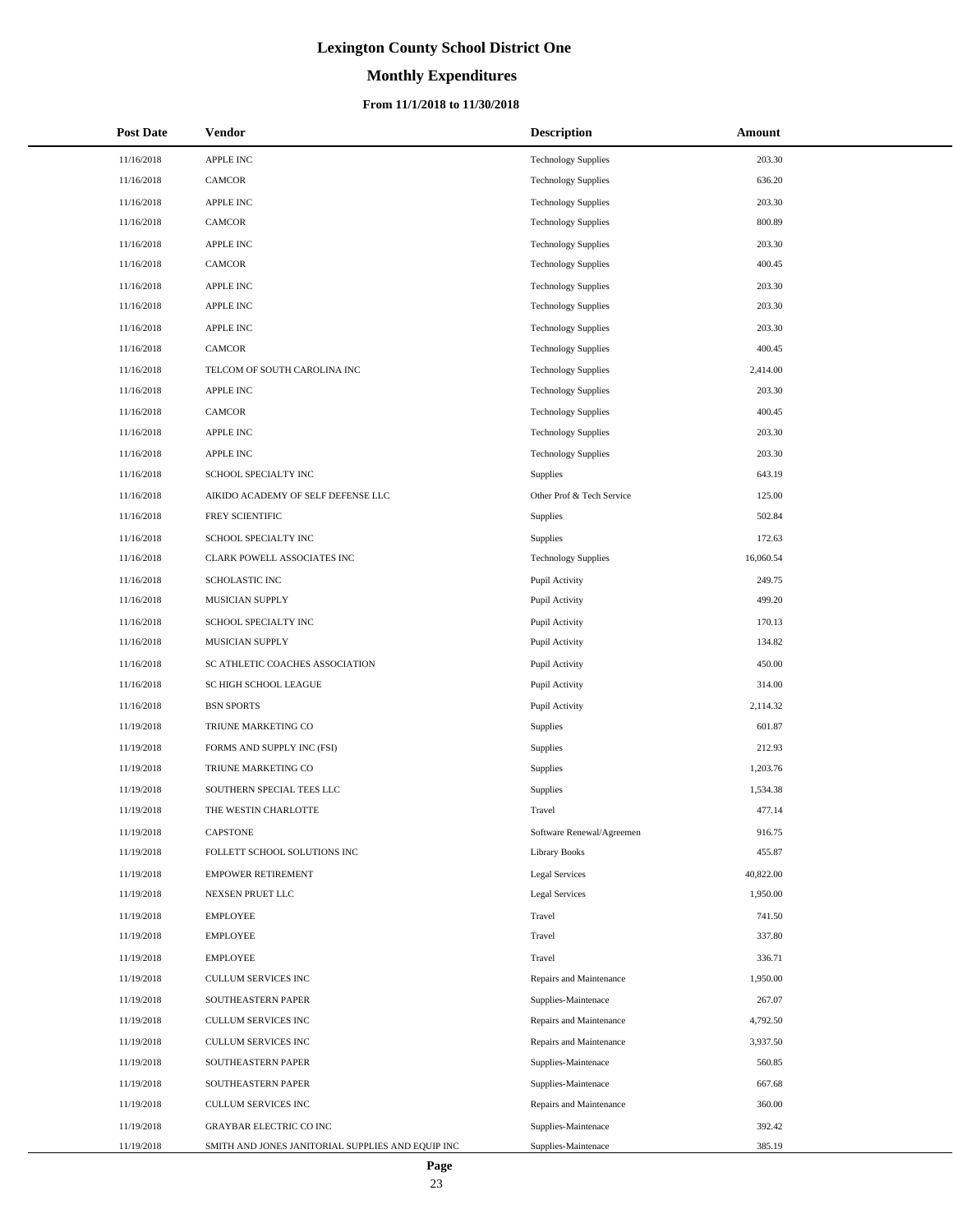# **Monthly Expenditures**

### **From 11/1/2018 to 11/30/2018**

| <b>Post Date</b> | Vendor                                            | <b>Description</b>            | <b>Amount</b> |
|------------------|---------------------------------------------------|-------------------------------|---------------|
| 11/19/2018       | CULLUM SERVICES INC                               | Repairs and Maintenance       | 1,379.17      |
| 11/19/2018       | SMITH AND JONES JANITORIAL SUPPLIES AND EQUIP INC | Supplies-Maintenace           | 348.31        |
| 11/19/2018       | CULLUM SERVICES INC                               | Repairs and Maintenance       | 440.63        |
| 11/19/2018       | <b>CULLUM SERVICES INC</b>                        | Repairs and Maintenance       | 2,730.00      |
| 11/19/2018       | CULLUM SERVICES INC                               | Repairs and Maintenance       | 757.50        |
| 11/19/2018       | <b>GRAYBAR ELECTRIC CO INC</b>                    | Supplies-Maintenace           | 138.19        |
| 11/19/2018       | CULLUM SERVICES INC                               | Repairs and Maintenance       | 1,372.50      |
| 11/19/2018       | SOUTHEASTERN PAPER                                | Supplies-Maintenace           | 1,468.90      |
| 11/19/2018       | CULLUM SERVICES INC                               | Repairs and Maintenance       | 1,355.63      |
| 11/19/2018       | SOUTHEASTERN PAPER                                | Supplies-Maintenace           | 719.04        |
| 11/19/2018       | CULLUM SERVICES INC                               | Repairs and Maintenance       | 1,059.38      |
| 11/19/2018       | CULLUM SERVICES INC                               | Repairs and Maintenance       | 1,331.25      |
| 11/19/2018       | CULLUM SERVICES INC                               | Repairs and Maintenance       | 1,792.50      |
| 11/19/2018       | SOUTHEASTERN PAPER                                | Supplies-Maintenace           | 1,368.55      |
| 11/19/2018       | CULLUM SERVICES INC                               | Repairs and Maintenance       | 3,788.54      |
| 11/19/2018       | CULLUM SERVICES INC                               | Repairs and Maintenance       | 1,691.25      |
| 11/19/2018       | CULLUM SERVICES INC                               | Repairs and Maintenance       | 1,537.50      |
| 11/19/2018       | CULLUM SERVICES INC                               | Repairs and Maintenance       | 1,149.38      |
| 11/19/2018       | SMITH AND JONES JANITORIAL SUPPLIES AND EQUIP INC | Supplies-Maintenace           | 1,035.23      |
| 11/19/2018       | SOUTHEASTERN PAPER                                | Supplies-Maintenace           | 1,485.43      |
| 11/19/2018       | CULLUM SERVICES INC                               | Repairs and Maintenance       | 3,759.33      |
| 11/19/2018       | CULLUM SERVICES INC                               | Repairs and Maintenance       | 2,148.76      |
| 11/19/2018       | <b>WW GRAINGER</b>                                | Supplies-Maintenace           | 391.09        |
| 11/19/2018       | CULLUM SERVICES INC                               | Repairs and Maintenance       | 1,515.00      |
| 11/19/2018       | CULLUM SERVICES INC                               | Repairs and Maintenance       | 1,376.25      |
| 11/19/2018       | CULLUM SERVICES INC                               | Repairs and Maintenance       | 1,530.00      |
| 11/19/2018       | <b>GRAYBAR ELECTRIC CO INC</b>                    | Supplies-Maintenace           | 169.14        |
| 11/19/2018       | CULLUM SERVICES INC                               | Repairs and Maintenance       | 1,205.60      |
| 11/19/2018       | <b>CULLUM SERVICES INC</b>                        | Repairs and Maintenance       | 1,276.88      |
| 11/19/2018       | SMITH AND JONES JANITORIAL SUPPLIES AND EQUIP INC | Supplies-Maintenace           | 233.43        |
| 11/19/2018       | <b>CULLUM SERVICES INC</b>                        | Repairs and Maintenance       | 620.62        |
| 11/19/2018       | <b>GRAYBAR ELECTRIC CO INC</b>                    | Supplies-Maintenace           | 169.15        |
| 11/19/2018       | CULLUM SERVICES INC                               | Repairs and Maintenance       | 2,371.88      |
| 11/19/2018       | SOUTHEASTERN PAPER                                | Supplies-Maintenace           | 400.61        |
| 11/19/2018       | CULLUM SERVICES INC                               | Repairs and Maintenance       | 1,453.12      |
| 11/19/2018       | CULLUM SERVICES INC                               | Repairs and Maintenance       | 2,437.50      |
| 11/19/2018       | CULLUM SERVICES INC                               | Repairs and Maintenance       | 5,887.50      |
| 11/19/2018       | CULLUM SERVICES INC                               | Repairs and Maintenance       | 1,453.13      |
| 11/19/2018       | SOUTHEASTERN PAPER                                | Supplies-Maintenace           | 1,048.87      |
| 11/19/2018       | SC DEPARTMENT OF SOCIAL SERVICES                  | Other Prof & Tech Service     | 824.00        |
| 11/19/2018       | CSC(COMMUNICATIONS SUPPLY CORP)                   | <b>Supplies</b>               | 184.04        |
| 11/19/2018       | CAMCOR                                            | <b>Technology Supplies</b>    | 331.08        |
| 11/19/2018       | NANCY K PERRY CHILDREN'S SHELTER                  | <b>Instructional Services</b> | 2,467.50      |
| 11/19/2018       | SCHOOL SPECIALTY INC                              | Supplies                      | 580.58        |
| 11/19/2018       | ACT CUSTOMER SERVICES (68)                        | Other Prof & Tech Service     | 24,050.00     |
| 11/19/2018       | ATHENS PAPER COMPANY                              | Equipment - Nonexpendable     | 9,426.70      |
| 11/19/2018       | APPLE INC                                         | <b>Technology Supplies</b>    | 13,255.70     |
| 11/19/2018       | GORDON, BERIT                                     | Inst Prog Improvement         | 5,151.49      |

 $\overline{a}$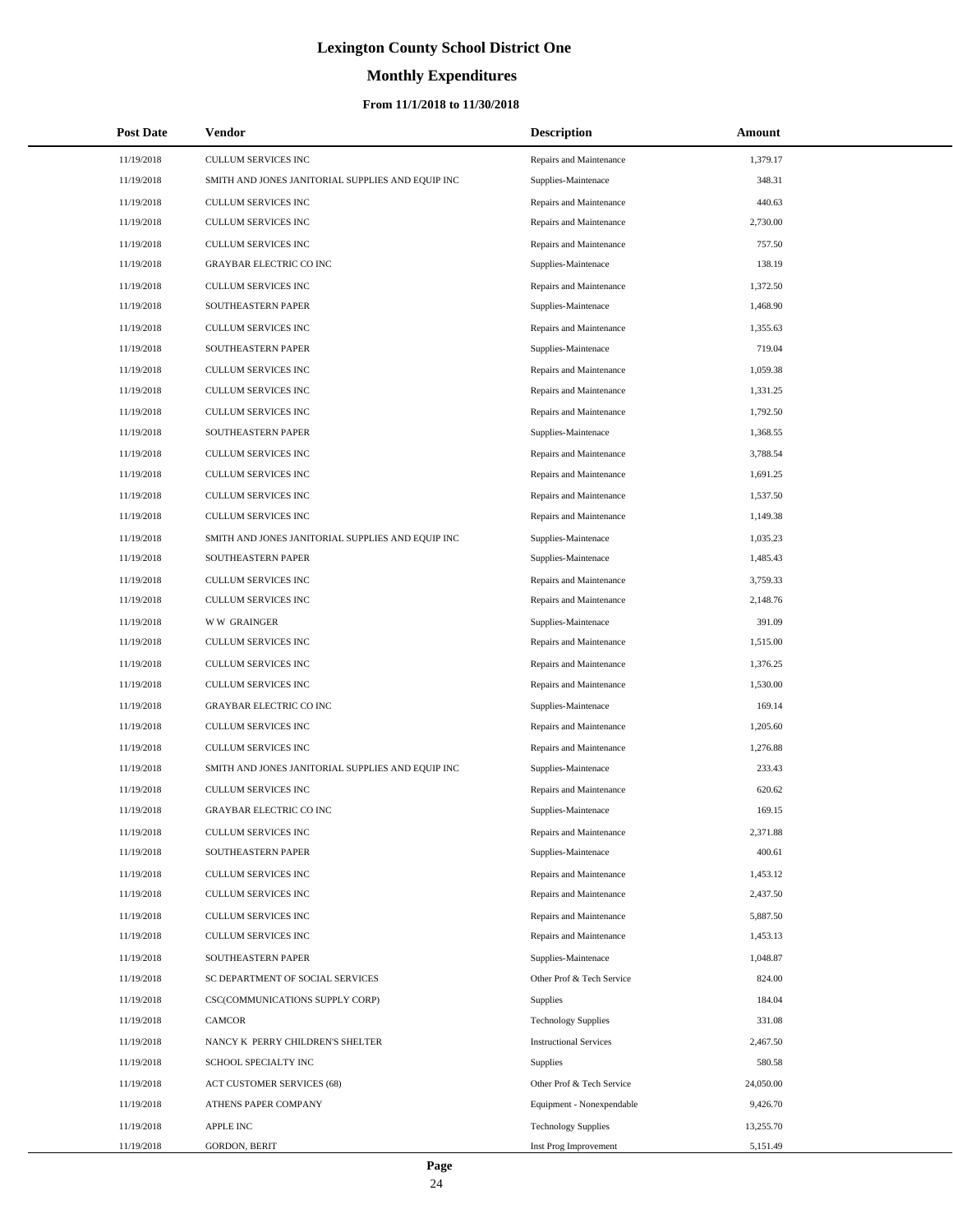# **Monthly Expenditures**

### **From 11/1/2018 to 11/30/2018**

| <b>Post Date</b> | Vendor                                            | <b>Description</b>         | Amount    |
|------------------|---------------------------------------------------|----------------------------|-----------|
| 11/19/2018       | NUIDEA SCHOOL SUPPLY CO                           | Supplies                   | 6,527.00  |
| 11/19/2018       | NUIDEA SCHOOL SUPPLY CO                           | Supplies                   | 4,482.77  |
| 11/19/2018       | SC DEPARTMENT OF REVENUE (SALES TAX RETURN)       | <b>Technology Supplies</b> | 1,137.84  |
| 11/19/2018       | SWEETWATER MUSIC EDUCATION TECHNOLOGY             | <b>Technology Supplies</b> | 19,722.86 |
| 11/19/2018       | FAIRFIELD CENTRAL HIGH SCHOOL                     | Pupil Activity             | 250.00    |
| 11/19/2018       | FORT MILL HIGH SCHOOL                             | Pupil Activity             | 300.00    |
| 11/19/2018       | THE TROPHY & AWARDS CENTER                        | Pupil Activity             | 107.00    |
| 11/19/2018       | THE TROPHY & AWARDS CENTER                        | Pupil Activity             | 353.64    |
| 11/19/2018       | COCA COLA BOTTLING CO CONSOLIDATED                | Pupil Activity             | 873.00    |
| 11/20/2018       | MUSIC THEATRE INTERNATIONAL                       | Software Renewal/Agreemen  | 495.00    |
| 11/20/2018       | <b>HEINEMANN</b>                                  | Supplies                   | 425.00    |
| 11/20/2018       | FORMS AND SUPPLY INC (FSI)                        | Supplies                   | 118.00    |
| 11/20/2018       | ACADEMIC SUPPLIER DBA RASIX COMPUTER CENTER INC   | Supplies                   | 860.52    |
| 11/20/2018       | SCHOOL SPECIALTY INC                              | Supplies                   | 108.94    |
| 11/20/2018       | <b>EMPLOYEE</b>                                   | Travel                     | 269.39    |
| 11/20/2018       | <b>EMPLOYEE</b>                                   | Travel                     | 231.00    |
| 11/20/2018       | <b>EMPLOYEE</b>                                   | Travel                     | 465.05    |
| 11/20/2018       | <b>EMPLOYEE</b>                                   | Travel                     | 943.89    |
| 11/20/2018       | <b>EMPLOYEE</b>                                   | Travel                     | 266.00    |
| 11/20/2018       | SCHOOL SPECIALTY INC                              | Supplies                   | 109.64    |
| 11/20/2018       | <b>EMPLOYEE</b>                                   | Travel                     | 261.06    |
| 11/20/2018       | <b>EMPLOYEE</b>                                   | Travel                     | 693.79    |
| 11/20/2018       | <b>CAPSTONE</b>                                   | Software Renewal/Agreemen  | 700.93    |
| 11/20/2018       | <b>EMPLOYEE</b>                                   | Travel-Teacher Staff Dev   | 311.36    |
| 11/20/2018       | <b>EMPLOYEE</b>                                   | Travel-MMGW/HSTW Staff Dev | 247.59    |
| 11/20/2018       | <b>EMPLOYEE</b>                                   | Travel                     | 133.53    |
| 11/20/2018       | <b>EMPLOYEE</b>                                   | Travel                     | 210.70    |
| 11/20/2018       | <b>EMPLOYEE</b>                                   | Travel                     | 281.92    |
| 11/20/2018       | PINE PRESS OF LEXINGTON INC                       | Printing and Binding       | 773.89    |
| 11/20/2018       | AMTEC                                             | Other Prof & Tech Service  | 800.00    |
| 11/20/2018       | SUNBELT RENTALS INC                               | Supplies-Maintenace        | 432.62    |
| 11/20/2018       | <b>WW GRAINGER</b>                                | Supplies-Maintenace        | 898.60    |
| 11/20/2018       | A Z LAWN MOWER PARTS                              | Supplies-Maintenace        | 260.86    |
| 11/20/2018       | INTEGRATED FIRE AND SOUND SOLUTIONS LLC           | Repairs and Maintenance    | 360.00    |
| 11/20/2018       | INTEGRATED FIRE AND SOUND SOLUTIONS LLC           | Repairs and Maintenance    | 360.00    |
| 11/20/2018       | INTEGRATED FIRE AND SOUND SOLUTIONS LLC           | Repairs and Maintenance    | 360.00    |
| 11/20/2018       | INTEGRATED FIRE AND SOUND SOLUTIONS LLC           | Repairs and Maintenance    | 360.00    |
| 11/20/2018       | A Z LAWN MOWER PARTS                              | Supplies-Maintenace        | 260.87    |
| 11/20/2018       | SMITH AND JONES JANITORIAL SUPPLIES AND EQUIP INC | Supplies-Maintenace        | 807.64    |
| 11/20/2018       | SHERWIN WILLIAMS CO                               | Supplies-Maintenace        | 804.00    |
| 11/20/2018       | INTEGRATED FIRE AND SOUND SOLUTIONS LLC           | Repairs and Maintenance    | 360.00    |
| 11/20/2018       | A Z LAWN MOWER PARTS                              | Supplies-Maintenace        | 260.87    |
| 11/20/2018       | <b>SUPPLYWORKS</b>                                | Supplies-Maintenace        | 537.10    |
| 11/20/2018       | A Z LAWN MOWER PARTS                              | Supplies-Maintenace        | 245.78    |
| 11/20/2018       | <b>GRAYBAR ELECTRIC CO INC</b>                    | Supplies-Maintenace        | 985.58    |
| 11/20/2018       | A Z LAWN MOWER PARTS                              | Supplies-Maintenace        | 245.78    |
| 11/20/2018       | SMITH AND JONES JANITORIAL SUPPLIES AND EQUIP INC | Supplies-Maintenace        | 269.65    |
| 11/20/2018       | FLOCABULARY LLC                                   | Software Renewal/Agreemen  | 2,000.00  |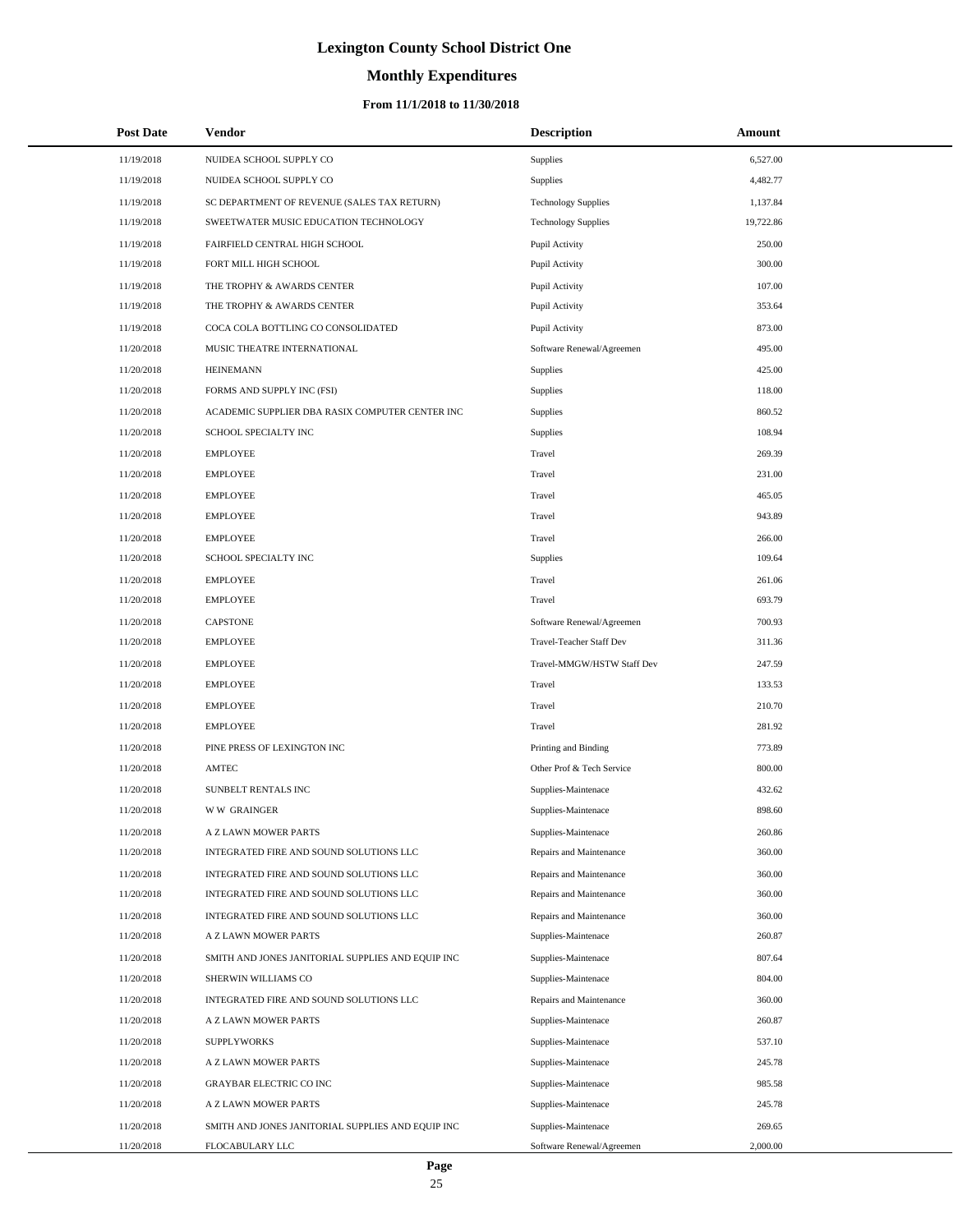# **Monthly Expenditures**

### **From 11/1/2018 to 11/30/2018**

| <b>Post Date</b> | Vendor                                          | <b>Description</b>         | <b>Amount</b> |
|------------------|-------------------------------------------------|----------------------------|---------------|
| 11/20/2018       | SC DEPARTMENT OF REVENUE (SALES TAX RETURN)     | Software Renewal/Agreemen  | 140.00        |
| 11/20/2018       | FORMS AND SUPPLY INC (FSI)                      | Supplies                   | 287.82        |
| 11/20/2018       | <b>EMPLOYEE</b>                                 | Travel                     | 211.73        |
| 11/20/2018       | <b>EMPLOYEE</b>                                 | Travel                     | 220.45        |
| 11/20/2018       | <b>EMPLOYEE</b>                                 | Travel                     | 166.23        |
| 11/20/2018       | <b>EMPLOYEE</b>                                 | Travel                     | 122.08        |
| 11/20/2018       | AIKIDO ACADEMY OF SELF DEFENSE LLC              | Other Prof & Tech Service  | 200.00        |
| 11/20/2018       | <b>RIVERBANKS ZOO</b>                           | Other Prof & Tech Service  | 255.00        |
| 11/20/2018       | SPARK FUN ELECTRONICS                           | Supplies                   | 717.85        |
| 11/20/2018       | <b>EMPLOYEE</b>                                 | Travel                     | 417.85        |
| 11/20/2018       | PERFORMANCE HEALTH SUPPLY INC DBA MEDCO SUPPLY  | Supplies                   | 1,939.38      |
| 11/20/2018       | DELL COMPUTERS                                  | <b>Technology Supplies</b> | 81,004.35     |
| 11/20/2018       | <b>EMPLOYEE</b>                                 | Travel                     | 112.82        |
| 11/20/2018       | THE OFFICE PAL INC                              | Supplies                   | 103.34        |
| 11/20/2018       | <b>EMPLOYEE</b>                                 | Travel                     | 274.50        |
| 11/20/2018       | SC DEPARTMENT OF REVENUE (SALES TAX RETURN)     | Equipment - Nonexpendable  | 1,556.44      |
| 11/20/2018       | WASHINGTON MUSIC CENTER INC                     | Equipment - Nonexpendable  | 22,234.80     |
| 11/20/2018       | <b>EMPLOYEE</b>                                 | Travel                     | 146.88        |
| 11/20/2018       | MATH GIRAFFE LLC                                | Pupil Activity             | 216.00        |
| 11/20/2018       | <b>EMPLOYEE</b>                                 | Pupil Activity             | 131.89        |
| 11/20/2018       | T AND T SPORTS                                  | Pupil Activity             | 2,462.61      |
| 11/20/2018       | SC HIGH SCHOOL LEAGUE                           | Pupil Activity             | 552.00        |
| 11/20/2018       | <b>HUDL</b>                                     | Pupil Activity             | 856.00        |
| 11/20/2018       | <b>BSN SPORTS</b>                               | Pupil Activity             | 1,438.08      |
| 11/20/2018       | HILLCREST HIGH SCHOOL                           | Pupil Activity             | 252.00        |
| 11/21/2018       | <b>GAMEDAY TURF LLC</b>                         | Pupil Activity             | 2,416.00      |
| 11/21/2018       | <b>GAMEDAY TURF LLC</b>                         | Pupil Activity             | 989.00        |
| 11/21/2018       | THE TROPHY & AWARDS CENTER                      | Pupil Activity             | 112.35        |
| 11/26/2018       | FORMS AND SUPPLY INC (FSI)                      | Supplies                   | 184.90        |
| 11/26/2018       | PINE PRESS OF LEXINGTON INC                     | Printing and Binding       | 683.82        |
| 11/26/2018       | BLICK ART MATERIALS LLC                         | <b>Technology Supplies</b> | 255.93        |
| 11/26/2018       | FORMS AND SUPPLY INC (FSI)                      | Supplies                   | 4.487.80      |
| 11/26/2018       | SCHOOL SPECIALTY INC                            | Supplies                   | 136.64        |
| 11/26/2018       | DELL COMPUTERS                                  | <b>Technology Supplies</b> | 2,011.60      |
| 11/26/2018       | <b>SKILLSUSA</b>                                | Travel                     | 450.00        |
| 11/26/2018       | PINE PRESS OF LEXINGTON INC                     | Supplies                   | 103.21        |
| 11/26/2018       | MUSICAL INNOVATIONS                             | Supplies                   | 106.94        |
| 11/26/2018       | UNIVERSALS ADVENTURA HOTEL                      | Travel                     | 301.72        |
| 11/26/2018       | NATIONAL CENTER FOR YOUTH ISSUES                | Travel                     | 109.00        |
| 11/26/2018       | FORMS AND SUPPLY INC (FSI)                      | Supplies                   | 216.01        |
| 11/26/2018       | MEDSHORE AMBULANCE SVC GOLD CROSS AMBULANCE SVC | Other Prof & Tech Service  | 1,200.00      |
| 11/26/2018       | DEMCO INC                                       | Supplies                   | 375.57        |
| 11/26/2018       | EMBASSY SUITES AT KINGSTON PLANTATION           | Travel                     | 712.26        |
| 11/26/2018       | <b>APPLE INC</b>                                | <b>Technology Supplies</b> | 427.89        |
| 11/26/2018       | SC SCHOOL BOARD ASSOCIATION                     | Travel                     | 975.00        |
| 11/26/2018       | SWEET MAGNOLIAS CATERING                        | Other Objects              | 337.05        |
| 11/26/2018       | <b>GRAYBAR ELECTRIC CO INC</b>                  | Supplies-Maintenace        | 960.97        |
| 11/26/2018       | NEW SOUTH CONSTRUCTION SUPPLY LLC               | Supplies-Maintenace        | 148.73        |

L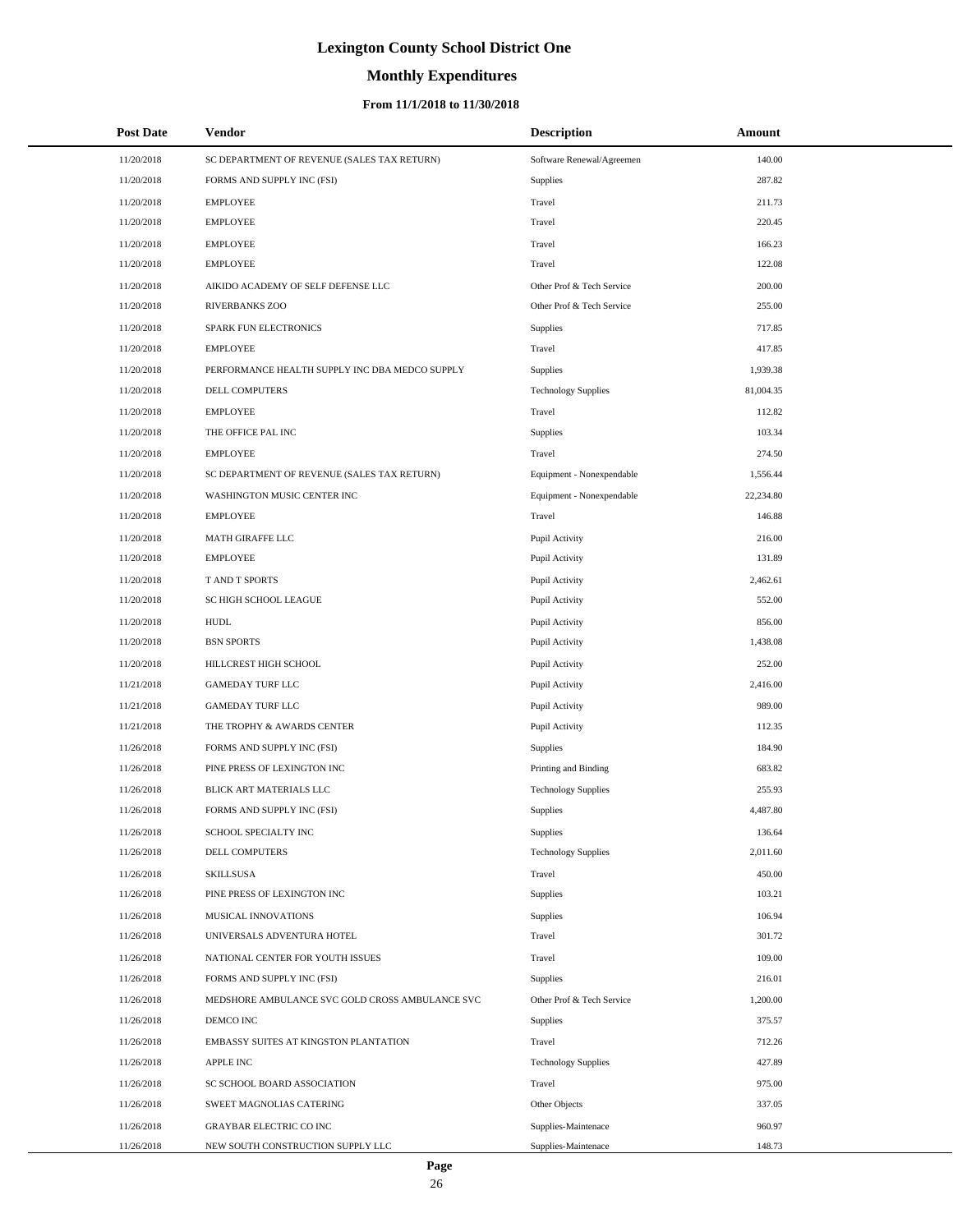# **Monthly Expenditures**

### **From 11/1/2018 to 11/30/2018**

| <b>Post Date</b> | Vendor                                            | <b>Description</b>         | Amount       |
|------------------|---------------------------------------------------|----------------------------|--------------|
| 11/26/2018       | SUBURBAN PROPANE                                  | Energy                     | 1,576.45     |
| 11/26/2018       | ACE GLASS CO INC                                  | Repairs and Maintenance    | 125.00       |
| 11/26/2018       | CITY ELECTRIC SUPPLY CO                           | Supplies-Maintenace        | 405.49       |
| 11/26/2018       | SOUTHEASTERN PAPER                                | Supplies-Maintenace        | 381.19       |
| 11/26/2018       | INTEGRATED FIRE AND SOUND SOLUTIONS LLC           | Repairs and Maintenance    | 360.00       |
| 11/26/2018       | <b>IMPERIAL DADE</b>                              | Supplies-Maintenace        | 275.42       |
| 11/26/2018       | INTEGRATED FIRE AND SOUND SOLUTIONS LLC           | Repairs and Maintenance    | 360.00       |
| 11/26/2018       | INTEGRATED FIRE AND SOUND SOLUTIONS LLC           | Repairs and Maintenance    | 360.00       |
| 11/26/2018       | INTEGRATED FIRE AND SOUND SOLUTIONS LLC           | Repairs and Maintenance    | 360.00       |
| 11/26/2018       | <b>GRAYBAR ELECTRIC CO INC</b>                    | Supplies-Maintenace        | 335.77       |
| 11/26/2018       | INTEGRATED FIRE AND SOUND SOLUTIONS LLC           | Repairs and Maintenance    | 360.00       |
| 11/26/2018       | NEW SOUTH CONSTRUCTION SUPPLY LLC                 | Supplies-Maintenace        | 297.46       |
| 11/26/2018       | CAROLINA MOTOR SERVICE INC                        | Repairs and Maintenance    | 2,310.00     |
| 11/26/2018       | CITY ELECTRIC SUPPLY CO                           | Supplies-Maintenace        | 1,314.14     |
| 11/26/2018       | MIDCAROLINA ELEC COOP INC                         | <b>Public Utilities</b>    | 56,909.00    |
| 11/26/2018       | <b>WW GRAINGER</b>                                | Supplies-Maintenace        | 411.42       |
| 11/26/2018       | <b>SUPPLYWORKS</b>                                | Supplies-Maintenace        | 144.41       |
| 11/26/2018       | SMITH AND JONES JANITORIAL SUPPLIES AND EQUIP INC | Supplies-Maintenace        | 544.31       |
| 11/26/2018       | NEW SOUTH CONSTRUCTION SUPPLY LLC                 | Supplies-Maintenace        | 297.46       |
| 11/26/2018       | <b>WW GRAINGER</b>                                | Supplies-Maintenace        | 719.62       |
| 11/26/2018       | SC DEPARTMENT OF ADMINISTRATION                   | Repairs and Maintenance    | 6,513.56     |
| 11/26/2018       | CHECKER YELLOW CAB CO INC                         | Pupil Transportation       | 11,356.00    |
| 11/26/2018       | POWER SCHOOL GROUP LLC                            | Software Renewal/Agreemen  | 15,356.53    |
| 11/26/2018       | SC DEPARTMENT OF REVENUE (SALES TAX RETURN)       | Software Renewal/Agreemen  | 1,074.96     |
| 11/26/2018       | SCHOOL SPECIALTY INC                              | <b>Supplies</b>            | 361.97       |
| 11/26/2018       | <b>EMPLOYEE</b>                                   | Other Objects              | 107.93       |
| 11/26/2018       | <b>INSECT LORE</b>                                | Supplies                   | 109.95       |
| 11/26/2018       | <b>DELL COMPUTERS</b>                             | <b>Technology Supplies</b> | 2,112.75     |
| 11/26/2018       | SC COUNCIL FOR EXCEPTIONAL CHILDREN               | Travel                     | 398.00       |
| 11/26/2018       | SCHOOL SPECIALTY INC                              | Supplies                   | 208.95       |
| 11/26/2018       | JUNIOR LIBRARY GUILD                              | Supplies                   | 176.00       |
| 11/26/2018       | <b>GS2 ENGINEERING INC</b>                        | <b>Building</b>            | 2,462.50     |
| 11/26/2018       | H G REYNOLDS COMPANY INC                          | Building                   | 3,421,811.84 |
| 11/26/2018       | AOS SPECIALTY CONTRACTORS INC                     | Building                   | 24,456.83    |
| 11/26/2018       | AOS SPECIALTY CONTRACTORS INC                     | Building                   | 23,257.19    |
| 11/26/2018       | AOS SPECIALTY CONTRACTORS INC                     | <b>Building</b>            | 21,231.52    |
| 11/26/2018       | AOS SPECIALTY CONTRACTORS INC                     | Building                   | 9,923.38     |
| 11/26/2018       | AOS SPECIALTY CONTRACTORS INC                     | Building                   | 10,290.76    |
| 11/26/2018       | SMARTPHONE MEDIC LLC                              | Pupil Activity             | 447.00       |
| 11/26/2018       | SMARTPHONE MEDIC LLC                              | Pupil Activity             | 198.00       |
| 11/26/2018       | SMARTPHONE MEDIC LLC                              | Pupil Activity             | 297.00       |
| 11/26/2018       | MUSICAL INNOVATIONS                               | Pupil Activity             | 254.00       |
| 11/26/2018       | BLICK ART MATERIALS LLC                           | Pupil Activity             | 775.70       |
| 11/26/2018       | TOTAL STRENGTH AND SPEED                          | Pupil Activity             | 1,243.74     |
| 11/26/2018       | GWYN, KRISTY                                      | Pupil Activity             | 192.00       |
| 11/26/2018       | SOUTHERN EXPOSURE LACROSSE                        | Pupil Activity             | 125.00       |
| 11/26/2018       | PERFORMANCE HEALTH SUPPLY INC DBA MEDCO SUPPLY    | Pupil Activity             | 267.66       |
| 11/26/2018       | <b>BSN SPORTS</b>                                 | Pupil Activity             | 299.56       |

L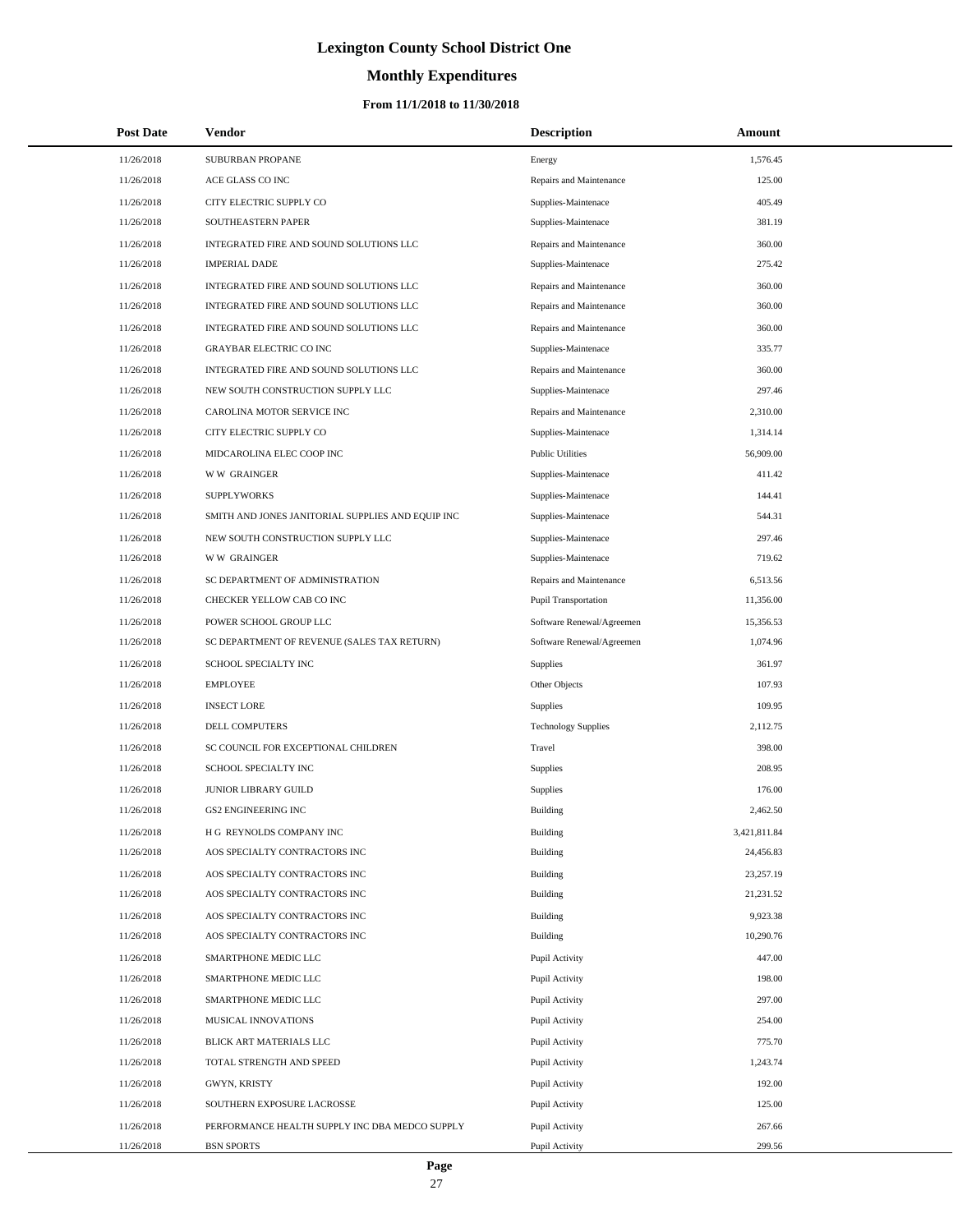# **Monthly Expenditures**

### **From 11/1/2018 to 11/30/2018**

| <b>Post Date</b> | Vendor                                       | <b>Description</b>            | Amount    |
|------------------|----------------------------------------------|-------------------------------|-----------|
| 11/26/2018       | <b>BSN SPORTS</b>                            | Pupil Activity                | 389.48    |
| 11/26/2018       | T AND T SPORTS                               | Pupil Activity                | 998.31    |
| 11/26/2018       | <b>BSN SPORTS</b>                            | Pupil Activity                | 1,150.25  |
| 11/26/2018       | AMY MCDONALD                                 | Pupil Activity                | 128.40    |
| 11/26/2018       | <b>BSN SPORTS</b>                            | Pupil Activity                | 1,311.82  |
| 11/26/2018       | <b>IMAGE INK</b>                             | Pupil Activity                | 227.43    |
| 11/26/2018       | <b>BSN SPORTS</b>                            | Pupil Activity                | 359.52    |
| 11/26/2018       | <b>BSN SPORTS</b>                            | Pupil Activity                | 2,910.40  |
| 11/26/2018       | <b>BROWN, THOMAS L</b>                       | Pupil Activity                | 114.50    |
| 11/26/2018       | MADISON, ZELL                                | Pupil Activity                | 110.00    |
| 11/26/2018       | SHAW, MICHAEL                                | Pupil Activity                | 105.50    |
| 11/26/2018       | SMITH, PAUL ANTHONY                          | Pupil Activity                | 110.00    |
| 11/26/2018       | <b>FULLY PROMOTED</b>                        | Pupil Activity                | 401.25    |
| 11/26/2018       | <b>EMPLOYEE</b>                              | Pupil Activity                | 211.27    |
| 11/26/2018       | <b>EMPLOYEE</b>                              | Pupil Activity                | 121.88    |
| 11/26/2018       | VARSITY SPIRIT FASHIONS AND SUPPLIES LLC     | Pupil Activity                | 531.17    |
| 11/26/2018       | RIVARS CUSTOM SHOW APPAREL                   | Pupil Activity                | 2,894.95  |
| 11/26/2018       | SC DEPARTMENT OF REVENUE (SALES TAX RETURN)  | Pupil Activity                | 111.09    |
| 11/27/2018       | PECKNEL MUSIC CO INC                         | Repairs and Maintenance       | 785.00    |
| 11/27/2018       | HP INC                                       | <b>Technology Supplies</b>    | 373.43    |
| 11/27/2018       | SC DEPARTMENT OF REVENUE (SALES TAX RETURN)  | Supplies                      | 145.59    |
| 11/27/2018       | <b>SCHOOL SAVERS</b>                         | <b>Supplies</b>               | 2,079.80  |
| 11/27/2018       | SCHOOL SPECIALTY INC                         | <b>Supplies</b>               | 139.14    |
| 11/27/2018       | SOUTHERN EDUCATIONAL SYSTEMS INC             | Supplies                      | 454.75    |
| 11/27/2018       | PALMETTO HEALTH ALLIANCE                     | <b>Instructional Services</b> | 425.00    |
| 11/27/2018       | FOLLETT SCHOOL SOLUTIONS INC                 | Library Books                 | 876.08    |
| 11/27/2018       | JUNIOR LIBRARY GUILD                         | <b>Library Books</b>          | 110.60    |
| 11/27/2018       | BOUND TO STAY BOUND BOOKS INC                | Library Books                 | 1,951.40  |
| 11/27/2018       | FOLLETT SCHOOL SOLUTIONS INC                 | Library Books                 | 799.31    |
| 11/27/2018       | FOLLETT SCHOOL SOLUTIONS INC                 | <b>Library Books</b>          | 525.47    |
| 11/27/2018       | FOLLETT SCHOOL SOLUTIONS INC                 | <b>Supplies</b>               | 641.41    |
| 11/27/2018       | DEMCO INC                                    | Supplies                      | 291.84    |
| 11/27/2018       | NATIONAL DROPOUT PREVENTION NETWORK          | Travel                        | 360.00    |
| 11/27/2018       | HP INC                                       | <b>Technology Supplies</b>    | 1,267.62  |
| 11/27/2018       | <b>HEINEMANN</b>                             | <b>Supplies</b>               | 182.50    |
| 11/27/2018       | BURKETT BURKETT AND BURKETT                  | Other Prof & Tech Service     | 24,000.00 |
| 11/27/2018       | SUMMIT ENGINEERING LABORATORY AND TESTING PC | Other Prof & Tech Service     | 200.00    |
| 11/27/2018       | SUMMIT ENGINEERING LABORATORY AND TESTING PC | Other Prof & Tech Service     | 200.00    |
| 11/27/2018       | SUMMIT ENGINEERING LABORATORY AND TESTING PC | Other Prof & Tech Service     | 200.00    |
| 11/27/2018       | SUMMIT ENGINEERING LABORATORY AND TESTING PC | Other Prof & Tech Service     | 200.00    |
| 11/27/2018       | INTEGRATED FIRE AND SOUND SOLUTIONS LLC      | Repairs and Maintenance       | 360.00    |
| 11/27/2018       | INTEGRATED FIRE AND SOUND SOLUTIONS LLC      | Repairs and Maintenance       | 360.00    |
| 11/27/2018       | INTEGRATED FIRE AND SOUND SOLUTIONS LLC      | Repairs and Maintenance       | 360.00    |
| 11/27/2018       | SUMMIT ENGINEERING LABORATORY AND TESTING PC | Other Prof & Tech Service     | 200.00    |
| 11/27/2018       | INTEGRATED FIRE AND SOUND SOLUTIONS LLC      | Repairs and Maintenance       | 360.00    |
| 11/27/2018       | SUMMIT ENGINEERING LABORATORY AND TESTING PC | Other Prof & Tech Service     | 200.00    |
| 11/27/2018       | SUMMIT ENGINEERING LABORATORY AND TESTING PC | Other Prof & Tech Service     | 200.00    |
| 11/27/2018       | SUMMIT ENGINEERING LABORATORY AND TESTING PC | Other Prof & Tech Service     | 200.00    |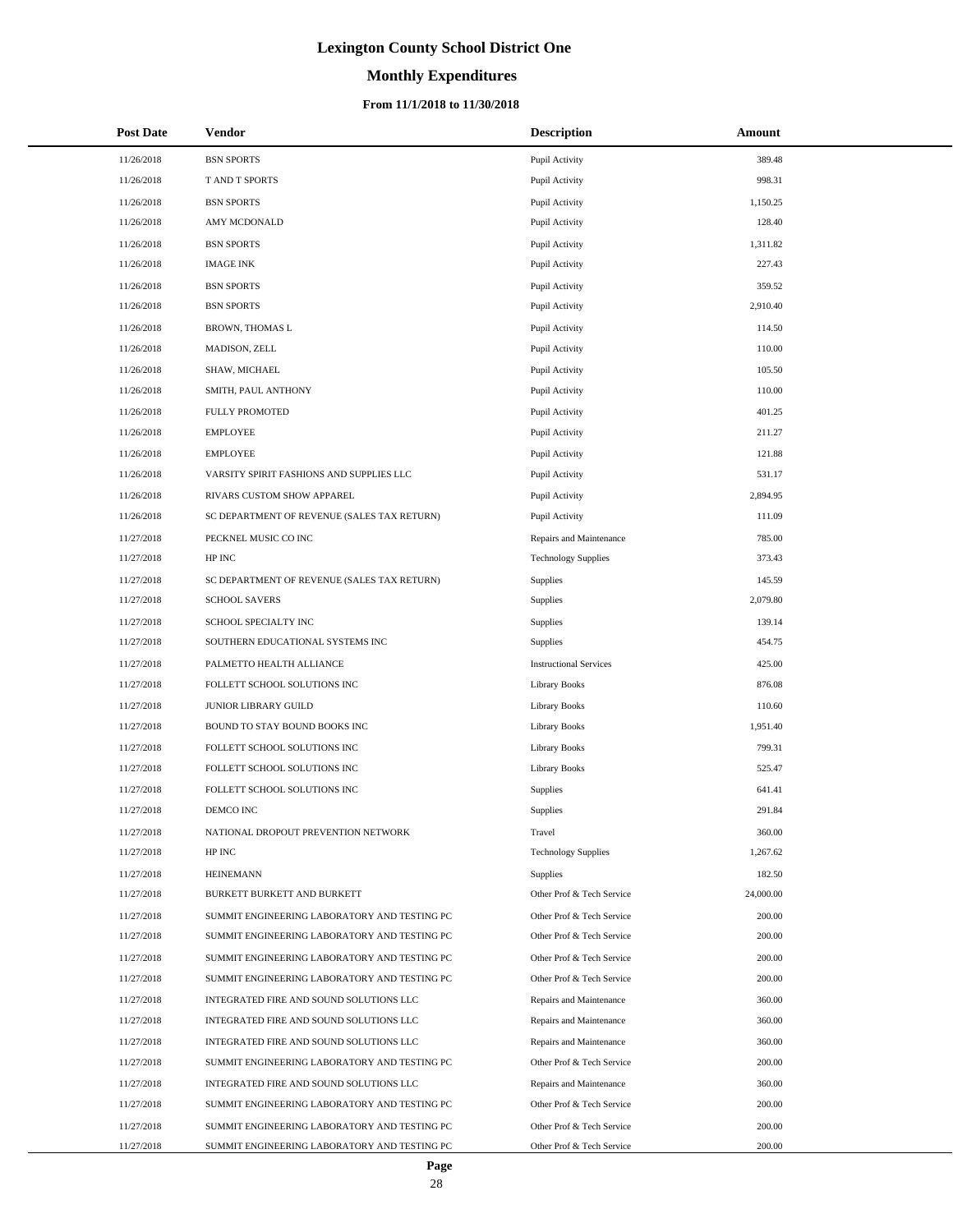# **Monthly Expenditures**

### **From 11/1/2018 to 11/30/2018**

| <b>Post Date</b> | <b>Vendor</b>                                     | <b>Description</b>         | Amount   |
|------------------|---------------------------------------------------|----------------------------|----------|
| 11/27/2018       | INTEGRATED FIRE AND SOUND SOLUTIONS LLC           | Repairs and Maintenance    | 360.00   |
| 11/27/2018       | PALMETTO PROPANE                                  | Energy                     | 588.24   |
| 11/27/2018       | SUMMIT ENGINEERING LABORATORY AND TESTING PC      | Other Prof & Tech Service  | 200.00   |
| 11/27/2018       | SUMMIT ENGINEERING LABORATORY AND TESTING PC      | Other Prof & Tech Service  | 200.00   |
| 11/27/2018       | SUMMIT ENGINEERING LABORATORY AND TESTING PC      | Other Prof & Tech Service  | 200.00   |
| 11/27/2018       | SUMMIT ENGINEERING LABORATORY AND TESTING PC      | Other Prof & Tech Service  | 200.00   |
| 11/27/2018       | SUMMIT ENGINEERING LABORATORY AND TESTING PC      | Other Prof & Tech Service  | 200.00   |
| 11/27/2018       | SUMMIT ENGINEERING LABORATORY AND TESTING PC      | Other Prof & Tech Service  | 200.00   |
| 11/27/2018       | SMITH AND JONES JANITORIAL SUPPLIES AND EQUIP INC | Supplies-Maintenace        | 364.87   |
| 11/27/2018       | SUMMIT ENGINEERING LABORATORY AND TESTING PC      | Other Prof & Tech Service  | 200.00   |
| 11/27/2018       | SUMMIT ENGINEERING LABORATORY AND TESTING PC      | Other Prof & Tech Service  | 200.00   |
| 11/27/2018       | SUMMIT ENGINEERING LABORATORY AND TESTING PC      | Other Prof & Tech Service  | 200.00   |
| 11/27/2018       | SUMMIT ENGINEERING LABORATORY AND TESTING PC      | Other Prof & Tech Service  | 200.00   |
| 11/27/2018       | PARKER, LACIE                                     | Pupil Transportation       | 274.80   |
| 11/27/2018       | ARCPOINT OCCUPATIONAL SOLUTIONS LLC DBA AOS       | Other Prof & Tech Service  | 907.94   |
| 11/27/2018       | FORMS AND SUPPLY INC (FSI)                        | Supplies                   | 406.23   |
| 11/27/2018       | <b>HEINEMANN</b>                                  | Supplies                   | 2,953.90 |
| 11/27/2018       | FOLLETT SCHOOL SOLUTIONS INC                      | Supplies                   | 314.50   |
| 11/27/2018       | WESTERN PSYCHOLOGICAL SERVICES (WPS)              | Supplies                   | 1,212.20 |
| 11/27/2018       | SOUTHERN EDUCATIONAL SYSTEMS INC                  | <b>Technology Supplies</b> | 1,817.93 |
| 11/27/2018       | LAKESHORE LEARNING MATERIALS                      | Supplies                   | 406.06   |
| 11/27/2018       | <b>BOOKSOURCE</b>                                 | Supplies                   | 1,144.63 |
| 11/27/2018       | <b>BOOKSOURCE</b>                                 | Supplies                   | 1,175.26 |
| 11/27/2018       | NUIDEA SCHOOL SUPPLY CO                           | Supplies                   | 384.77   |
| 11/27/2018       | NUIDEA SCHOOL SUPPLY CO                           | Supplies                   | 384.77   |
| 11/27/2018       | NUIDEA SCHOOL SUPPLY CO                           | Supplies                   | 354.38   |
| 11/27/2018       | NUIDEA SCHOOL SUPPLY CO                           | Supplies                   | 384.77   |
| 11/27/2018       | NUIDEA SCHOOL SUPPLY CO                           | Supplies                   | 354.38   |
| 11/27/2018       | NUIDEA SCHOOL SUPPLY CO                           | Supplies                   | 384.77   |
| 11/27/2018       | NUIDEA SCHOOL SUPPLY CO                           | Supplies                   | 354.38   |
| 11/27/2018       | NUIDEA SCHOOL SUPPLY CO                           | <b>Supplies</b>            | 354.38   |
| 11/27/2018       | NUIDEA SCHOOL SUPPLY CO                           | <b>Supplies</b>            | 340.69   |
| 11/27/2018       | NUIDEA SCHOOL SUPPLY CO                           | Supplies                   | 340.69   |
| 11/27/2018       | NUIDEA SCHOOL SUPPLY CO                           | Supplies                   | 354.38   |
| 11/27/2018       | NUIDEA SCHOOL SUPPLY CO                           | Supplies                   | 384.77   |
| 11/27/2018       | NUIDEA SCHOOL SUPPLY CO                           | Supplies                   | 384.77   |
| 11/27/2018       | NUIDEA SCHOOL SUPPLY CO                           | Supplies                   | 340.69   |
| 11/27/2018       | NUIDEA SCHOOL SUPPLY CO                           | Supplies                   | 354.38   |
| 11/27/2018       | NUIDEA SCHOOL SUPPLY CO                           | Supplies                   | 354.38   |
| 11/27/2018       | NUIDEA SCHOOL SUPPLY CO                           | Supplies                   | 354.38   |
| 11/27/2018       | NUIDEA SCHOOL SUPPLY CO                           | Supplies                   | 354.38   |
| 11/27/2018       | NUIDEA SCHOOL SUPPLY CO                           | Supplies                   | 384.77   |
| 11/27/2018       | NUIDEA SCHOOL SUPPLY CO                           | Supplies                   | 384.77   |
| 11/27/2018       | NUIDEA SCHOOL SUPPLY CO                           | Supplies                   | 340.69   |
| 11/27/2018       | NUIDEA SCHOOL SUPPLY CO                           | Supplies                   | 354.38   |
| 11/27/2018       | NUIDEA SCHOOL SUPPLY CO                           | Supplies                   | 384.77   |
| 11/27/2018       | NUIDEA SCHOOL SUPPLY CO                           | Supplies                   | 354.38   |
| 11/27/2018       | NUIDEA SCHOOL SUPPLY CO                           | Supplies                   | 354.38   |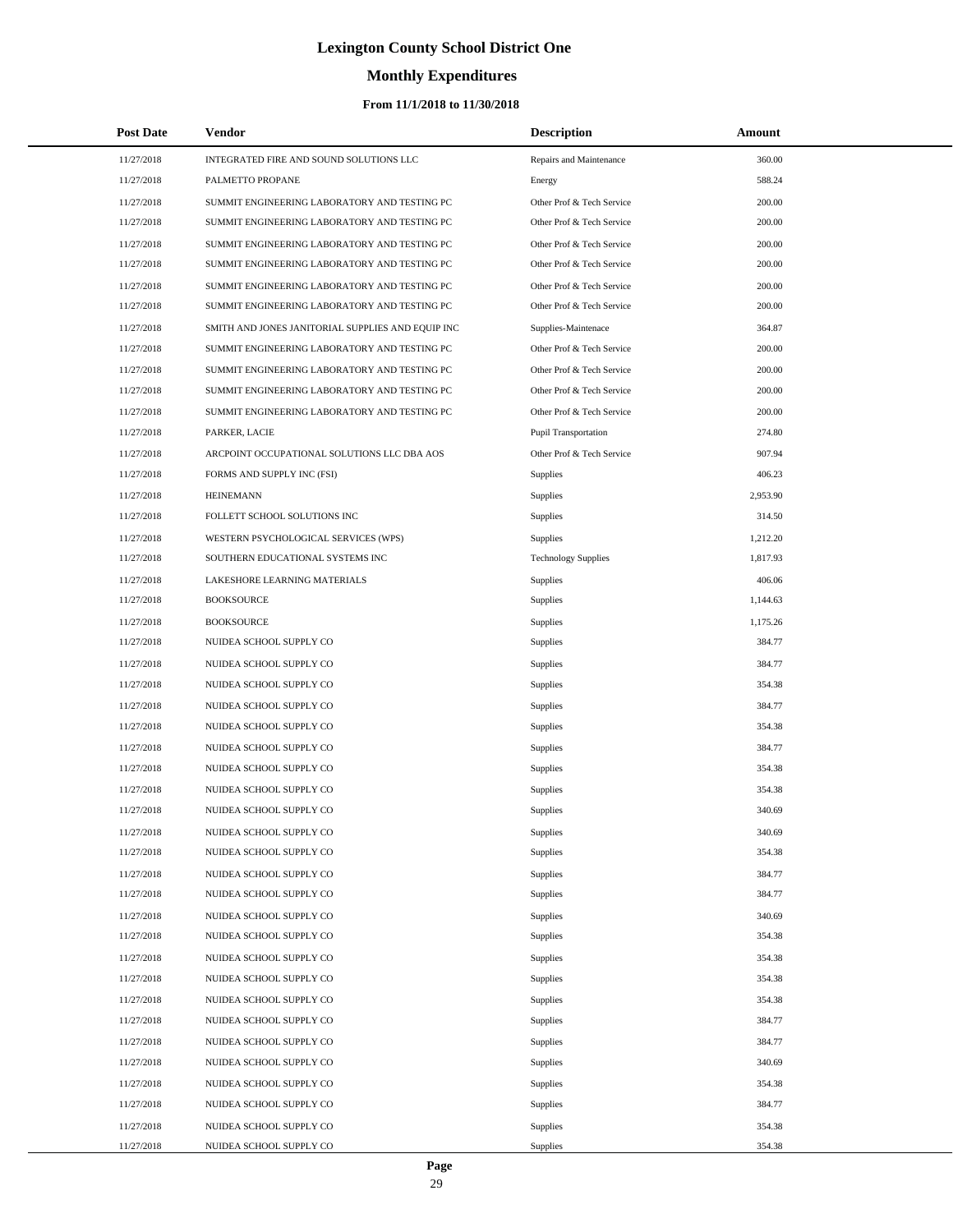# **Monthly Expenditures**

### **From 11/1/2018 to 11/30/2018**

| <b>Post Date</b> | Vendor                                          | <b>Description</b>        | Amount   |
|------------------|-------------------------------------------------|---------------------------|----------|
| 11/27/2018       | NUIDEA SCHOOL SUPPLY CO                         | Supplies                  | 384.77   |
| 11/27/2018       | NUIDEA SCHOOL SUPPLY CO                         | Supplies                  | 384.77   |
| 11/27/2018       | NUIDEA SCHOOL SUPPLY CO                         | Supplies                  | 340.69   |
| 11/27/2018       | NUIDEA SCHOOL SUPPLY CO                         | Supplies                  | 384.77   |
| 11/27/2018       | NUIDEA SCHOOL SUPPLY CO                         | Supplies                  | 384.77   |
| 11/27/2018       | SC DEPARTMENT OF REVENUE (SALES TAX RETURN)     | Equipment - Nonexpendable | 518.81   |
| 11/27/2018       | WASHINGTON MUSIC CENTER INC                     | Equipment - Nonexpendable | 7,411.60 |
| 11/27/2018       | <b>WW GRAINGER</b>                              | Supplies                  | 733.42   |
| 11/27/2018       | <b>USA SUPPLY</b>                               | Supplies                  | 394.83   |
| 11/27/2018       | <b>WW GRAINGER</b>                              | Supplies                  | 597.49   |
| 11/27/2018       | <b>USA SUPPLY</b>                               | Supplies                  | 155.15   |
| 11/27/2018       | <b>WW GRAINGER</b>                              | Supplies                  | 448.12   |
| 11/27/2018       | <b>WW GRAINGER</b>                              | Supplies                  | 781.31   |
| 11/27/2018       | <b>USA SUPPLY</b>                               | Supplies                  | 363.80   |
| 11/27/2018       | <b>WW GRAINGER</b>                              | Supplies                  | 1,122.91 |
| 11/27/2018       | <b>WW GRAINGER</b>                              | Supplies                  | 363.06   |
| 11/27/2018       | <b>WW GRAINGER</b>                              | Supplies                  | 630.77   |
| 11/27/2018       | <b>WW GRAINGER</b>                              | Supplies                  | 124.07   |
| 11/27/2018       | <b>WW GRAINGER</b>                              | Supplies                  | 124.07   |
| 11/27/2018       | <b>WW GRAINGER</b>                              | Supplies                  | 124.07   |
| 11/27/2018       | <b>USA SUPPLY</b>                               | Supplies                  | 514.67   |
| 11/27/2018       | <b>WW GRAINGER</b>                              | Supplies                  | 226.68   |
| 11/27/2018       | <b>USA SUPPLY</b>                               | Supplies                  | 325.28   |
| 11/27/2018       | <b>WW GRAINGER</b>                              | Supplies                  | 1,151.38 |
| 11/27/2018       | ACADEMIC SUPPLIER DBA RASIX COMPUTER CENTER INC | Supplies                  | 115.22   |
| 11/27/2018       | <b>WW GRAINGER</b>                              | Supplies                  | 239.00   |
| 11/27/2018       | <b>USA SUPPLY</b>                               | Supplies                  | 310.30   |
| 11/27/2018       | <b>WW GRAINGER</b>                              | Supplies                  | 240.56   |
| 11/27/2018       | <b>WW GRAINGER</b>                              | Supplies                  | 709.62   |
| 11/27/2018       | SCHOOL SPECIALTY INC                            | Pupil Activity            | 299.80   |
| 11/27/2018       | SCHOOL SPECIALTY INC                            | Pupil Activity            | 109.85   |
| 11/27/2018       | FORMS AND SUPPLY INC (FSI)                      | Pupil Activity            | 1,576.11 |
| 11/27/2018       | MEADOW GLEN MIDDLE SCHOOL                       | Pupil Activity            | 120.00   |
| 11/27/2018       | SC DEPARTMENT OF EDUCATION                      | Pupil Activity            | 145.94   |
| 11/27/2018       | SC DEPARTMENT OF EDUCATION                      | Pupil Activity            | 270.11   |
| 11/27/2018       | AIKEN CO UMPIRES ASSOC                          | Pupil Activity            | 225.00   |
| 11/27/2018       | HENRY SCHEIN INC MEDICAL SPECIAL MARKETS        | Pupil Activity            | 498.19   |
| 11/27/2018       | GEORGETOWN HIGH SCHOOL                          | Pupil Activity            | 1,609.10 |
| 11/27/2018       | SPORTDECALS INC                                 | Pupil Activity            | 921.95   |
| 11/27/2018       | <b>BSN SPORTS</b>                               | Pupil Activity            | 633.44   |
| 11/27/2018       | <b>BSN SPORTS</b>                               | Pupil Activity            | 1,953.96 |
| 11/27/2018       | MEADOW GLEN MIDDLE SCHOOL                       | Pupil Activity            | 127.50   |
| 11/27/2018       | <b>BSN SPORTS</b>                               | Pupil Activity            | 2,122.94 |
| 11/27/2018       | HUDSON'S SMOKEHOUSE OF LEXINGTON LLC            | Pupil Activity            | 1,035.68 |
| 11/27/2018       | KNOCKOUT SPORTSWEAR                             | Pupil Activity            | 1,350.00 |
| 11/27/2018       | <b>IRMO HIGH SCHOOL</b>                         | Pupil Activity            | 150.00   |
| 11/27/2018       | BLICK ART MATERIALS LLC                         | Supplies                  | 256.10   |
| 11/28/2018       | COPY PICKUP INC                                 | Supplies                  | 134.82   |

÷.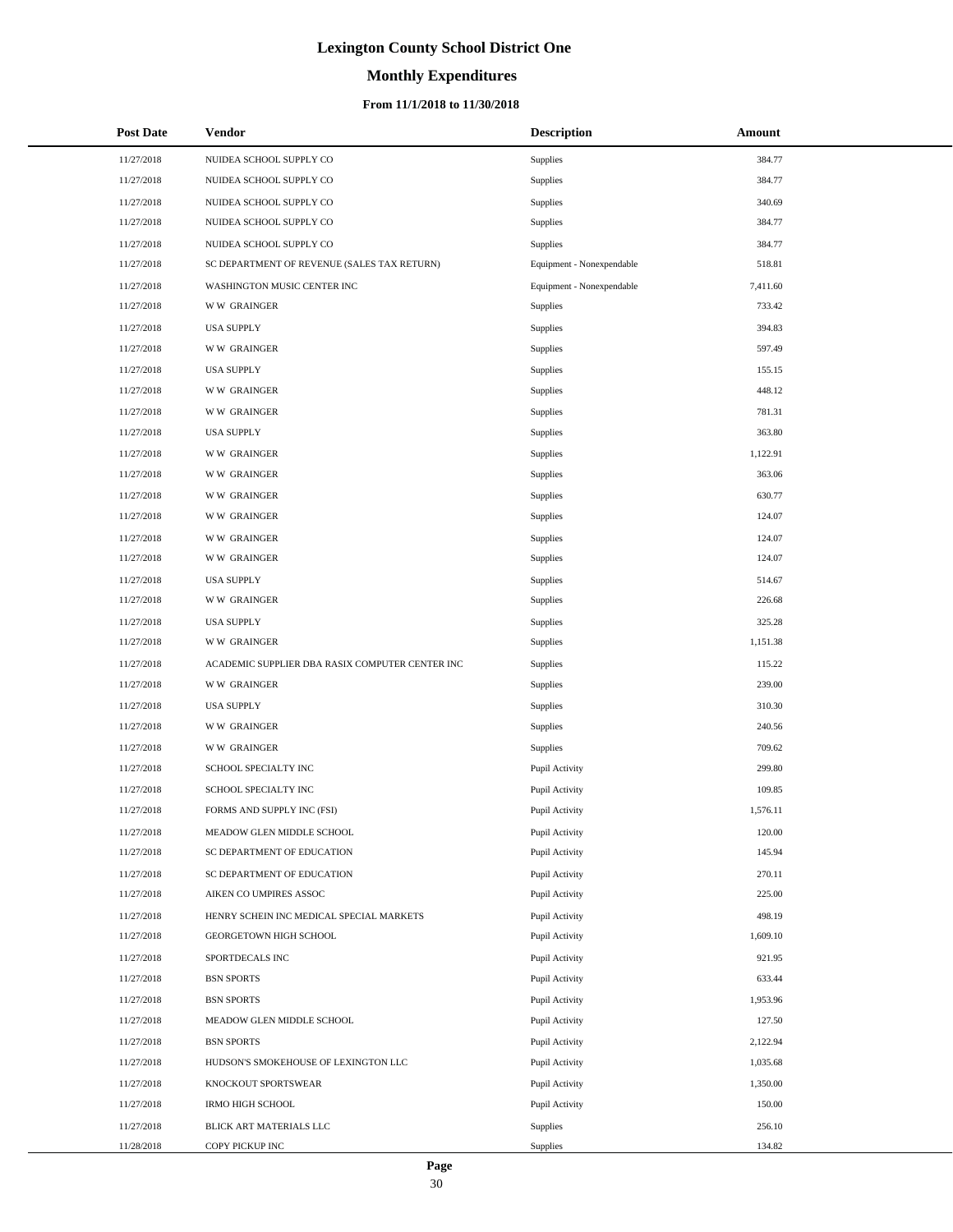# **Monthly Expenditures**

| <b>Post Date</b> | Vendor                                          | <b>Description</b>         | Amount    |
|------------------|-------------------------------------------------|----------------------------|-----------|
| 11/28/2018       | FORMS AND SUPPLY INC (FSI)                      | Supplies                   | 630.44    |
| 11/28/2018       | COPY PICKUP INC                                 | Supplies                   | 532.72    |
| 11/28/2018       | SCHOOL SPECIALTY INC                            | Supplies                   | 1,050.52  |
| 11/28/2018       | FORMS AND SUPPLY INC (FSI)                      | Supplies                   | 630.44    |
| 11/28/2018       | PINE PRESS OF LEXINGTON INC                     | Printing and Binding       | 211.53    |
| 11/28/2018       | ACADEMIC SUPPLIER DBA RASIX COMPUTER CENTER INC | Supplies                   | 391.15    |
| 11/28/2018       | DISCOUNT DANCE LLC                              | Supplies                   | 144.21    |
| 11/28/2018       | <b>JW PEPPER</b>                                | Supplies                   | 165.00    |
| 11/28/2018       | UNIVERSITY OF SOUTH CAROLINA SUMTER BOOKSTORE   | Supplies                   | 17,150.00 |
| 11/28/2018       | SOUTHEASTERN SPEECH AND LANGUAGE SERVICES LLC   | Other Prof & Tech Service  | 3,887.25  |
| 11/28/2018       | <b>EMPLOYEE</b>                                 | Pupil Transportation       | 1,056.72  |
| 11/28/2018       | PINE PRESS OF LEXINGTON INC                     | Printing and Binding       | 283.12    |
| 11/28/2018       | FOLLETT SCHOOL SOLUTIONS INC                    | Supplies                   | 1,012.08  |
| 11/28/2018       | FOLLETT SCHOOL SOLUTIONS INC                    | <b>Library Books</b>       | 725.22    |
| 11/28/2018       | EMBASSY SUITES AT KINGSTON PLANTATION           | Travel                     | 534.24    |
| 11/28/2018       | CERTIFIED TRANSLATION SERVICES                  | Other Prof & Tech Service  | 260.02    |
| 11/28/2018       | <b>EMPLOYEE</b>                                 | Travel                     | 451.11    |
| 11/28/2018       | <b>SALSARITA'S</b>                              | Other Objects              | 145.35    |
| 11/28/2018       | ROTARY CLUB OF LEXINGTON                        | Dues and Fees              | 125.00    |
| 11/28/2018       | DELL COMPUTERS                                  | <b>Technology Supplies</b> | 1,658.50  |
| 11/28/2018       | CULLUM SERVICES INC                             | Repairs and Maintenance    | 1,689.80  |
| 11/28/2018       | CULLUM SERVICES INC                             | Repairs and Maintenance    | 1,431.26  |
| 11/28/2018       | <b>SUPPLYWORKS</b>                              | Supplies-Maintenace        | 314.32    |
| 11/28/2018       | CULLUM SERVICES INC                             | Repairs and Maintenance    | 1,259.00  |
| 11/28/2018       | SCHOOL HEALTH CORP                              | Supplies-Maintenace        | 772.65    |
| 11/28/2018       | <b>WW GRAINGER</b>                              | Supplies-Maintenace        | 231.94    |
| 11/28/2018       | FORMS AND SUPPLY INC (FSI)                      | Supplies                   | 332.98    |
| 11/28/2018       | <b>FEDEX</b>                                    | Supplies                   | 119.22    |
| 11/28/2018       | <b>APPLE INC</b>                                | <b>Technology Supplies</b> | 1,229.43  |
| 11/28/2018       | EMBASSY SUITES AT KINGSTON PLANTATION           | Travel                     | 237.42    |
| 11/28/2018       | SMARTPHONE MEDIC LLC                            | Pupil Activity             | 5,898.00  |
| 11/28/2018       | <b>SMARTPHONE MEDIC LLC</b>                     | Pupil Activity             | 796.00    |
| 11/28/2018       | SMARTPHONE MEDIC LLC                            | Pupil Activity             | 796.00    |
| 11/28/2018       | SMARTPHONE MEDIC LLC                            | Pupil Activity             | 995.00    |
| 11/28/2018       | SMARTPHONE MEDIC LLC                            | Pupil Activity             | 398.00    |
| 11/28/2018       | SMARTPHONE MEDIC LLC                            | Pupil Activity             | 12,270.00 |
| 11/28/2018       | SMARTPHONE MEDIC LLC                            | Pupil Activity             | 298.00    |
| 11/28/2018       | HIGHWATER CLAYS                                 | Pupil Activity             | 247.19    |
| 11/28/2018       | FORMS AND SUPPLY INC (FSI)                      | Pupil Activity             | 3,348.03  |
| 11/28/2018       | SC DEPARTMENT OF EDUCATION                      | Pupil Activity             | 386.37    |
| 11/28/2018       | THE OFFICE PAL INC                              | Pupil Activity             | 841.07    |
| 11/28/2018       | ACADEMIC SUPPLIER DBA RASIX COMPUTER CENTER INC | Pupil Activity             | 237.42    |
| 11/28/2018       | <b>COASTAL ENTERPRISES</b>                      | Pupil Activity             | 2,041.20  |
| 11/28/2018       | SC DEPARTMENT OF EDUCATION                      | Pupil Activity             | 688.06    |
| 11/28/2018       | SC DEPARTMENT OF EDUCATION                      | Pupil Activity             | 112.36    |
| 11/28/2018       | SCHOOL SPECIALTY INC                            | Pupil Activity             | 195.16    |
| 11/28/2018       | NATIONAL ATHLETIC TRAINERS ASSOC (NATA)         | Pupil Activity             | 494.00    |
| 11/28/2018       | RIDDELL / ALL AMERICAN                          | Pupil Activity             | 9,178.14  |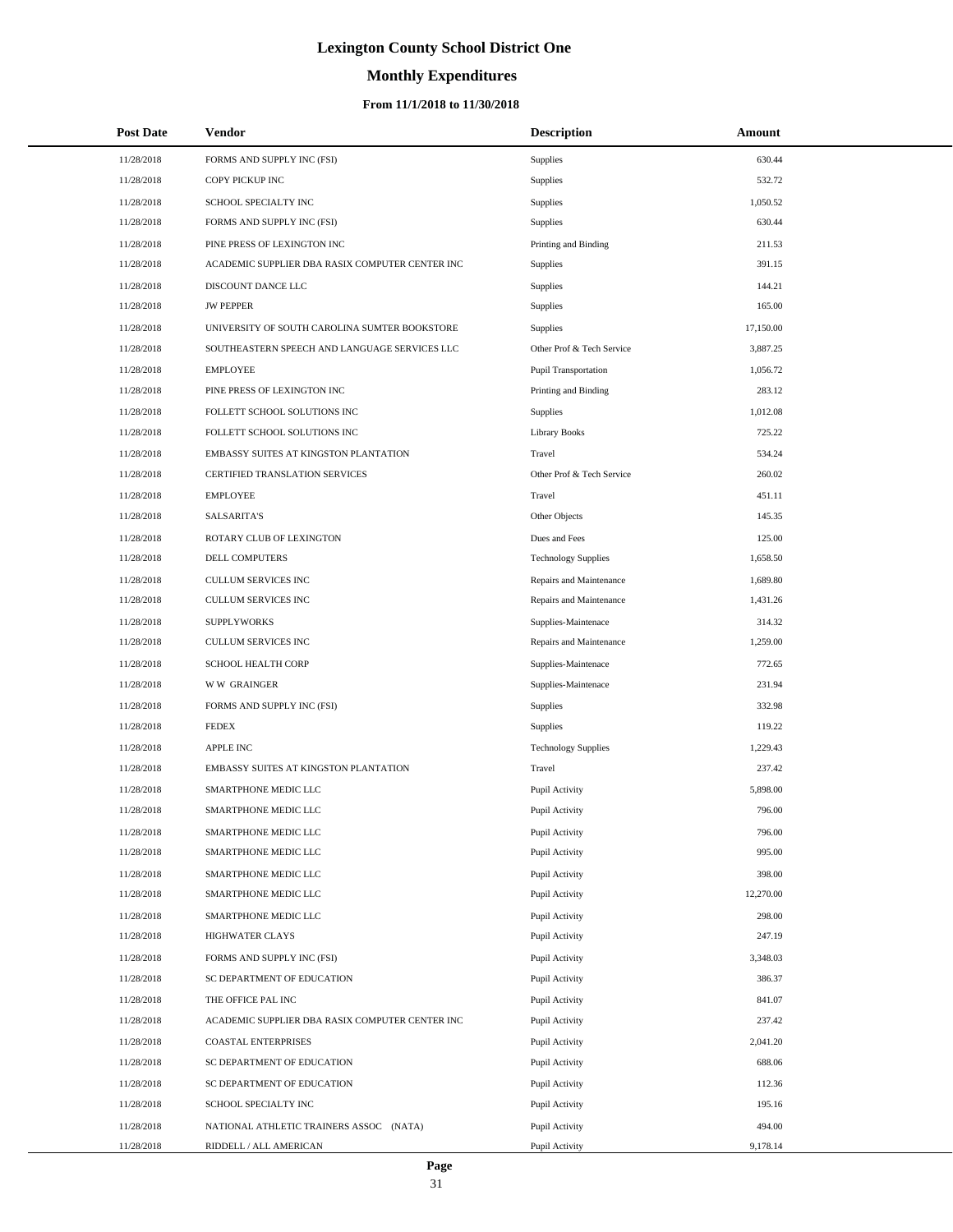# **Monthly Expenditures**

### **From 11/1/2018 to 11/30/2018**

| <b>Post Date</b> | Vendor                           | <b>Description</b>        | Amount    |
|------------------|----------------------------------|---------------------------|-----------|
| 11/28/2018       | LEXINGTON COUNTY SCHOOL DIST 1   | Pupil Activity            | 383.16    |
| 11/28/2018       | MARCHANT, WAYNE H                | Pupil Activity            | 131.90    |
| 11/28/2018       | BOORE, WALTER BRENT              | Pupil Activity            | 155.70    |
| 11/28/2018       | DOUGLAS, JERRY D                 | Pupil Activity            | 108.00    |
| 11/28/2018       | ODOM, DAVID L                    | Pupil Activity            | 163.80    |
| 11/28/2018       | STROMAN, ANTHONY C               | Pupil Activity            | 108.00    |
| 11/28/2018       | STUTTS, JAMES ROYCE              | Pupil Activity            | 155.70    |
| 11/28/2018       | BROWN, MOSES L                   | Pupil Activity            | 103.70    |
| 11/28/2018       | DURRELL, RONALD G                | Pupil Activity            | 106.40    |
| 11/28/2018       | JACKSON, MICHAEL A               | Pupil Activity            | 109.10    |
| 11/28/2018       | JEFFCOAT, RICHIE A               | Pupil Activity            | 112.70    |
| 11/28/2018       | KELLY, EARNEST                   | Pupil Activity            | 106.40    |
| 11/28/2018       | MADISON, ZELL                    | Pupil Activity            | 106.40    |
| 11/28/2018       | POPE, ANDREW                     | Pupil Activity            | 103.70    |
| 11/28/2018       | RAMSEY, DERRA                    | Pupil Activity            | 106.40    |
| 11/28/2018       | THOMPSON, MARCO                  | Pupil Activity            | 109.10    |
| 11/28/2018       | EADDY, JEFFREY TODD              | Pupil Activity            | 101.00    |
| 11/28/2018       | HUDL                             | Pupil Activity            | 802.50    |
| 11/28/2018       | HENDRICKS, KINZELL               | Pupil Activity            | 101.40    |
| 11/28/2018       | MEANS, STEPHANIE                 | Pupil Activity            | 107.70    |
| 11/28/2018       | FORT MILL HIGH SCHOOL            | Pupil Activity            | 184.00    |
| 11/28/2018       | CRESCENT HIGH SCHOOL ATHLETICS   | Pupil Activity            | 250.00    |
| 11/28/2018       | DREHER HIGH SCHOOL               | Pupil Activity            | 225.00    |
| 11/28/2018       | IRMO HIGH SCHOOL                 | Pupil Activity            | 150.00    |
| 11/28/2018       | NORTH CENTRAL HIGH SCHOOL        | Pupil Activity            | 200.00    |
| 11/28/2018       | POWDERSVILLE HIGH SCHOOL         | Pupil Activity            | 200.00    |
| 11/28/2018       | CAROLINA FOREST                  | Pupil Activity            | 173.50    |
| 11/28/2018       | JAMES ISLAND CHARTER HIGH SCHOOL | Pupil Activity            | 127.50    |
| 11/28/2018       | SC HIGH SCHOOL LEAGUE            | Pupil Activity            | 906.00    |
| 11/28/2018       | CAROLINA SIGNS AND DESIGNS       | Pupil Activity            | 1,789.40  |
| 11/28/2018       | CAUGHMAN'S MEAT PLANT INC        | Other Objects             | 105.37    |
| 11/29/2018       | PINE PRESS OF LEXINGTON INC      | Supplies                  | 172.99    |
| 11/29/2018       | PINE PRESS OF LEXINGTON INC      | Supplies                  | 172.93    |
| 11/29/2018       | <b>EMPLOYEE</b>                  | Travel                    | 144.21    |
| 11/29/2018       | BLICK ART MATERIALS LLC          | Supplies                  | 148.81    |
| 11/29/2018       | USC UPSTATE REFLECTIONS          | Travel                    | 225.00    |
| 11/29/2018       | RIVERS CHARTER AND TOURS LLC     | Pupil Transportation      | 1,375.00  |
| 11/29/2018       | <b>EMPLOYEE</b>                  | Travel                    | 488.87    |
| 11/29/2018       | PECKNEL MUSIC CO INC             | Supplies                  | 2,352.93  |
| 11/29/2018       | SC DEPARTMENT OF EDUCATION       | <b>Library Books</b>      | 460.62    |
| 11/29/2018       | MACKIN LIBRARY MEDIA             | <b>Library Books</b>      | 212.95    |
| 11/29/2018       | CONVERSE COLLEGE                 | Inst Prog Improvement     | 14,500.00 |
| 11/29/2018       | <b>EMPLOYEE</b>                  | Travel                    | 139.25    |
| 11/29/2018       | <b>EMPLOYEE</b>                  | Travel                    | 282.20    |
| 11/29/2018       | CERTIFIED TRANSLATION SERVICES   | Other Prof & Tech Service | 279.00    |
| 11/29/2018       | NEW YORK CITY LEADERSHIP ACADEMY | Inst Prog Improvement     | 26,010.00 |
| 11/29/2018       | <b>EMPLOYEE</b>                  | Travel                    | 147.70    |
| 11/29/2018       | <b>IMPERIAL DADE</b>             | Supplies-Maintenace       | 275.42    |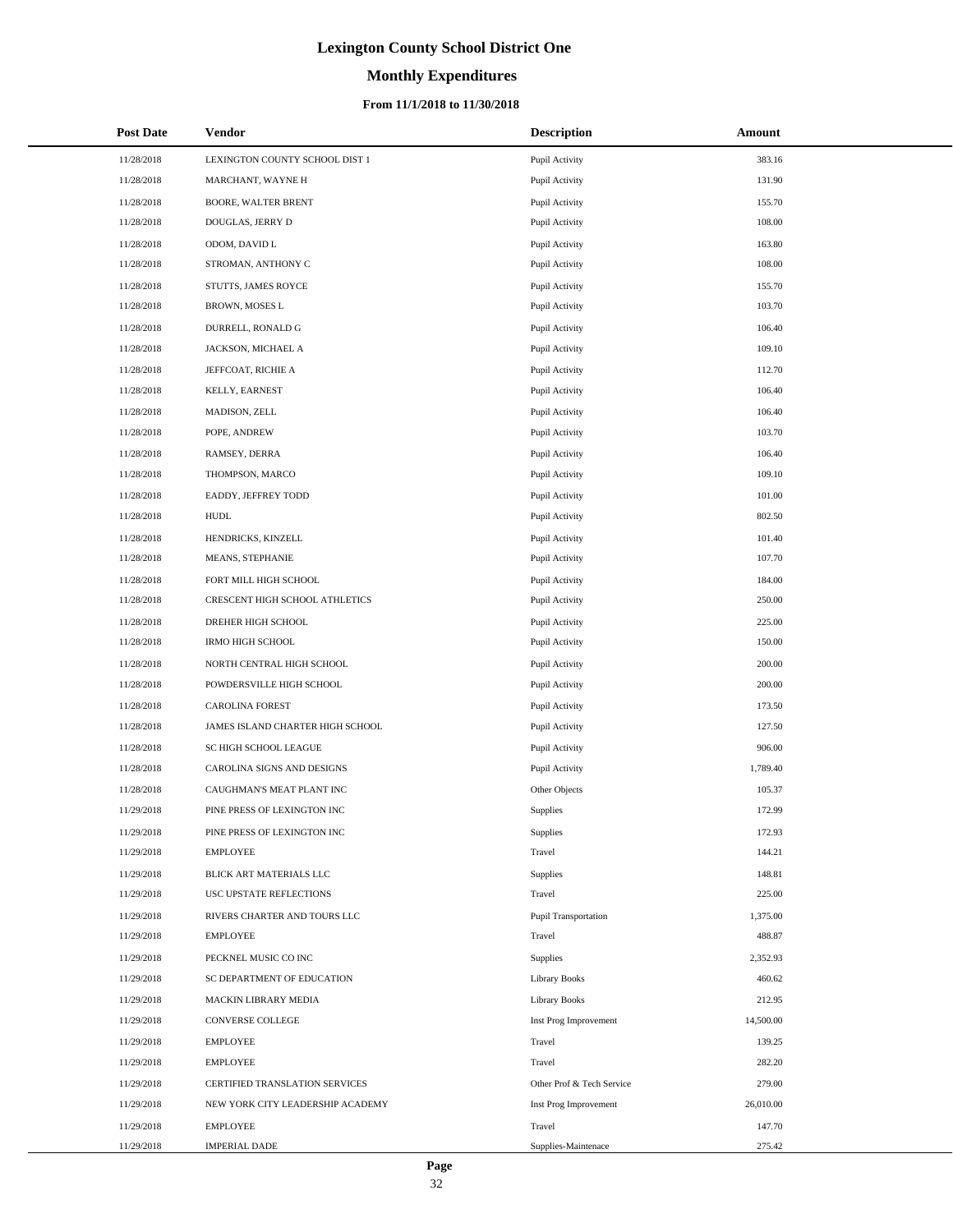# **Monthly Expenditures**

| <b>Post Date</b> | Vendor                                            | <b>Description</b>             | Amount   |
|------------------|---------------------------------------------------|--------------------------------|----------|
| 11/29/2018       | <b>INTERSTATE SOLUTIONS</b>                       | Supplies-Maintenace            | 310.30   |
| 11/29/2018       | INTERSTATE SOLUTIONS                              | Supplies-Maintenace            | 186.18   |
| 11/29/2018       | TERMINIX COMMERCIAL                               | Repairs and Maintenance        | 726.00   |
| 11/29/2018       | TERMINIX COMMERCIAL                               | Repairs and Maintenance        | 501.00   |
| 11/29/2018       | SMITH AND JONES JANITORIAL SUPPLIES AND EQUIP INC | Supplies-Maintenace            | 182.62   |
| 11/29/2018       | <b>INTERSTATE SOLUTIONS</b>                       | Supplies-Maintenace            | 124.12   |
| 11/29/2018       | ACE GLASS CO INC                                  | Repairs and Maintenance        | 490.06   |
| 11/29/2018       | <b>INTERSTATE SOLUTIONS</b>                       | Supplies-Maintenace            | 310.30   |
| 11/29/2018       | SMITH AND JONES JANITORIAL SUPPLIES AND EQUIP INC | <b>Supplies</b>                | 213.14   |
| 11/29/2018       | <b>INTERSTATE SOLUTIONS</b>                       | Supplies-Maintenace            | 424.98   |
| 11/29/2018       | SCHINDLER ELEVATOR CORP                           | Repairs and Maintenance        | 1,220.60 |
| 11/29/2018       | <b>INTERSTATE SOLUTIONS</b>                       | Supplies-Maintenace            | 480.75   |
| 11/29/2018       | <b>READABLE INK</b>                               | Other Prof & Tech Service      | 800.00   |
| 11/29/2018       | THE GRAPHICS SOURCE LLC                           | Supplies                       | 630.23   |
| 11/29/2018       | <b>EMPLOYEE</b>                                   | Travel                         | 113.36   |
| 11/29/2018       | <b>CONVERSE COLLEGE</b>                           | Inst Prog Improvement          | 3,000.00 |
| 11/29/2018       | <b>EMPLOYEE</b>                                   | Travel                         | 263.69   |
| 11/29/2018       | CAROLINA BIOLOGICAL SUPPLY CO                     | Supplies                       | 328.81   |
| 11/29/2018       | FINISHMASTER INC                                  | Supplies                       | 769.33   |
| 11/29/2018       | <b>EMPLOYEE</b>                                   | Travel                         | 108.84   |
| 11/29/2018       | NATIONAL PAIDEIA CENTER                           | Inst Prog Improvement          | 2,000.00 |
| 11/29/2018       | <b>GS2 ENGINEERING INC</b>                        | <b>Building</b>                | 262.50   |
| 11/29/2018       | SMARTPHONE MEDIC LLC                              | Pupil Activity                 | 3,196.00 |
| 11/29/2018       | SMARTPHONE MEDIC LLC                              | Pupil Activity                 | 2,140.00 |
| 11/29/2018       | SMARTPHONE MEDIC LLC                              | Pupil Activity                 | 398.00   |
| 11/29/2018       | SMARTPHONE MEDIC LLC                              | Pupil Activity                 | 2,076.00 |
| 11/29/2018       | SMARTPHONE MEDIC LLC                              | Pupil Activity                 | 1,712.00 |
| 11/29/2018       | SMARTPHONE MEDIC LLC                              | Pupil Activity                 | 2,568.00 |
| 11/29/2018       | SMARTPHONE MEDIC LLC                              | Pupil Activity                 | 3,360.00 |
| 11/29/2018       | SMARTPHONE MEDIC LLC                              | Pupil Activity                 | 5,321.00 |
| 11/29/2018       | SMARTPHONE MEDIC LLC                              | Pupil Activity                 | 199.00   |
| 11/29/2018       | SMARTPHONE MEDIC LLC                              | Pupil Activity                 | 1,712.00 |
| 11/29/2018       | SCHOOL SPECIALTY INC                              | Pupil Activity                 | 5,417.61 |
| 11/29/2018       | SMARTPHONE MEDIC LLC                              | Pupil Activity                 | 2,646.00 |
| 11/29/2018       | RIVER BLUFF HIGH SCHOOL                           | Pupil Act-Fee/Collection Refnd | 285.00   |
| 11/29/2018       | FISHER SCIENTIFIC COMPANY LLC                     | Pupil Activity                 | 145.52   |
| 11/29/2018       | SC SEA GRANT CONSORTIUM                           | Pupil Activity                 | 450.00   |
| 11/29/2018       | <b>BSN SPORTS</b>                                 | Pupil Activity                 | 877.50   |
| 11/29/2018       | GREAT AMERICAN OPPORTUNITIES SAVINGS              | Pupil Activity                 | 3,000.00 |
| 11/29/2018       | T AND T SPORTS                                    | Pupil Activity                 | 2,047.98 |
| 11/29/2018       | 323 SPORTS                                        | Pupil Activity                 | 375.00   |
| 11/29/2018       | C AND S TOURS                                     | Pupil Activity                 | 2,040.00 |
| 11/29/2018       | N GRAPHIX                                         | Pupil Activity                 | 2,358.28 |
| 11/30/2018       | STARFALL EDUCATION                                | Supplies                       | 270.00   |
| 11/30/2018       | TRIUNE MARKETING CO                               | Supplies                       | 337.05   |
| 11/30/2018       | THE OFFICE PAL INC                                | Supplies                       | 473.30   |
| 11/30/2018       | PRESENTATION SYSTEMS SOUTH INC                    | Supplies                       | 534.46   |
| 11/30/2018       | SOLIANT HEALTH INC                                | Other Prof & Tech Service      | 2,025.40 |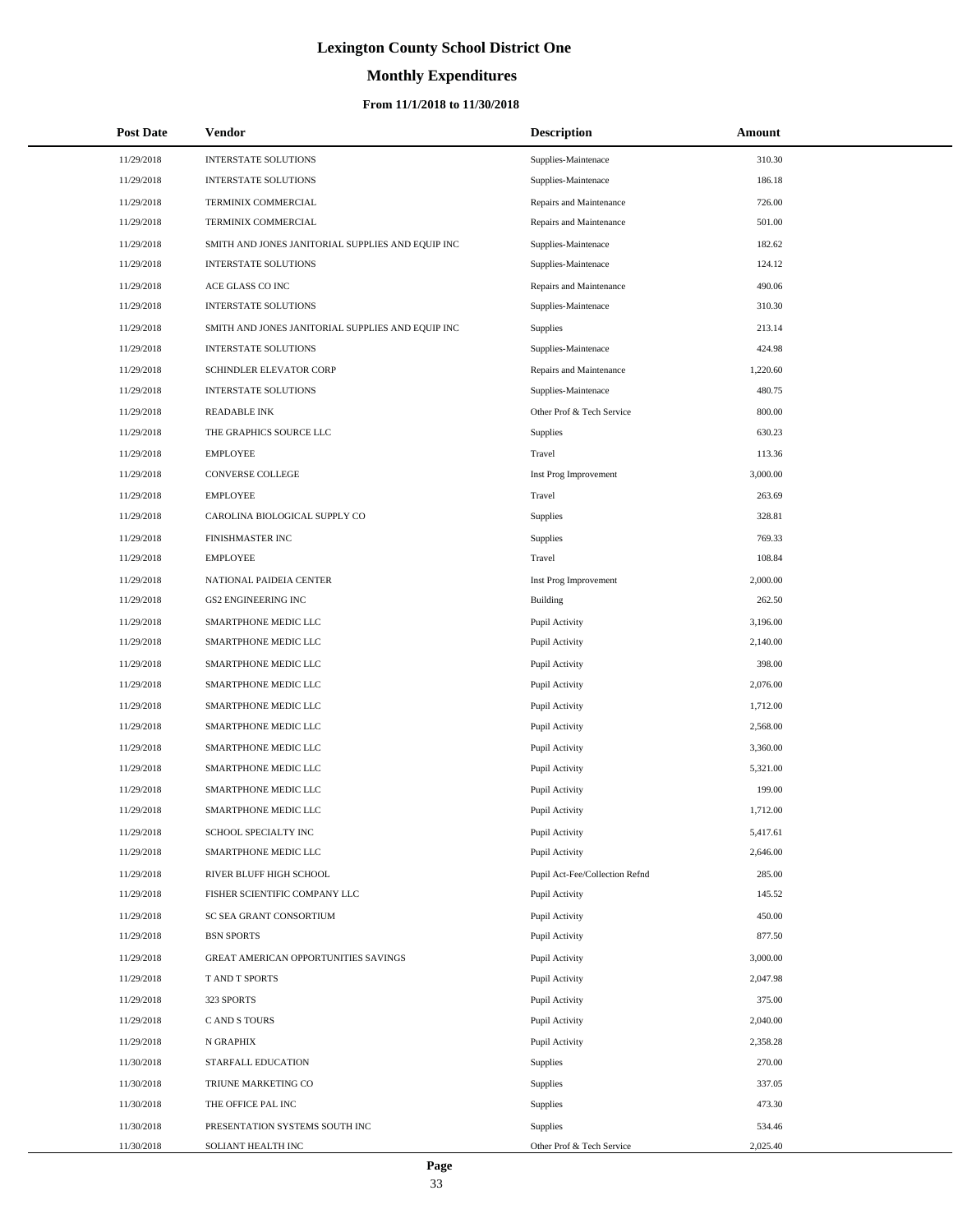# **Monthly Expenditures**

### **From 11/1/2018 to 11/30/2018**

| <b>Post Date</b> | Vendor                                | <b>Description</b>            | Amount   |  |
|------------------|---------------------------------------|-------------------------------|----------|--|
| 11/30/2018       | LEXINGTON COUNTY SCHOOL DIST 1        | <b>Pupil Transportation</b>   | 416.64   |  |
| 11/30/2018       | PALMETTO HEALTH ALLIANCE              | <b>Instructional Services</b> | 175.00   |  |
| 11/30/2018       | LITTLE JOHNNY LLC                     | Other Prof & Tech Service     | 2,875.00 |  |
| 11/30/2018       | FOLLETT SCHOOL SOLUTIONS INC          | Library Books                 | 697.09   |  |
| 11/30/2018       | <b>GARRETT BOOK COMPANY</b>           | <b>Library Books</b>          | 2,507.51 |  |
| 11/30/2018       | W T COX SUBSCRIPTIONS                 | Periodicals                   | 482.29   |  |
| 11/30/2018       | NATIONAL DROPOUT PREVENTION NETWORK   | Travel                        | 350.00   |  |
| 11/30/2018       | <b>CERTIFIED TRANSLATION SERVICES</b> | Other Prof & Tech Service     | 307.52   |  |
| 11/30/2018       | CAROLINA POWER EQUIPMENT INC          | Supplies-Maintenace           | 697.79   |  |
| 11/30/2018       | GILBERTSUMMIT RURAL WATER DISTRICT    | <b>Public Utilities</b>       | 1,820.13 |  |
| 11/30/2018       | GILBERTSUMMIT RURAL WATER DISTRICT    | <b>Public Utilities</b>       | 886.94   |  |
| 11/30/2018       | JACKSONVILLE SOUND AND COMMUNICATIONS | Repairs and Maintenance       | 969.48   |  |
| 11/30/2018       | <b>CARTS PLUS</b>                     | Supplies-Maintenace           | 312.33   |  |
| 11/30/2018       | <b>IMPERIAL DADE</b>                  | Supplies-Maintenace           | 459.03   |  |
| 11/30/2018       | GILBERTSUMMIT RURAL WATER DISTRICT    | <b>Public Utilities</b>       | 521.62   |  |
| 11/30/2018       | SPICER ONCALL SERVICES                | Repairs and Maintenance       | 1,797.04 |  |
| 11/30/2018       | GILBERTSUMMIT RURAL WATER DISTRICT    | <b>Public Utilities</b>       | 1,101.90 |  |
| 11/30/2018       | GILBERTSUMMIT RURAL WATER DISTRICT    | <b>Public Utilities</b>       | 575.85   |  |
| 11/30/2018       | COOK & BOARDMAN LLC                   | Supplies-Maintenace           | 653.04   |  |
| 11/30/2018       | <b>GRAYBAR ELECTRIC CO INC</b>        | Supplies-Maintenace           | 123.07   |  |
| 11/30/2018       | ACE GLASS CO INC                      | Repairs and Maintenance       | 585.51   |  |
| 11/30/2018       | <b>IMPERIAL DADE</b>                  | Supplies-Maintenace           | 550.84   |  |
| 11/30/2018       | SC DEPARTMENT OF ADMINISTRATION       | Communication                 | 305.58   |  |
| 11/30/2018       | POWER SCHOOL GROUP LLC                | Software Renewal/Agreemen     | 1,966.38 |  |
| 11/30/2018       | TELCOM OF SOUTH CAROLINA INC          | <b>Technology Supplies</b>    | 433.35   |  |
| 11/30/2018       | WOOD APPLIED BEHAVIOR CONSULTING      | <b>Pupil Services</b>         | 625.00   |  |
| 11/30/2018       | UNIVERSITY OF SC COLLEGE OF EDUCATION | Inst Prog Improvement         | 5,500.00 |  |
| 11/30/2018       | KAPLAN EARLY LEARNING COMPANY         | Supplies                      | 1,039.96 |  |
| 11/30/2018       | SCHOOL SPECIALTY INC                  | Supplies                      | 139.79   |  |
| 11/30/2018       | EARTHGRAINS BAKING COMPANIES INC      | <b>Bread</b>                  | 375.90   |  |
| 11/30/2018       | BORDEN DAIRY CO OF SC LLC             | Milk                          | 693.41   |  |
| 11/30/2018       | SENN BROTHERS INC                     | Produce                       | 152.25   |  |
| 11/30/2018       | EARTHGRAINS BAKING COMPANIES INC      | Bread                         | 109.00   |  |
| 11/30/2018       | BORDEN DAIRY CO OF SC LLC             | Milk                          | 1,173.54 |  |
| 11/30/2018       | BORDEN DAIRY CO OF SC LLC             | Milk                          | 632.40   |  |
| 11/30/2018       | EARTHGRAINS BAKING COMPANIES INC      | <b>Bread</b>                  | 127.50   |  |
| 11/30/2018       | BORDEN DAIRY CO OF SC LLC             | Milk                          | 816.16   |  |
| 11/30/2018       | BORDEN DAIRY CO OF SC LLC             | Milk                          | 722.59   |  |
| 11/30/2018       | SENN BROTHERS INC                     | Produce                       | 148.75   |  |
| 11/30/2018       | BORDEN DAIRY CO OF SC LLC             | Milk                          | 1,413.64 |  |
| 11/30/2018       | SENN BROTHERS INC                     | Produce                       | 120.00   |  |
| 11/30/2018       | BORDEN DAIRY CO OF SC LLC             | Milk                          | 265.43   |  |
| 11/30/2018       | SENN BROTHERS INC                     | Produce                       | 498.75   |  |
| 11/30/2018       | BORDEN DAIRY CO OF SC LLC             | Milk                          | 1,183.22 |  |
| 11/30/2018       | EARTHGRAINS BAKING COMPANIES INC      | <b>Bread</b>                  | 147.00   |  |
| 11/30/2018       | BORDEN DAIRY CO OF SC LLC             | Milk                          | 1,784.71 |  |
| 11/30/2018       | BORDEN DAIRY CO OF SC LLC             | Milk                          | 1,005.99 |  |
| 11/30/2018       | SENN BROTHERS INC                     | Produce                       | 328.00   |  |

 $\overline{a}$